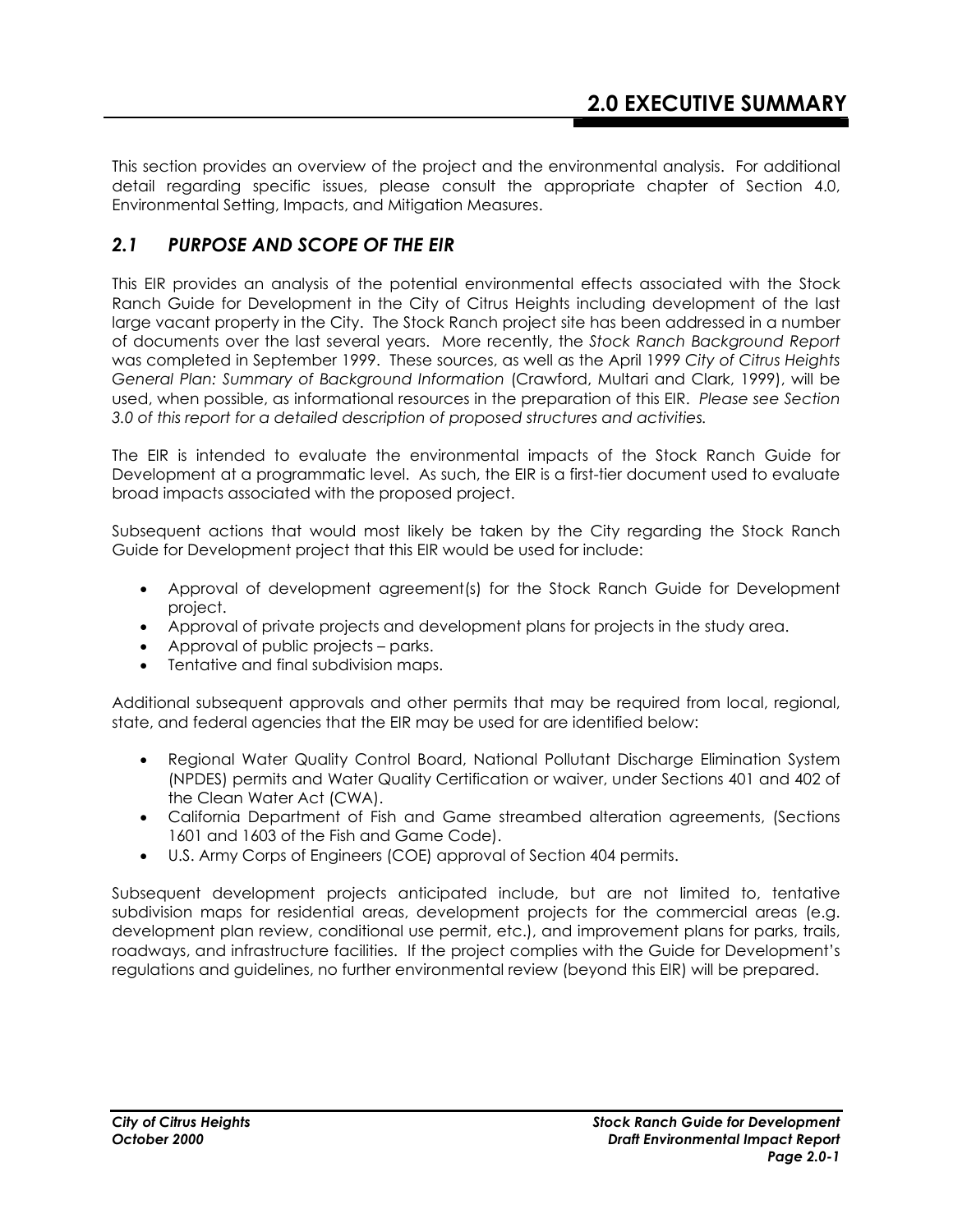#### *2.2 PROJECT CHARACTERISTICS*

The land uses proposed by the Guide include 450,000 square feet of commercial space; up to 346 single-family residential units; and approximately 12 acres of land designated as "Sylvan Commerce District," which would allow retail, office, or multi-family residential or a mix of these uses.

In this EIR, two scenarios for development of the "Auburn Commerce District" north of Arcade Creek are examined: development with a total of 385,000 square feet of buildings, and development with up to 450,000 square feet of buildings. The Guide to Development examined in this EIR envisions development of up to 450,000 square feet of commercial uses; the lower figure (385,000 SF) is specifically examined because this level of development essentially comprises a threshold for several traffic mitigation measures. As discussed in the Traffic analysis section of this EIR, development in excess of 385,000 square feet requires the implementation of several additional mitigation measures.

**Table 2.1-1** summarizes the existing (Pre-Draft General Plan) zoning with proposed zoning.

| <b>Land Use</b>                           | <b>Current Zoning</b>               | <b>Development Plan</b>  |
|-------------------------------------------|-------------------------------------|--------------------------|
| <b>North of Creek</b>                     |                                     |                          |
| Commercial                                | 114,345 sq. ft.                     | 450,000 sq. ft.          |
|                                           | 10.5 acres                          | 41.8 acres               |
| Industrial/Office Park                    | 217,800 sq. ft.                     |                          |
|                                           | 20.0 acres                          |                          |
| Multi-Family Housing                      | 300 Multi-Family Units              | $\Omega$                 |
|                                           | 15 acres                            |                          |
| <b>Wetland Preserve</b>                   | O                                   | 5.0 acres                |
| South of Creek                            |                                     |                          |
| Park                                      | 4.4 acres                           | (Overlay on residential) |
| Sylvan<br>Commerce<br><b>DistrictZone</b> |                                     | 120,000 sq. ft. or       |
| (Office, Commercial or MF)                |                                     | 244 Multi-Family Units   |
|                                           |                                     | 12.0 acres               |
| Industrial Office Park                    | 126,325 sq. ft.                     | ∩                        |
|                                           | 11.6 acres                          |                          |
| Multi-Family Residential                  | 700 Multi-Family Units              |                          |
|                                           | 35 acres                            |                          |
| Single-Family Residential                 | 0                                   | Up to 346 units          |
|                                           |                                     | 43.2 acres               |
| Park/Floodplain                           | 32.5 acres                          | 27.0 acres               |
| <b>Total Square Footage</b>               | 458,470 sq. ft.                     | 570,000 sq. ft.          |
| <b>Total Units/Acreage</b>                | 1,000 Multi-Family units/50.0 acres | 590 units/55.2 acres     |
| <b>Total Acreage</b>                      | 129 acres                           | 129 acres                |

#### **Table 2.1-1 Proposed Land Uses**

*Source: EIP, 2000*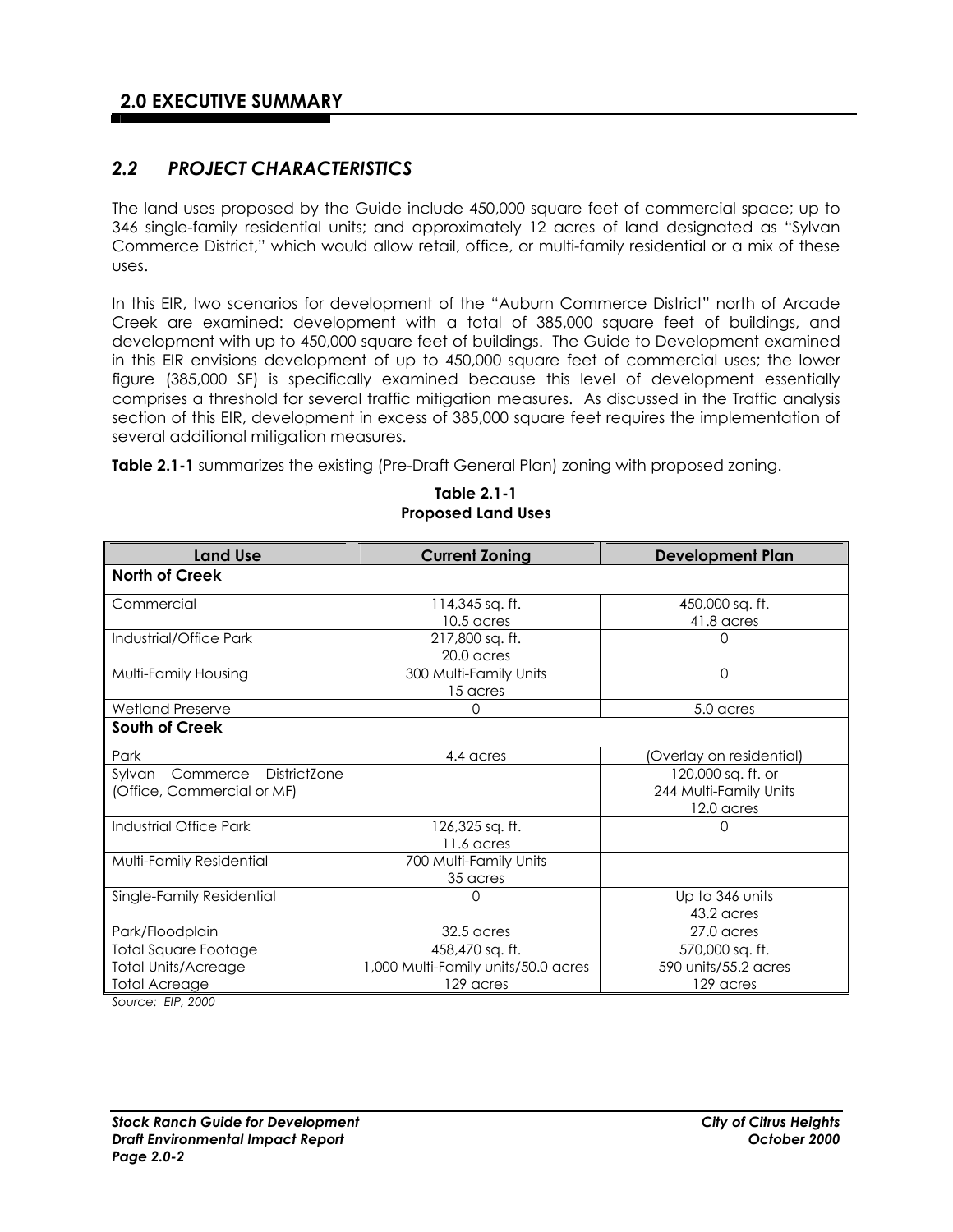#### *2.3 PROJECT ALTERNATIVES SUMMARY*

CEQA Guidelines Section 15126.6 requires that an EIR describe a range of reasonable alternatives to the project, which could feasibly attain the basic objectives of the project and reduce the degree of environmental impact. Section 6.0, Alternatives to the Project, provides a qualitative analysis of four scenarios that include:

- **"No Project" Alternative:** The project site would be developed as currently proposed without a rezone or general plan amendment. The portion of the project site north of Arcade Creek would be developed with (MP), shopping center (SC) and multi-family residential uses (RD-20). The portion of the project south of Arcade Creek would be developed with multi-family uses and business professional. This alternative is examined in Section 6.2.1
- **Reduced Retail Alternative:** This alternative proposes a reduction in the amount of retail acreage north of Arcade Creek. The square footage of retail development per acre would remain the same as under the proposed project, however, the uses would be located further north of Arcade Creek. Residential uses (RD-20) would "wrap around" the north side of Arcade Creek south of the commercial uses continuing the development pattern to the east. This alternative is examined in Section 6.2.2
- **Single-Family Residential Alternative:** This alternative proposes all single-family residential development (RD-5) north of Arcade Creek. No commercial uses are proposed north of the creek. Uses south of Arcade Creek would be the same as those under the proposed project. This alternative is examined in Section 6.2.3
- **Mixed Single-Family/Multi-Family Residential Alternative:** This alternative proposes a mixture of single-family and multi-family development units north of Arcade Creek. Multifamily units would be clustered adjacent to Arcade Creek similar to the existing development pattern occurring to the east. Single-family uses would be developed in the area to the north of the multi-family uses and south of Auburn Boulevard. This alternative is examined in Section 6.2.4

The alternatives analysis also included an examination of a variety of other alternatives, which were dismissed from detailed analysis. See the Alternatives section for a detailed discussion of these dismissed alternatives and the reasons why they were not examined in detail.

#### *2.4 ISSUES EXAMINED IN THIS REPORT*

Based on an initial review of the proposed project by City staff, the following issues were identified by the City of Citrus Heights Planning Department as having potentially significant impacts and are examined in this EIR: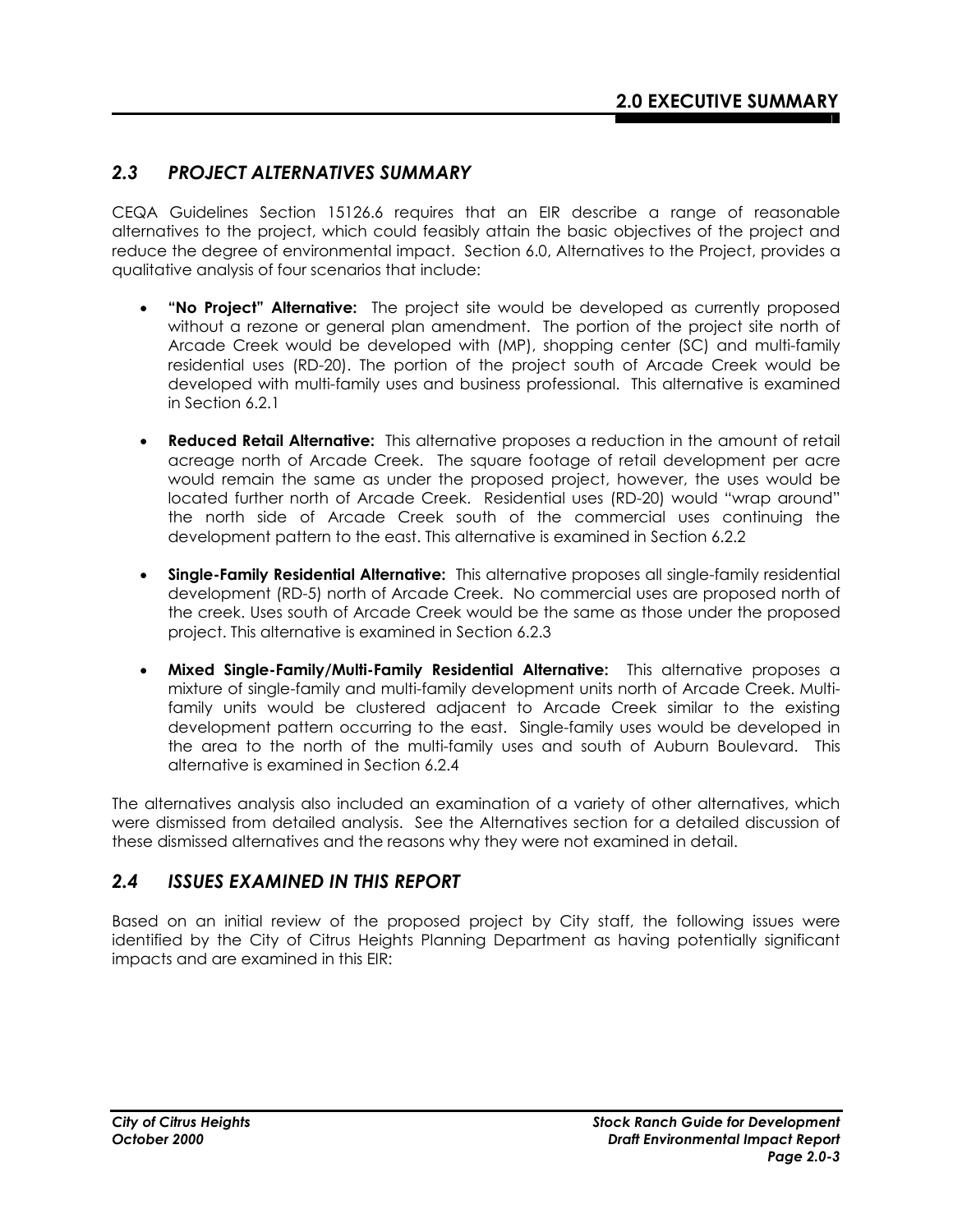- *4.1 Land Use:* Addresses the land use impacts associated with implementation of the project including project compatibility with surrounding land uses, consistency with City's land use goals and policies, analysis of land use patterns, potential land use conflicts, and impacts to adjacent uses.
- *4.2 Population, Employment and Housing :* Examines the impacts of the project on local population characteristics, and examines impacts on housing stock and City employment and the jobs/housing balance.
- *4.3 Noise:* Examines noise impacts during construction and at project buildout, including potential noise generation from mobile and stationary sources. This section also addresses the impact of noise on neighboring residential uses.
- *4.4 Transportation and Circulation:* Addresses the impacts on the local and regional road system. In addition, the section assesses impacts on transit, bicycle, and pedestrian facilities.
- *4.5 Human Health/Risk of Upset:* Assesses the likelihood for the presence of hazardous materials or conditions on the project site and in the project area and their potential impact on human health.
- *4.6 Air Quality:* Discusses local and regional air quality impacts associated with construction activities (short-term) and increased traffic (long-term) resulting from project implementation.
- *4.7 Hydrology and Water Quality:* Examines the impacts of the project on local hydrological conditions, including drainage areas, groundwater, and changes in drainage flow rates.
- *4.8 Geology and Soils:* Addresses the potential impacts the project may have on soils, soil suitability for development, and seismic hazards for proposed development.
- *4.9 Biological Resources:* Addresses the project's impacts on habitat, vegetation, and wildlife including listed, proposed and candidate threatened and endangered species.
- *4.10 Cultural Resources:* Addresses the potential for development activities to impact cultural resources on the project site, if these resources are present. Examines the potential that such resources exist.
- *4.11 Public Services and Utilities:* Discusses the impacts the project may have on the existing public services and utilities and assesses potential increases in demand.
- *4.12 Visual Resources/Light and Glare:* This section assesses the potential increase in nighttime illumination produced by the project as well as overall aesthetic impacts of the development and operation of the proposed project.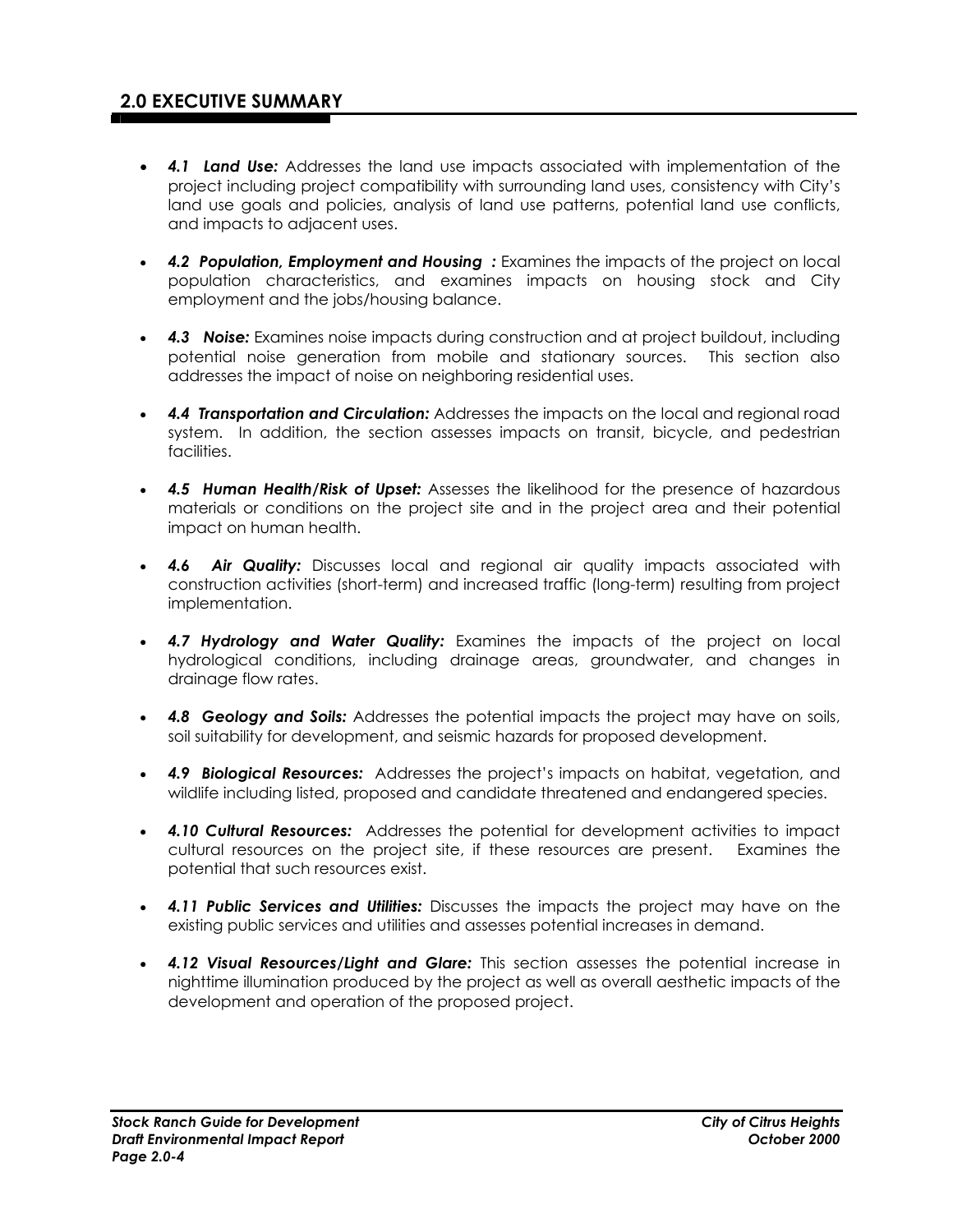#### *2.5 SUMMARY OF ENVIRONMENTAL IMPACTS*

**Table 2.1-2** presents a summary of project impacts and proposed mitigation measures that would avoid or minimize potential impacts. In the table, the level of significance of each environmental impact is indicated after the application of the recommended mitigation measure(s).

For detailed discussions of all project impacts and mitigation measures, the reader is referred to topical environmental analysis sections in Section 4.0, Environmental Setting, Impacts, and Mitigation Measures.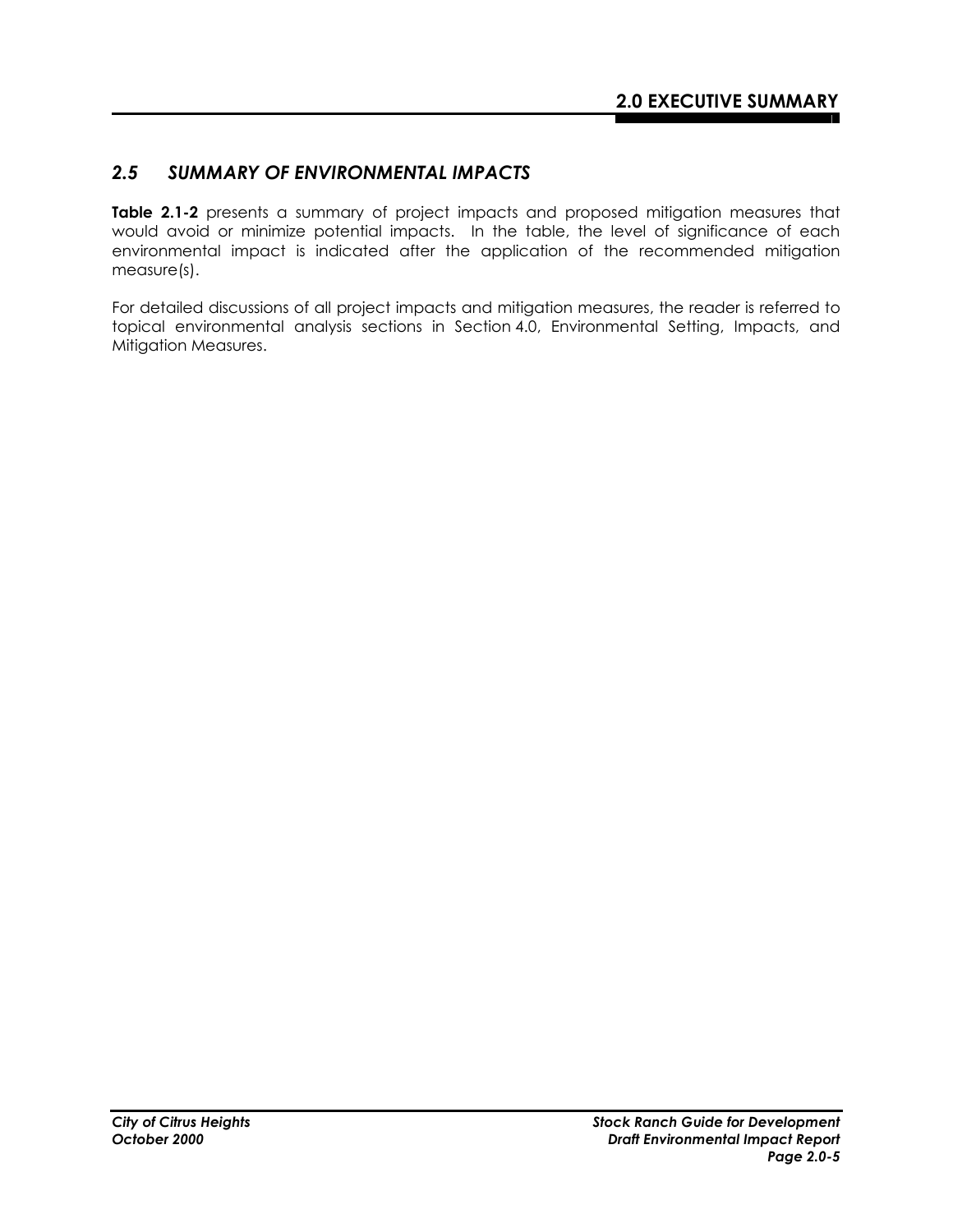| Impact                                                                                                                                                                                                                                                                                                                                                                               | Significance<br>Without<br><b>Mitigation</b> | <b>Proposed Mitigation Measures</b>                                                                                                                 | Significance<br><b>AFTER</b><br><b>Mitigation</b> |
|--------------------------------------------------------------------------------------------------------------------------------------------------------------------------------------------------------------------------------------------------------------------------------------------------------------------------------------------------------------------------------------|----------------------------------------------|-----------------------------------------------------------------------------------------------------------------------------------------------------|---------------------------------------------------|
| Impact $4.1.1$<br>The<br>proposed<br>introduce<br>project<br>would<br>commercial, single-family, multi-<br>residential<br>possibly<br>family<br>and<br>previously<br>office<br>uses<br>on<br>a<br>Surrounding<br>undeveloped site.<br>areas developed with residential<br>uses could be incompatible with<br>This<br>impact is<br>these uses.<br>considered potentially significant. | Potentially<br>Significant                   | This impact is mitigated through the<br>Development Standards contained<br>in the Guide for Development.                                            | Less than<br>Significant                          |
| Impact $4.1.2$<br>The<br>proposed<br>project will require rezoning in<br>order to be consistent with the City<br>of Citrus Heights Zoning Code.<br>Currently the proposed zoning is<br>inconsistent with the Zoning Code.                                                                                                                                                            | Less than<br>Significant                     | Note: This impact can be mitigated<br>to less than significant.                                                                                     | Less than<br>Significant                          |
| Impact 4.1.3<br>The<br>proposed<br>project would provide infill on the<br>largest remaining vacant parcel in<br>the City. No impact would occur<br>relative to dividing the community.                                                                                                                                                                                               | Less than<br>Significant                     | No Mitigation Required                                                                                                                              | Less than<br>Significant                          |
| Impact 4.1.4<br>The<br>proposed<br>project is anticipated in the Draft<br>General Plan and is consistent with<br>applicable land use goals and<br>policies contained in the plan.<br>Therefore, no project conflicts<br>would occur in association with<br>the Draft General Plan.                                                                                                   | Less than<br>Significant                     | No Mitigation Required                                                                                                                              | Less than<br>Significant                          |
| Impact 4.1.5<br>The project site is<br>not located with in a Habitat<br>Natural<br>Conservation<br>Plan<br><b>or</b><br>Community<br>Conservation<br>Plan.<br>Therefore, no impact would occur.                                                                                                                                                                                      | Less than<br>Significant                     | No Mitigation Required                                                                                                                              | Less than<br>Significant                          |
| Impact 4.3-1<br>Any<br>residential<br>outdoor activity areas located<br>within 100 feet of the Sylvan Road<br>centerline could be exposed to                                                                                                                                                                                                                                         | Significant                                  | MM 4.3-1a<br>Construct<br>a<br>property line sound wall which is six<br>feet in height relative to the building<br>elevation.<br>Alternative<br>pad | Less than<br>Significant                          |

**Table 2.1-2 Summary of Impacts and Mitigation Measures**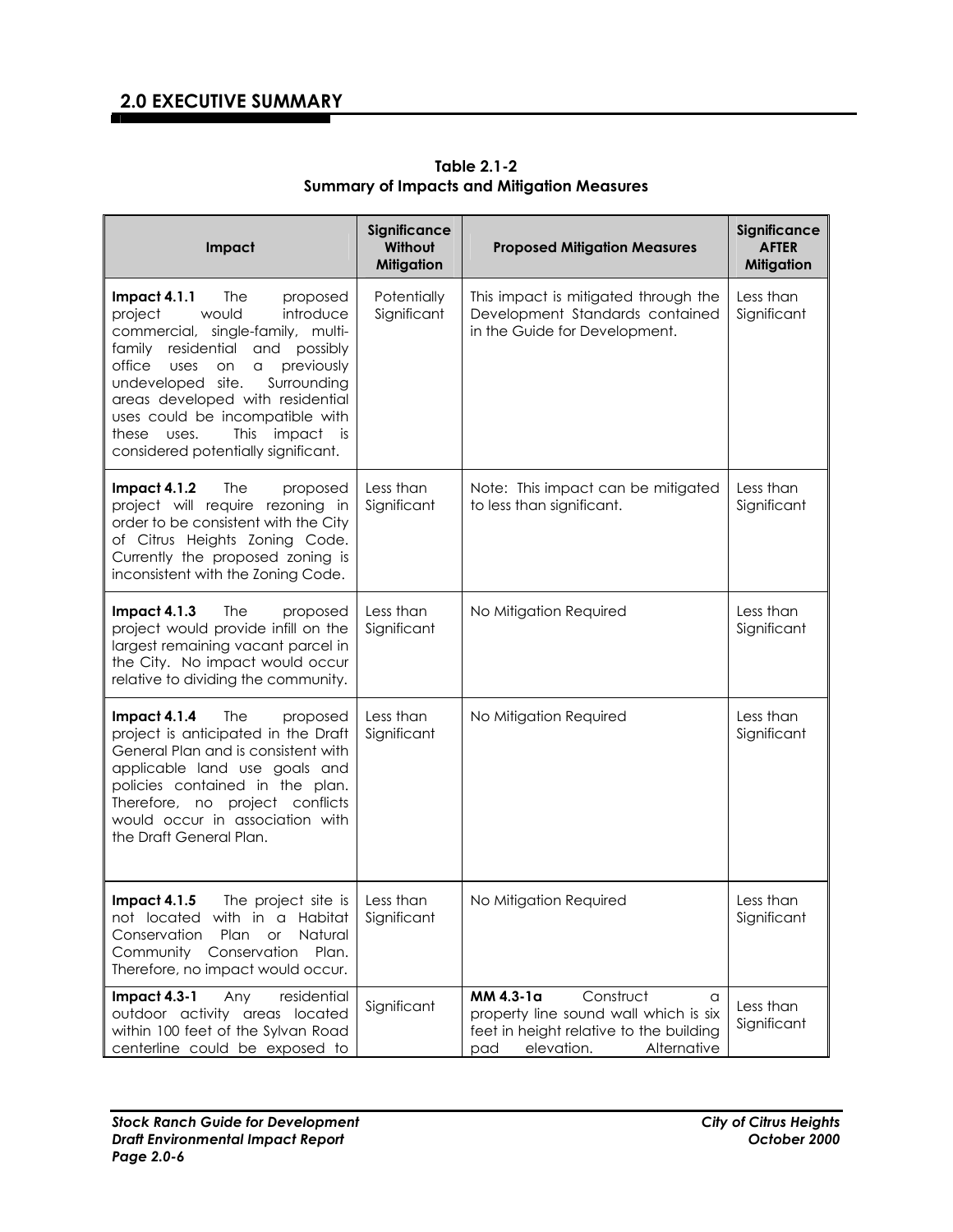| Impact                                                                                                                                                                                                                                     | Significance<br>Without<br><b>Mitigation</b> | <b>Proposed Mitigation Measures</b>                                                                                                                                                                                                                                                                                                                             | Significance<br><b>AFTER</b><br><b>Mitigation</b> |
|--------------------------------------------------------------------------------------------------------------------------------------------------------------------------------------------------------------------------------------------|----------------------------------------------|-----------------------------------------------------------------------------------------------------------------------------------------------------------------------------------------------------------------------------------------------------------------------------------------------------------------------------------------------------------------|---------------------------------------------------|
| traffic noise levels in excess of the<br>60 dB Ldn exterior noise level<br>This is considered a<br>criterions.<br>significant impact.                                                                                                      |                                              | mitigation<br>include<br>measures<br>locating outdoor activity areas,<br>patios 100 feet or greater from the<br>Stock Ranch Road centerline.                                                                                                                                                                                                                    |                                                   |
|                                                                                                                                                                                                                                            |                                              | Responsible for Implementation:<br>Applicant/Developer<br>Responsibility for Montoring: City of<br>Citrus Heights Planning and Building<br><b>Divisions</b><br>Timing:<br>Determine<br>applicable<br>measure (wall or setback) at time of<br>development plan submittal; install<br>prior to issuance of certificate of<br>occupancy for residential uses.      |                                                   |
|                                                                                                                                                                                                                                            |                                              | Note: This impact can be mitigated<br>to an acceptable level.                                                                                                                                                                                                                                                                                                   |                                                   |
| Impact $4.3-2$<br>Proposed<br>multi-<br>family residential uses located<br>adjacent to Sylvan Road and<br>Stock Ranch Road could exceed<br>the 60 dB Ldn exterior noise level<br>This is considered a<br>criterion.<br>significant impact. | Significant                                  | MM 4.3-2a<br>Locate<br>a central<br>common outdoor activity area<br>inside of apartment complexes, at a<br>minimum of 300 feet from the Sylvan<br>Road centerline, and 100 feet from<br>the Stock Ranch Road centerline.<br>This will provide an adequate<br>setback from the roadways, and<br>take advantage of shielding from<br>multi-family unit buildings. | Less than<br>Significant                          |
|                                                                                                                                                                                                                                            |                                              | Responsible for Implementation:<br>Applicant/Developer<br>Responsibility for Monitoring: City of<br>Citrus Heights Planning Division<br>Timing: Review setbacks at time of<br>development plan submittal.<br>Note: This impact can be mitigated<br>to an acceptable level.                                                                                      |                                                   |
| Impact $4.3-3$<br>Existing<br>multi-<br>family residences adjacent to<br>Stock Ranch Road would<br>be<br>exposed to a significant increase<br>in traffic noise levels due to the<br>proposed project.                                      | Significant                                  | Conduct a detailed<br>MM 4.3-3a<br>analysis of barrier requirements to<br>reduce traffic noise levels by up to 5<br>dB Ldn. A preliminary analysis<br>indicates that a barrier 6-feet tall<br>along the property line of the<br>residences would reduce traffic<br>noise levels by up to 5 dB Ldn.                                                              | Less than<br>Significant                          |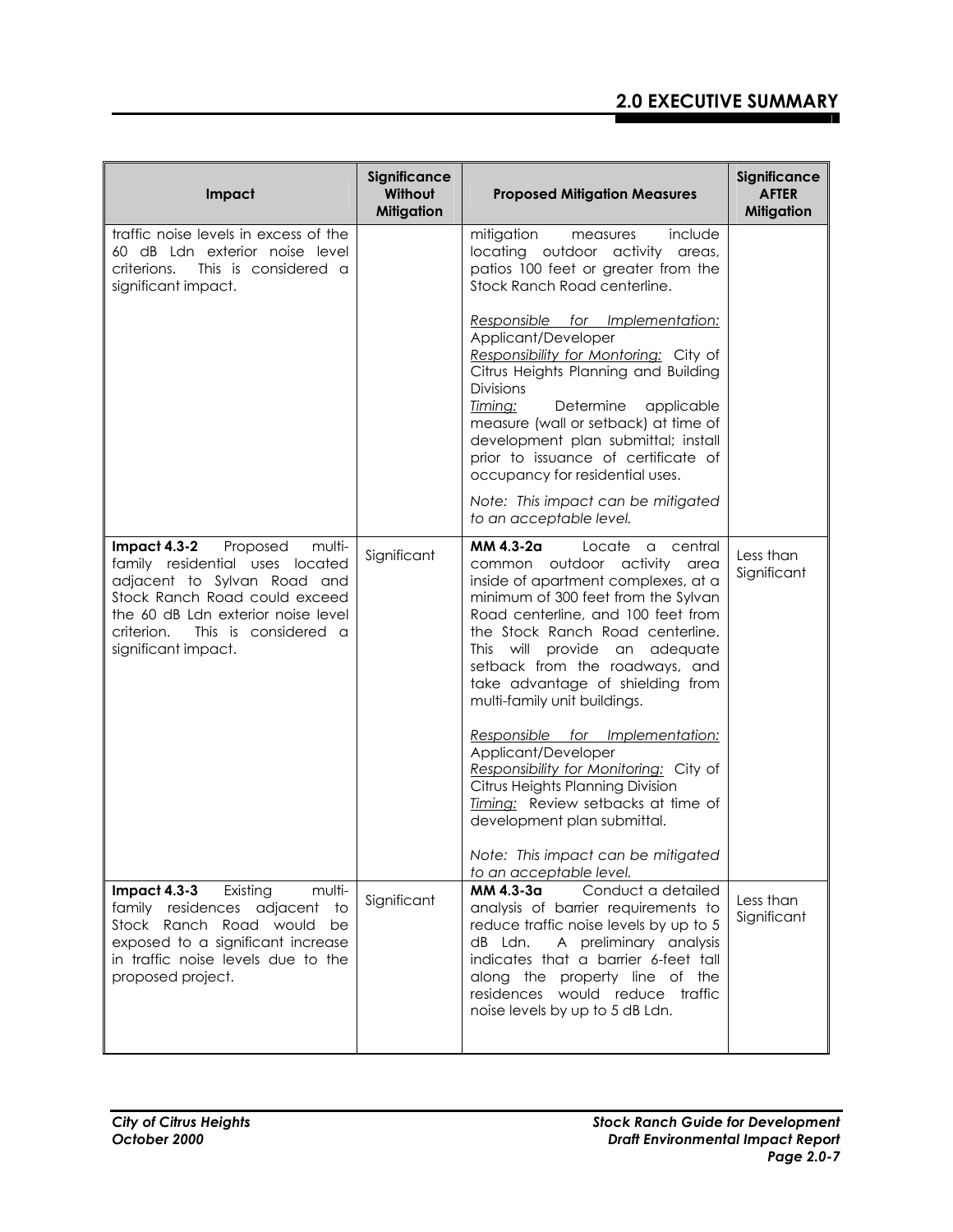| Impact                                                                                                                                                                                                                                                               | Significance<br>Without<br><b>Mitigation</b> | <b>Proposed Mitigation Measures</b>                                                                                                                                                                                                                                                                                                                                                                                                                                                                                                                                                                                                        | Significance<br><b>AFTER</b><br><b>Mitigation</b> |
|----------------------------------------------------------------------------------------------------------------------------------------------------------------------------------------------------------------------------------------------------------------------|----------------------------------------------|--------------------------------------------------------------------------------------------------------------------------------------------------------------------------------------------------------------------------------------------------------------------------------------------------------------------------------------------------------------------------------------------------------------------------------------------------------------------------------------------------------------------------------------------------------------------------------------------------------------------------------------------|---------------------------------------------------|
|                                                                                                                                                                                                                                                                      |                                              | Responsible for Implementation:<br>Applicant/Developer<br>Responsibility for Monitoring: City of<br>Citrus Heights Planning Division<br>Determine<br><u>Timing</u><br>need<br>for<br>soundwall or other mitigation at the<br>time specific development projects<br>are submitted<br>Note: This impact can be mitigated<br>to an acceptable level.                                                                                                                                                                                                                                                                                          |                                                   |
| <b>Impact 4.3-4</b> Existing residences<br>along the proposed Fountain<br>Square Drive extension will be<br>exposed to a significant increase<br>in noise from traffic, due to the<br>extension of Fountain Square<br>Drive.                                         | Significant                                  | Conduct a detailed<br>MM 4.3-4a<br>analysis of barrier requirements to<br>reduce traffic noise levels by up to 6<br>dB Ldn.<br>A preliminary analysis<br>indicates that a barrier between 6<br>and 8-feet tall along the property<br>line of the residences would reduce<br>traffic noise levels by up to 10 dB<br>Ldn.<br>Responsible for Implementation:<br>Applicant/Developer<br>Responsibility for Monitoring: City of<br>Citrus Heights Planning Division<br>Determine<br>Timing<br>need<br>for<br>soundwall or other mitigation at the<br>time specific development projects<br>are submitted<br>Note: This impact can be mitigated | Less than<br>Significant                          |
| Impact 4.3-5 Maximum<br>noise<br>levels due to loading docks could<br>exceed the 70 dB and 65 dB<br>maximum noise level criteria<br>during the daytime and nighttime<br>periods, respectively, for<br>any<br>residences located within 180 feet<br>of loading docks. | Significant                                  | to an acceptable level.<br>MM 4.3-5a<br>Restrict<br>loading<br>dock operations to the daytime<br>In addition, construct a<br>hours.<br>sound wall or incorporate mitigation<br>measures, which are sufficient to<br>reduce loading dock maximum<br>noise levels by 5 dB. This will need to<br>be done when a detailed site plan<br>and design have been submitted<br>Responsible for Implementation:<br>Responsibility for Monitoring:<br>Timing:<br>Note: This impact can be mitigated<br>to an acceptable level.                                                                                                                         | Less than<br>Significant                          |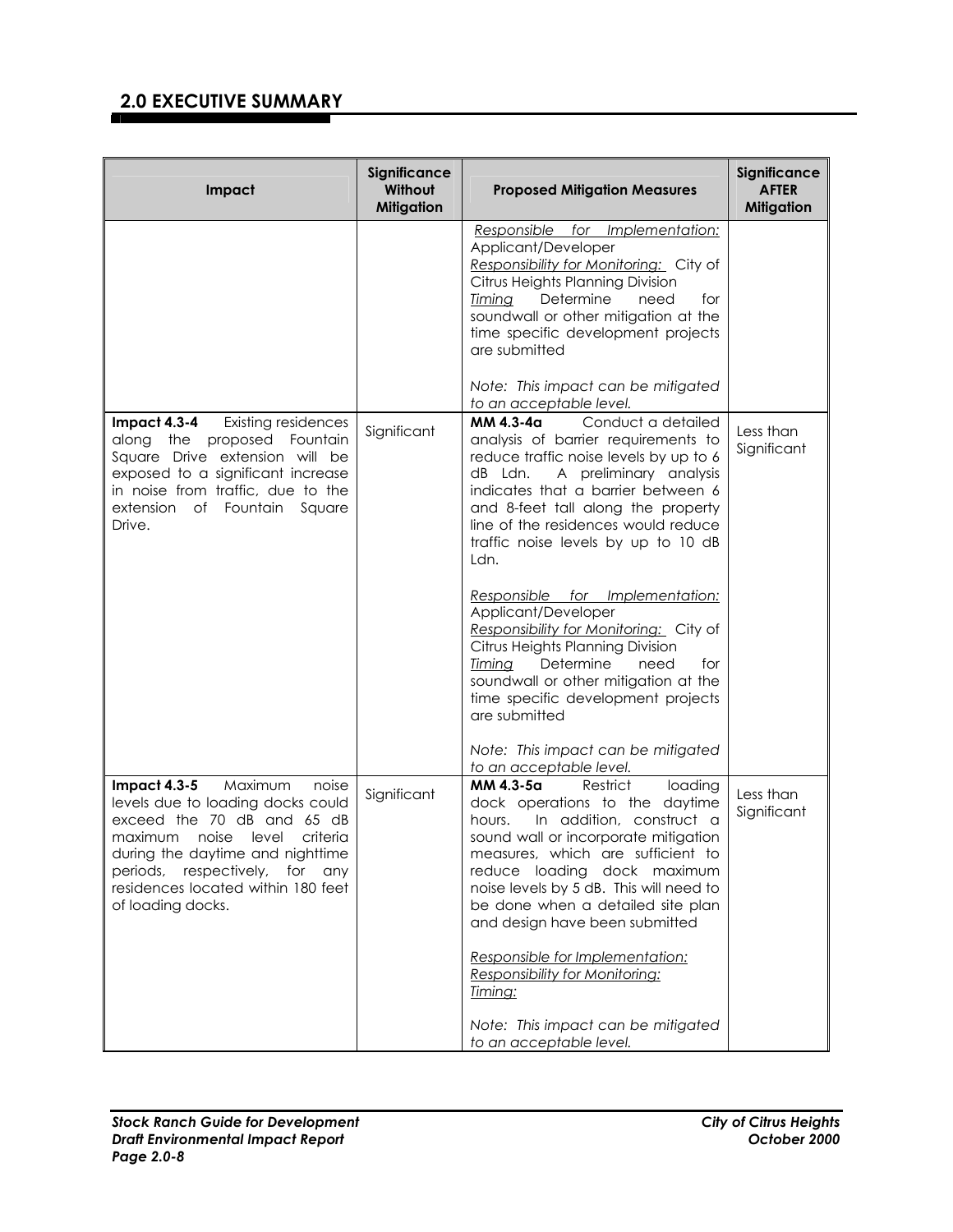| Impact                                                                                                                                                                                                                                                                                                                                                                                                      | Significance<br>Without<br><b>Mitigation</b> | <b>Proposed Mitigation Measures</b>                                                                                                                                                                                                                                                                                                                                                                                                                                                                                                                                                                                                                                                                           | Significance<br><b>AFTER</b><br><b>Mitigation</b> |
|-------------------------------------------------------------------------------------------------------------------------------------------------------------------------------------------------------------------------------------------------------------------------------------------------------------------------------------------------------------------------------------------------------------|----------------------------------------------|---------------------------------------------------------------------------------------------------------------------------------------------------------------------------------------------------------------------------------------------------------------------------------------------------------------------------------------------------------------------------------------------------------------------------------------------------------------------------------------------------------------------------------------------------------------------------------------------------------------------------------------------------------------------------------------------------------------|---------------------------------------------------|
| Impact 4.3-6<br>Truck<br>circulation<br>routes within 50 feet of residences<br>could exceed the nighttime hourly<br>average noise level criterion of 45<br>addition,<br>truck<br>dB<br>$L_{50}$<br>$\ln$<br>circulation routes within 50 feet of<br>residences could also exceed the<br>70 dB and 65 dB maximum noise<br>level criteria during the daytime<br>nighttime<br>periods,<br>and<br>respectively. | Significant                                  | MM 4.3-6<br>Construct a sound<br>wall<br>incorporate mitigation<br><b>or</b><br>measures, which are sufficient to<br>reduce truck circulation maximum<br>noise levels to comply with City of<br>Citrus Heights noise criteria. This will<br>need to be done when a detailed<br>site plan and design have been<br>submitted.<br>Responsible for Implementation:<br>Applicant/Developer<br>Responsibility for Monitoring: City of<br>Citrus Heights Planning Division<br>Timing:<br>Determine<br>need<br>for<br>soundwall or other mitigation at the<br>time specific development projects<br>are submitted.                                                                                                    | Less than<br>Significant                          |
|                                                                                                                                                                                                                                                                                                                                                                                                             |                                              | Note: This impact can be mitigated<br>to an acceptable level.                                                                                                                                                                                                                                                                                                                                                                                                                                                                                                                                                                                                                                                 |                                                   |
| Impact 4.3-7<br>Rooftop<br>mechanical<br>equipment<br>for<br>commercial uses could exceed<br>the daytime and nighttime exterior<br>noise level criteria of 50 dB L <sub>50</sub> and<br>45 dB L <sub>50</sub> , respectively. This impact<br>considered<br>potentially<br>is<br>significant.                                                                                                                | Potentially<br>Significant                   | MM 4.3-7a<br>Rooftop<br>mechanical equipment should be<br>located a minimum of 100 feet from<br>the<br>nearest<br>property<br>line.<br>Mechanical equipment should be<br>through<br>shielded<br>the<br>of<br><b>use</b><br>parapets or mechanical equipment<br>Any ventilation openings<br>wells.<br>associated with cooling towers shall<br>be oriented away from residential<br>units.<br>Responsible for Implementation:<br>Applicant/Developer<br>Responsibility for Monitoring: City of<br>Citrus Heights Planning Division<br>Timing: Review setbacks at the time<br>of development plan submittal.<br>Install at time of development.<br>Note: This impact can be mitigated<br>to an acceptable level. | Less than<br>Significant                          |
| Crowd<br>noise<br>Impact $4.3 - 8$<br>associated with park play fields                                                                                                                                                                                                                                                                                                                                      | Potentially<br>Significant                   | play field<br>MM 4.3-8a<br>Restrict<br>activities to the daytime hours.                                                                                                                                                                                                                                                                                                                                                                                                                                                                                                                                                                                                                                       | Less than<br>Significant                          |
| could exceed the daytime and<br>nighttime<br>exterior<br>noise<br>level<br>criteria at residential areas. This                                                                                                                                                                                                                                                                                              |                                              | Provide buffers of 400 feet from the<br>center of organized play fields to<br>residential property lines; or                                                                                                                                                                                                                                                                                                                                                                                                                                                                                                                                                                                                  |                                                   |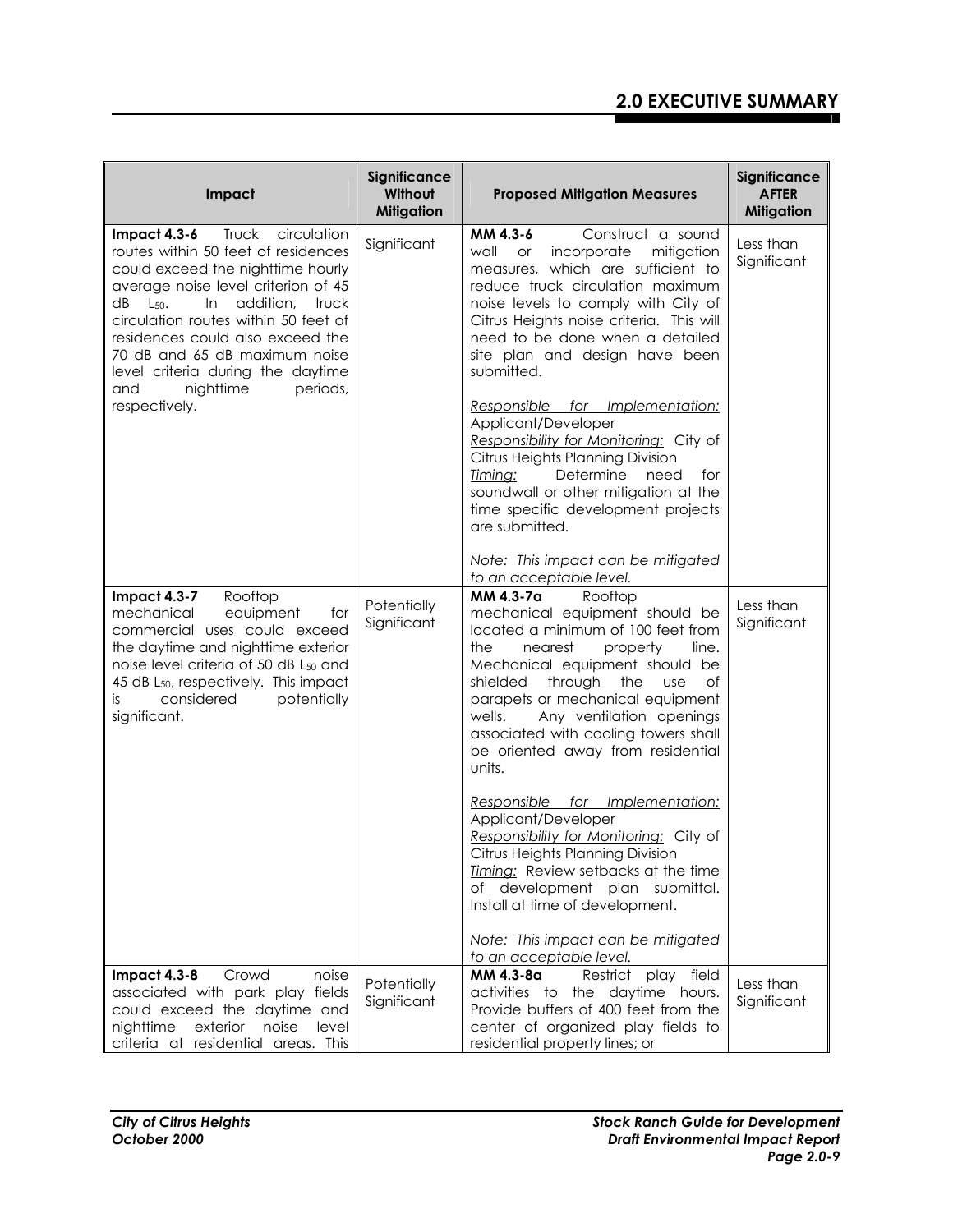| Impact                                                                                                                                                                                                                                                          | Significance<br>Without<br><b>Mitigation</b> | <b>Proposed Mitigation Measures</b>                                                                                                                                                                                                                                                                                                                                                                                                                                                           | Significance<br><b>AFTER</b><br><b>Mitigation</b> |
|-----------------------------------------------------------------------------------------------------------------------------------------------------------------------------------------------------------------------------------------------------------------|----------------------------------------------|-----------------------------------------------------------------------------------------------------------------------------------------------------------------------------------------------------------------------------------------------------------------------------------------------------------------------------------------------------------------------------------------------------------------------------------------------------------------------------------------------|---------------------------------------------------|
| impact is considered potentially<br>significant.                                                                                                                                                                                                                |                                              | MM 4.3-8b<br>Incorporate<br>other<br>mitigation measures such as barriers<br>between play fields and residential<br>uses.                                                                                                                                                                                                                                                                                                                                                                     |                                                   |
|                                                                                                                                                                                                                                                                 |                                              | Responsible for Implementation:<br>Applicant/Developer<br>Responsibility for Monitoring: City of<br>Citrus Heights Planning Division<br>Timing:<br>Determine<br>need<br>for<br>setbacks,<br>soundwall<br>other<br>or<br>mitigation at the time specific<br>development<br>projects<br>are<br>submitted.                                                                                                                                                                                       |                                                   |
|                                                                                                                                                                                                                                                                 |                                              | Note: This impact can be mitigated<br>to an acceptable level.                                                                                                                                                                                                                                                                                                                                                                                                                                 |                                                   |
| Noise levels due<br>Impact 4.3-9<br>to lawn maintenance at proposed<br>parks could exceed the daytime<br>and nighttime noise level criteria.                                                                                                                    | Potentially<br>Significant                   | Lawn maintenance<br>MM 4.3-9<br>activities should be confined to the<br>daytime hours.<br>All equipment<br>should be kept in good working<br>condition, and fitted with proper<br>muffler systems.<br><u>Responsible for Implementation:</u>                                                                                                                                                                                                                                                  | Less than<br>Significant                          |
|                                                                                                                                                                                                                                                                 |                                              | Sunrise Recreation and Park District<br>Responsibility for Monitoring: City of<br>Citrus Heights<br>Timing: Ongoing                                                                                                                                                                                                                                                                                                                                                                           |                                                   |
|                                                                                                                                                                                                                                                                 |                                              | Note: This impact can be mitigated<br>to an acceptable level.                                                                                                                                                                                                                                                                                                                                                                                                                                 |                                                   |
| Impact 4.4.1<br>The<br>proposed<br>project would result in significant<br>to<br>LOS<br>at<br>four<br>impacts<br>intersections assuming Scenario 1<br>developed. A significant<br>İS.<br>unavoidable impact would occur<br>at Greenback Lane/San Juan<br>Avenue. | Significant<br>and<br>Unavoidable            | MM 4.4.1a<br>Auburn<br>Boulevard/San Tomas Drive - Install<br>traffic signal at the Auburn<br>a<br>Boulevard/San Tomas<br>Drive<br>intersection to improve operations<br>to LOS B during the a.m. and p.m.<br>peak hours under existing plus<br>project (Scenario 1) conditions. The<br>resulting spacing between<br>this<br>intersection and the adjacent<br>signalized intersections would be<br>adequate to facilitate progression<br>of traffic through the Auburn<br>Boulevard corridor. | Significant<br>and<br>Unavoid-<br>able            |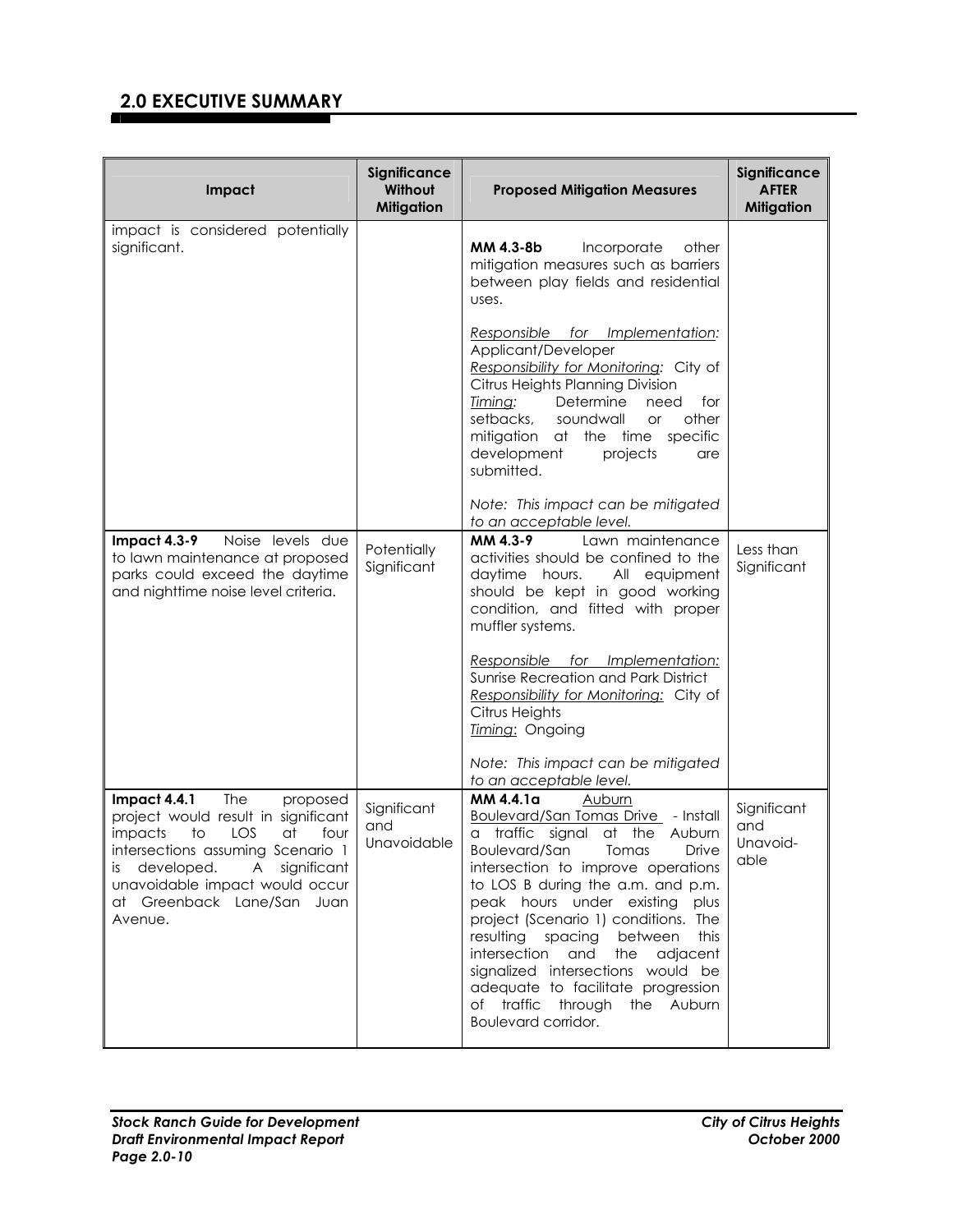| Impact                                                                                                                                                                                                                                                                                             | Significance<br>Without<br><b>Mitigation</b> | <b>Proposed Mitigation Measures</b>                                                                                                                                                                                                                                                                                                                                                                                                                                                                                                                                                                                                                                                                                                                                                                                                                                                                                                                                                                                                                                                                                                                                        | <b>Significance</b><br><b>AFTER</b><br><b>Mitigation</b> |
|----------------------------------------------------------------------------------------------------------------------------------------------------------------------------------------------------------------------------------------------------------------------------------------------------|----------------------------------------------|----------------------------------------------------------------------------------------------------------------------------------------------------------------------------------------------------------------------------------------------------------------------------------------------------------------------------------------------------------------------------------------------------------------------------------------------------------------------------------------------------------------------------------------------------------------------------------------------------------------------------------------------------------------------------------------------------------------------------------------------------------------------------------------------------------------------------------------------------------------------------------------------------------------------------------------------------------------------------------------------------------------------------------------------------------------------------------------------------------------------------------------------------------------------------|----------------------------------------------------------|
|                                                                                                                                                                                                                                                                                                    |                                              | Responsibility for Implementation:<br>Applicant<br>Responsibility for Monitoring: City of<br>Citrus Heights<br>Timing: Prior to issuance of any<br>Certificate of Occupancy in the<br>Auburn Commerce District.<br>Note: Impacts can be reduced to<br>acceptable levels through<br>the<br>implementation<br>Оf<br>mitigation<br>measures.                                                                                                                                                                                                                                                                                                                                                                                                                                                                                                                                                                                                                                                                                                                                                                                                                                  |                                                          |
| Impact 4.4.2<br>The<br>proposed<br>project would result in adverse<br>impacts to LOS at five intersections<br>assuming Scenario 2 is developed.<br>A significant unavoidable impact<br>at<br>Auburn<br>would<br><b>OCCUI</b><br>Boulevard/Raintree Drive/Central<br>Project Driveway intersection. | Significant<br>and<br>Unavoidable            | MM 4.4.2a<br><b>Auburn</b><br>Boulevard/Sylvan Road - Install a<br>left-turn<br>second<br>lane<br>the<br>on<br>northbound<br>to<br>the<br>approach<br>Auburn Boulevard/Sylvan Road/Old<br>Auburn Road intersection.<br>Responsibility for Implementation:<br>Applicant to pay/City to install<br>Responsibility for Monitoring:<br>City of Citrus Heights<br>Timing: As part of the<br>City's<br>planned intersection improvements<br>MM 4.4.2b<br><b>Auburn</b><br><b>Boulevard/Raintree</b><br>Drive/Central<br>Project Driveway.<br>The project<br>applicant should install a traffic<br>signal<br>at<br>the<br>Auburn<br><b>Boulevard/Raintree</b><br>Drive/Central<br>Project Driveway intersection prior to<br>issuance of any<br>building<br>the<br>Certificate of Occupancy in the<br>Auburn Commerce District.<br>Responsibility for Implementation:<br>Applicant<br><b>Responsibility for Monitoring:</b><br>City of Citrus Heights<br>Timing: Prior to the issuance of any<br>Certificate of Occupancy in the<br><b>Auburn Commerce District</b><br>Note: This impact can be mitigated<br>to an acceptable level at three<br>intersections. However, impacts at | Significant<br>and<br>Unavoid-<br>able                   |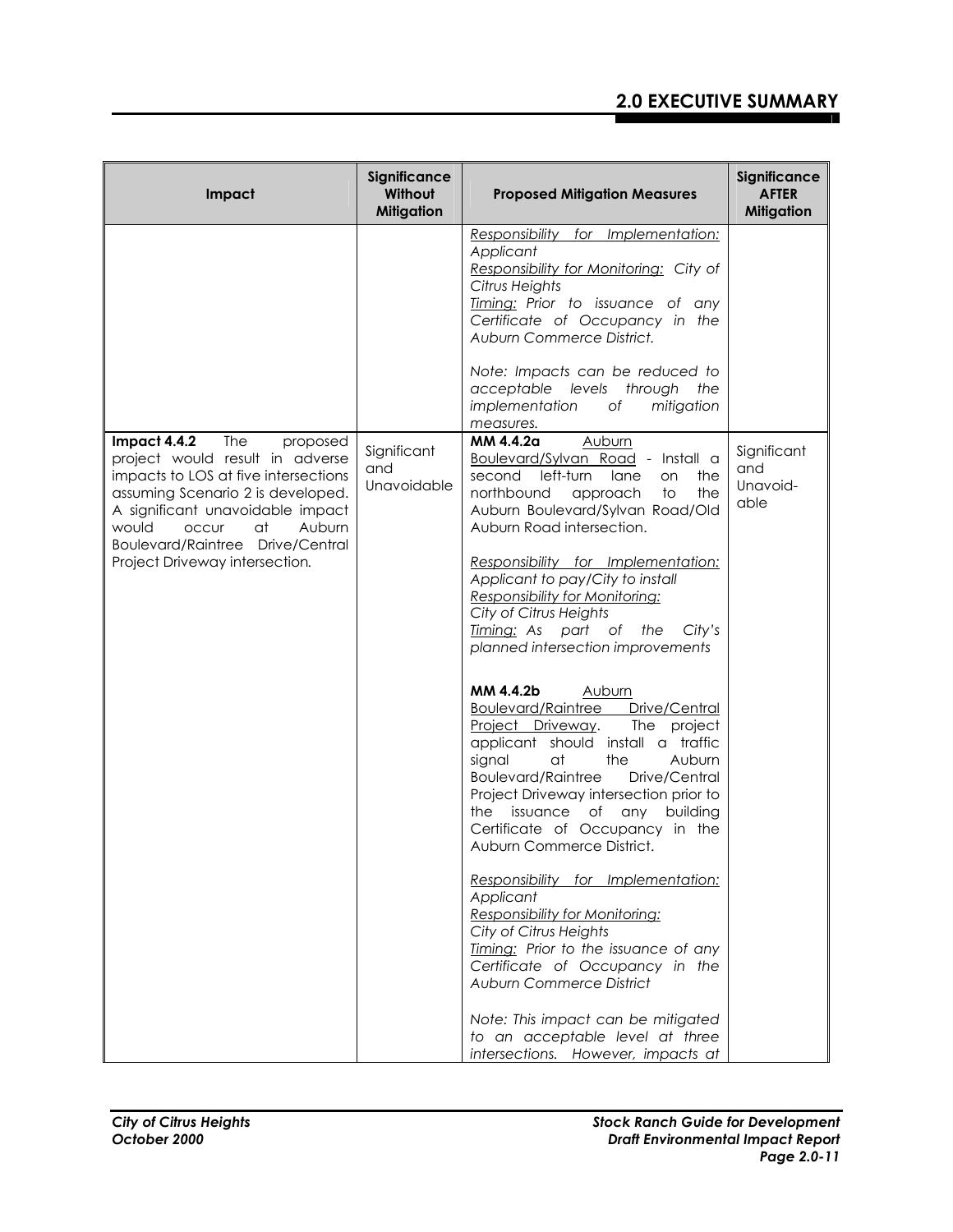| Significance<br>Without<br><b>Mitigation</b> | <b>Proposed Mitigation Measures</b>                                                                                                                                                                                                                                                                                                                                                                                                                                                                                                      | Significance<br><b>AFTER</b><br><b>Mitigation</b> |
|----------------------------------------------|------------------------------------------------------------------------------------------------------------------------------------------------------------------------------------------------------------------------------------------------------------------------------------------------------------------------------------------------------------------------------------------------------------------------------------------------------------------------------------------------------------------------------------------|---------------------------------------------------|
|                                              | <b>Boulevard/Raintree</b><br>Auburn<br>the<br>Drive/Central Project Driveway and<br>Greenback Lane/San Juan Avenue<br>intersections<br>would<br>remain<br>significant and unavoidable.                                                                                                                                                                                                                                                                                                                                                   |                                                   |
| Significant<br>and<br>Unavoidable            | MM 4.4.3a<br>Implement a traffic-<br>monitoring program to ensure the<br>availability of funds to construct the<br>needed "traffic calming" measures.<br>Responsibility for Implementation:<br>Applicant to pay<br>Responsibility for<br>Monitoring:<br>City of Citrus Heights<br>Timing: Prior to the issuance of<br>Certificate of Occupancy in the<br><b>Auburn Commerce District</b>                                                                                                                                                 | Significant<br>and<br>Unavoid-<br>able            |
| Less than<br>Significant                     | No Mitigation Required                                                                                                                                                                                                                                                                                                                                                                                                                                                                                                                   | Less than<br>Significant                          |
| Significant<br>and<br>Unavoidable            | MM 4.4.5a<br>Implement<br><b>MM</b><br>4.4.2b - Implementation of this<br>mitigation measure would provide<br>two westbound left-turn lanes, which<br>sufficient<br>would<br>be<br>to<br>accommodate the 410 foot vehicle<br>storage requirement.<br>While MM 4.4.2b would provide<br>additional turn<br>lanes,<br>since<br>additional right-of-way would be<br>needed to accommodate these<br>lanes, this impact would remain<br>significant and unavoidable.<br>Note: This impact would remain<br>significant following implementation | Less than<br>Significant                          |
|                                              |                                                                                                                                                                                                                                                                                                                                                                                                                                                                                                                                          | of mitigation measures.                           |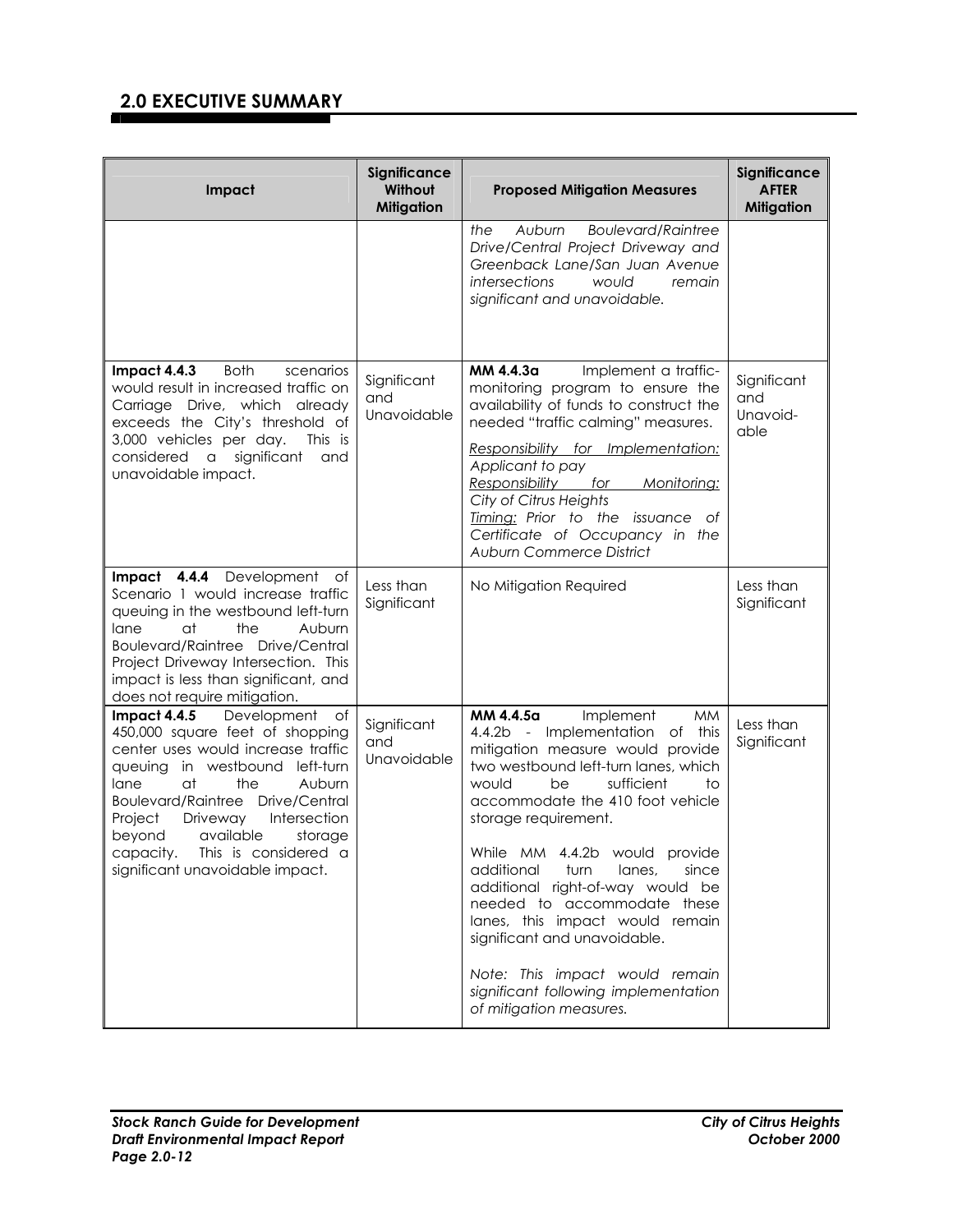| Impact                                                                                                                                                                           | Significance<br>Without<br><b>Mitigation</b> | <b>Proposed Mitigation Measures</b>                                                                                                                                                                                                                                                                                                                                     | Significance<br><b>AFTER</b><br><b>Mitigation</b> |
|----------------------------------------------------------------------------------------------------------------------------------------------------------------------------------|----------------------------------------------|-------------------------------------------------------------------------------------------------------------------------------------------------------------------------------------------------------------------------------------------------------------------------------------------------------------------------------------------------------------------------|---------------------------------------------------|
| Impact 4.4.6<br>Queued<br>vehicles on Raintree Drive resulting<br>from development of 385,000                                                                                    | Significant                                  | MM 4.4.6a<br>Install the following<br>"Phase I" roadway improvements on<br>Raintree Drive (see Figure 4.4-6):                                                                                                                                                                                                                                                           | Less than<br>Significant                          |
| square feet or 450,000 square feet<br>of shopping center uses could<br>interfere with turning movements<br>into and out of the adjacent<br>frontage<br>road<br>that<br>parallels |                                              | Install<br>"Do<br><b>Block</b><br>Not<br>$\bullet$<br>Intersection" pavement markings at<br>the Raintree Drive/Frontage Road<br>intersection.                                                                                                                                                                                                                           |                                                   |
| Boulevard.<br><b>This</b><br>is.<br>Auburn<br>considered a significant impact.                                                                                                   |                                              | If motorists do not comply with the<br>intersection markings and if queuing<br>or operational problems occur, the<br>project applicant, at the direction of<br>City staff, should install the following<br>"Phase II" roadway improvements<br>on Raintree Drive and Auburn<br>Boulevard (see Figure 4.4-6):                                                             |                                                   |
|                                                                                                                                                                                  |                                              | Remove the "Do Not Block<br>$\bullet$<br>Intersection" pavement markings<br>and construct a narrow raised<br>median on Raintree Drive that<br>extends approximately 75 feet back<br>from the stopbar at the Auburn<br><b>Boulevard/Raintree</b><br><b>Drive</b><br>intersection to physically prohibit<br>left-turn movements at the frontage<br>road intersection; and |                                                   |
|                                                                                                                                                                                  |                                              | Construct a<br>right-turn<br>only<br>$\bullet$<br>vehicular access in the landscaped<br>area on Auburn Boulevard at<br>Coachman Way.<br>Implementation<br>оf<br>Mitigation<br>Measure 4.4.6a would reduce the<br>significance of Impact 4.4.6 to a<br>less-than-significant level.                                                                                      |                                                   |
|                                                                                                                                                                                  |                                              | Responsibility for Implementation:<br>Applicant<br><b>Responsibility for Monitoring:</b><br>City of Citrus Heights<br>Timing: Prior to the issuance of any<br>Certificate of Occupancy for Phase<br>I in the Auburn Commerce District.                                                                                                                                  |                                                   |
|                                                                                                                                                                                  |                                              | Note: This impact can be mitigated<br>to an acceptable level.                                                                                                                                                                                                                                                                                                           |                                                   |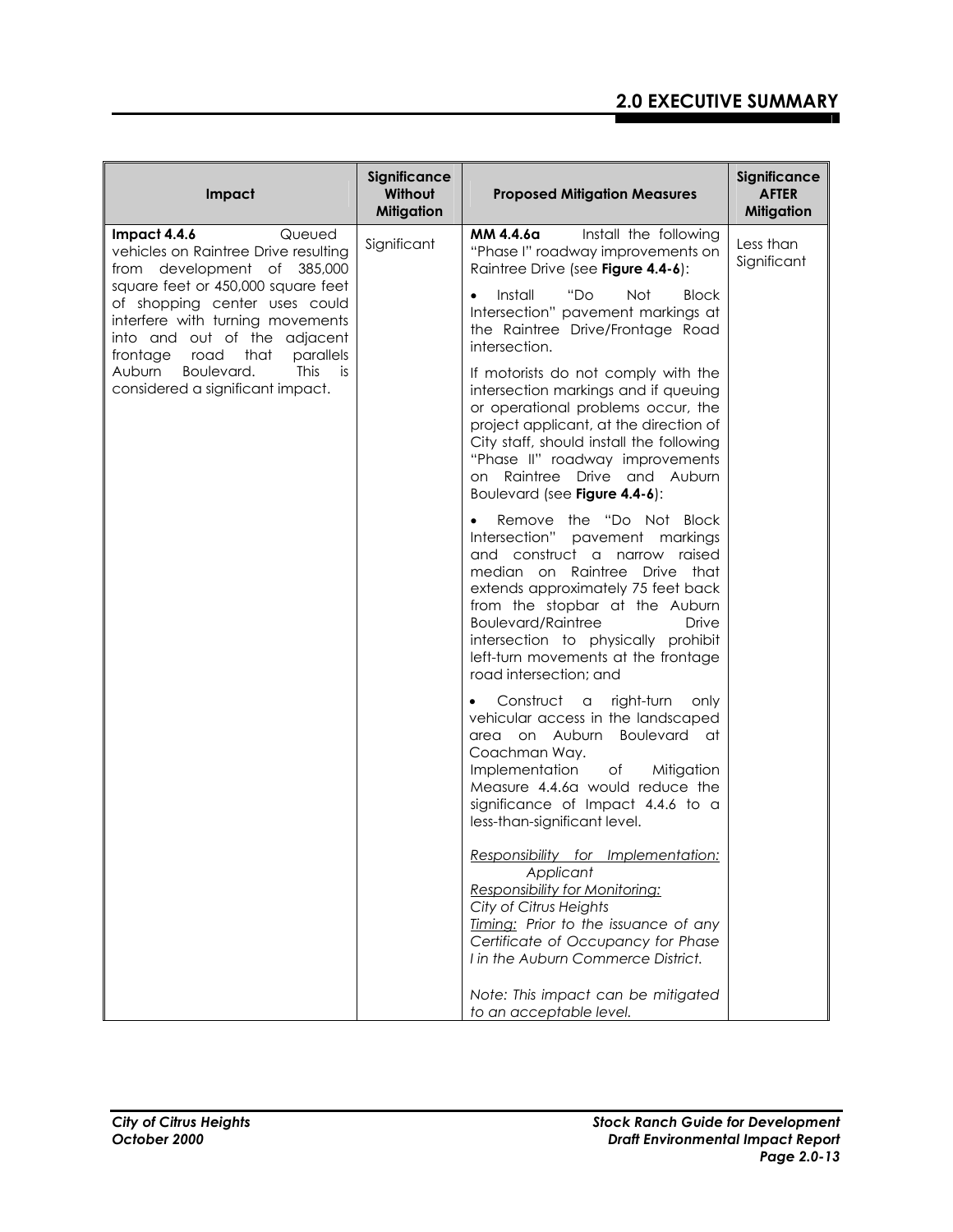| Impact                                                                                                                                                                                                                                                                                                    | Significance<br>Without<br><b>Mitigation</b> | <b>Proposed Mitigation Measures</b>                                                                                                                                                                                                                                                                                                                                                                                                                                                                                                                                                                                                                                                         | Significance<br><b>AFTER</b><br><b>Mitigation</b> |
|-----------------------------------------------------------------------------------------------------------------------------------------------------------------------------------------------------------------------------------------------------------------------------------------------------------|----------------------------------------------|---------------------------------------------------------------------------------------------------------------------------------------------------------------------------------------------------------------------------------------------------------------------------------------------------------------------------------------------------------------------------------------------------------------------------------------------------------------------------------------------------------------------------------------------------------------------------------------------------------------------------------------------------------------------------------------------|---------------------------------------------------|
| Impact 4.4.7<br>Development<br>оf<br>either Scenario 1 or 2 would<br>increase the demand for transit<br>in<br>the<br>study<br>service<br>area.<br>However, neither scenario would<br>interfere with existing or planned<br>transit services in the area.                                                  | Less than<br>Significant                     | This impact is considered less-than-<br>significant and does not require<br>mitigation.                                                                                                                                                                                                                                                                                                                                                                                                                                                                                                                                                                                                     | Less than<br>Significant                          |
| Impact 4.4.8<br>Development<br>of<br>either Scenario 1 or Scenario 2<br>would not interfere with existing or<br>planned bicycle or pedestrian<br>facilities in the area.                                                                                                                                  | Less than<br>Significant                     | This impact is considered less-than-<br>significant and does not require<br>mitigation.                                                                                                                                                                                                                                                                                                                                                                                                                                                                                                                                                                                                     | Less than<br>Significant                          |
| Impact 4.4.9<br><b>The</b><br>proposed<br>project result in significant impacts<br>intersections<br>three<br>under<br>at<br>cumulative conditions for Scenario<br>$\overline{A}$<br>significant<br>unavoidable<br>1.<br>would<br>impact<br><b>OCCUI</b><br>at<br>Greenback<br>Lane/San<br>Juan<br>Avenue. | Significant<br>and<br>Unavoidable            | MM 4.4.9a<br>Construct a second<br>left-turn lane on the northbound<br>the<br>approach<br>to<br>Auburn<br>Boulevard/Sylvan Road/Old Auburn<br>Road intersection in addition to the<br>City's planned CIP improvements.<br>Responsibility for Implementation:<br>Applicant to pay fair share for<br>construction.<br>Responsibility for Monitoring:<br>City of Citrus Heights to construct<br>additional lane.<br>Timing: Prior to the issuance of any<br>Certificate of Occupancy.<br>MM 4.4.9b<br>Implement<br>Mitigation<br>Measure<br>4.4.2 <sub>G</sub><br>Note: Impacts can be reduced to<br>acceptable<br>through<br>levels<br>the<br>implementation<br>Оf<br>mitigation<br>measures. | Significant                                       |
| The<br><b>Impact 4.4.10</b><br>proposed<br>project would worsen congestion<br>at three intersections<br>under<br>cumulative conditions for Scenario<br>2. This is considered a significant<br>impact.                                                                                                     | Significant                                  | Construct a second<br>MM 4.4.10a<br>westbound left-turn lane at the<br>Auburn Boulevard/Van Maren Lane<br>intersection.<br>Responsibility for Implementation:<br>Applicant in coordination with the<br>City<br>Responsibility for Monitoring:<br>City of Citrus Heights to construct<br>additional lane<br>Timing: Based on traffic volumes,<br>delay or level of service triggers                                                                                                                                                                                                                                                                                                          | Significant                                       |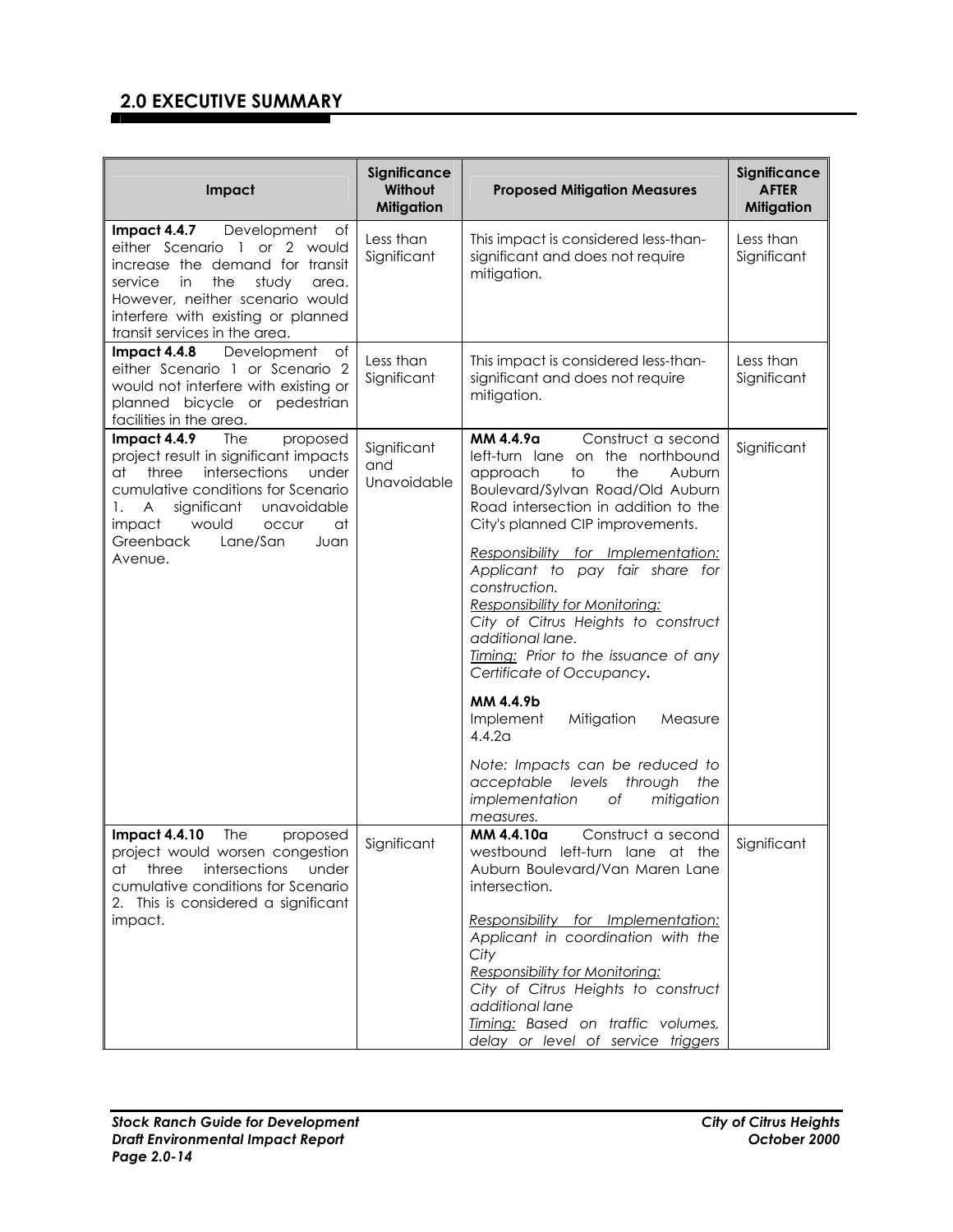| Impact                                                                                                                                                                                                                                                                                                                     | Significance<br>Without<br><b>Mitigation</b> | <b>Proposed Mitigation Measures</b>                                                                                                                                                                                                                                                                                                                                                                                                                                                                                                                                                                                                                                                                                                                                                                                                                                                                                                                                                                                                                                                                                                                                                                                                                                                                                                                                                                                                                                                                    | Significance<br><b>AFTER</b><br><b>Mitigation</b> |
|----------------------------------------------------------------------------------------------------------------------------------------------------------------------------------------------------------------------------------------------------------------------------------------------------------------------------|----------------------------------------------|--------------------------------------------------------------------------------------------------------------------------------------------------------------------------------------------------------------------------------------------------------------------------------------------------------------------------------------------------------------------------------------------------------------------------------------------------------------------------------------------------------------------------------------------------------------------------------------------------------------------------------------------------------------------------------------------------------------------------------------------------------------------------------------------------------------------------------------------------------------------------------------------------------------------------------------------------------------------------------------------------------------------------------------------------------------------------------------------------------------------------------------------------------------------------------------------------------------------------------------------------------------------------------------------------------------------------------------------------------------------------------------------------------------------------------------------------------------------------------------------------------|---------------------------------------------------|
|                                                                                                                                                                                                                                                                                                                            |                                              | developed by applicant and City<br>staff.                                                                                                                                                                                                                                                                                                                                                                                                                                                                                                                                                                                                                                                                                                                                                                                                                                                                                                                                                                                                                                                                                                                                                                                                                                                                                                                                                                                                                                                              |                                                   |
|                                                                                                                                                                                                                                                                                                                            |                                              | MM 4.4.10b<br>Implement<br>Mitigation<br>Measure<br>4.4.2b.                                                                                                                                                                                                                                                                                                                                                                                                                                                                                                                                                                                                                                                                                                                                                                                                                                                                                                                                                                                                                                                                                                                                                                                                                                                                                                                                                                                                                                            |                                                   |
| Impact 4.5.1<br>Hazardous<br>materials may be present on the<br>project site in association with past<br>activities<br>(i.e.<br>dumping,<br>abandoned vehicles) as well as<br>the existing almond orchard. This<br>is a potentially significant impact.<br>This impact can be<br>Note:<br>mitigated to an acceptable level | Potentially<br>Significant                   | <b>The</b><br>MM 4.5.1a<br>project<br>applicant<br>shall<br>have<br>site<br>the<br>inspected<br>Registered<br>by<br>a<br>Environmental Assessor<br>(i.e. a)<br>professional environmental scientist<br>or engineer registered as an REA in<br>California) for the presence of<br>hazardous materials and wastes. The<br>investigations shall take the form of<br>environmental audits, and<br>shall<br>include.<br>at<br>minimum,<br>site<br>$\alpha$<br>inspections for hazardous materials,<br>examination of historic records, and<br>review of public agency records.<br>Reports detailing the results of the<br>inspections shall be submitted to the<br>City for review. The report preparer<br>shall either certify that the site is free<br>$\circ$ f<br>hazards<br><b>or</b><br>recommend<br>preparation of a site mitigation plan.<br>Responsibility for Implementation:<br>City of Citrus Heights<br>Responsibility for Monitoring:<br>City of Citrus Heights<br>Timing: Prior to granting grading<br>permitting<br>MM 4.5.1b<br>In the event that a<br>site inspection done for MM 4.5.1a<br>uncovers chemical contamination<br>or other hazardous materials or<br>wastes at a parcel, the inspection<br>report preparer shall notify the City<br>and other agencies, as applicable,<br>potentially including<br>the<br>state<br>Environmental Protection Agency,<br>the Regional Water Quality Control<br>Board,<br>and/or<br>the<br>County<br>Environmental<br>Management<br>Department. | Less than<br>Significant                          |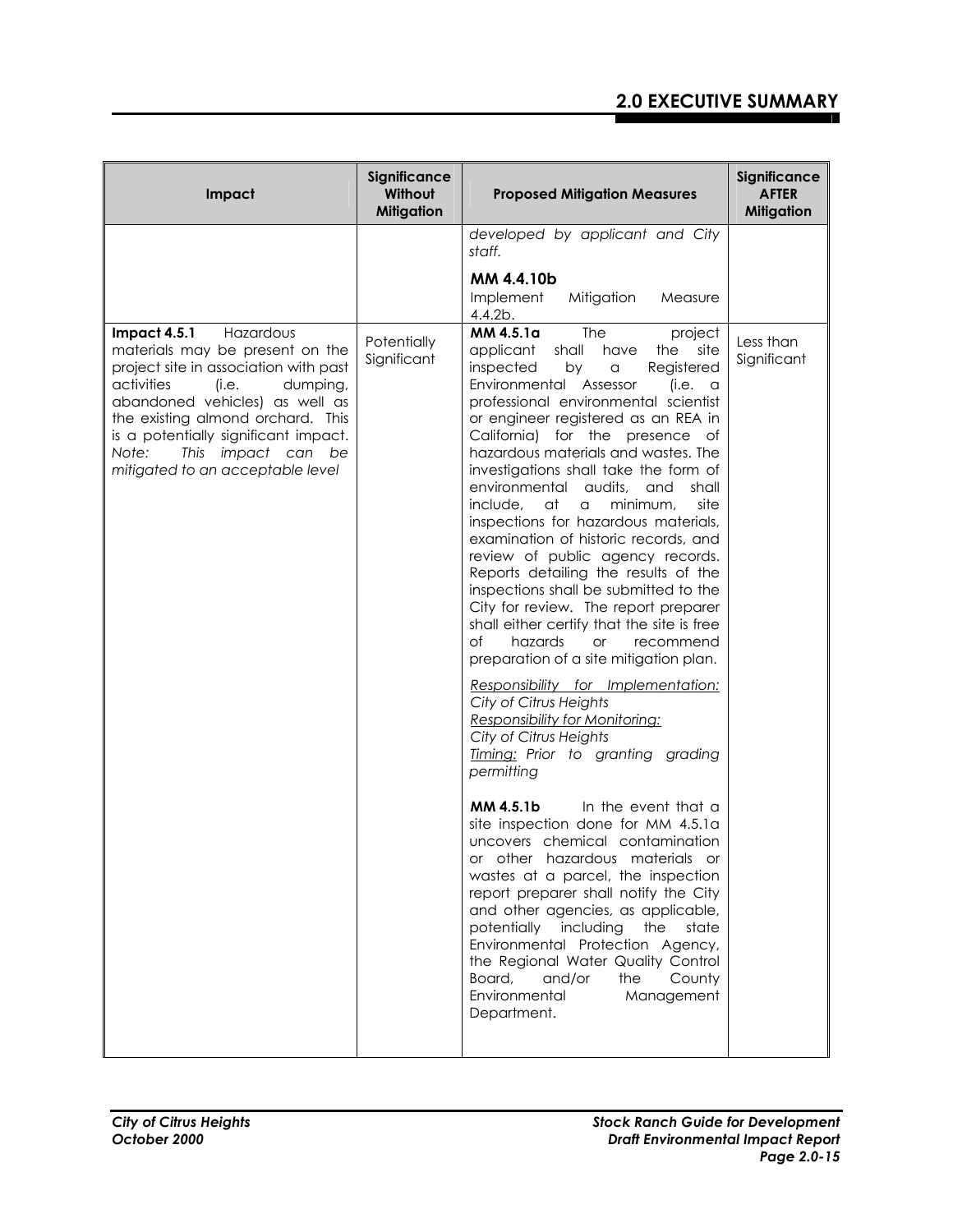| Impact                                                                                                                                                                                                                                                                              | Significance<br>Without<br><b>Mitigation</b> | <b>Proposed Mitigation Measures</b>                                                                                                                                                                                                                                                                                                                                                                                                                                                                                                                                                                                                                                                                                                                                                                                                                                                                                       | Significance<br><b>AFTER</b><br><b>Mitigation</b> |
|-------------------------------------------------------------------------------------------------------------------------------------------------------------------------------------------------------------------------------------------------------------------------------------|----------------------------------------------|---------------------------------------------------------------------------------------------------------------------------------------------------------------------------------------------------------------------------------------------------------------------------------------------------------------------------------------------------------------------------------------------------------------------------------------------------------------------------------------------------------------------------------------------------------------------------------------------------------------------------------------------------------------------------------------------------------------------------------------------------------------------------------------------------------------------------------------------------------------------------------------------------------------------------|---------------------------------------------------|
|                                                                                                                                                                                                                                                                                     |                                              | Responsibility for Implementation:<br>City of Citrus Heights<br>Responsibility for Monitoring:<br>City of Citrus Heights<br>Timing: Prior to granting grading<br>permitting                                                                                                                                                                                                                                                                                                                                                                                                                                                                                                                                                                                                                                                                                                                                               |                                                   |
| Impact 4.5.2<br>The project could<br>potentially be developed with up<br>to 570,000 sq. ft. of commercial<br>uses. These uses could generate<br>increased handling of hazardous<br>materials and wastes.<br>This is<br>potentially<br>considered<br>a<br>significant impact.        | Potentially<br>Significant                   | MM 4.5.2a<br>Use<br>storage<br>and<br>handling of hazardous materials by<br>commercial uses within the project<br>area shall be done in compliance<br>with applicable City polices as well<br>State and local laws, guidelines, and<br>regulations.<br>Responsibility for Implementation:<br>City of Citrus Heights<br><b>Responsibility for Monitoring:</b><br>City of Citrus Heights<br>Timing: As a condition of approval<br>MM 4.5.2b<br>New<br>commercial<br>uses in the project area shall be<br>install<br>temporary<br>required<br>to<br>hazardous waste storage areas on<br>paved, impermeable surfaces with<br>drainage<br>controls<br>and<br>spill<br>containment features.<br>Responsibility for Implementation:<br>City of Citrus Heights<br>Responsibility for Monitoring:<br>City of Citrus Heights<br>Timing: As a condition of approval<br>Note: This impact can be mitigated<br>to an acceptable level. | Less than<br>Significant                          |
| Impact 4.5.3<br>Residential<br><b>USes</b><br>proposed on the<br>project<br>site<br>would result in an increase the<br>generation, storage and disposal<br>of household hazardous wastes.<br>This impact is considered less than<br>significant and does not require<br>mitigation. | Less than<br>Significant                     | No Mitigation Required                                                                                                                                                                                                                                                                                                                                                                                                                                                                                                                                                                                                                                                                                                                                                                                                                                                                                                    | Less than<br>Significant                          |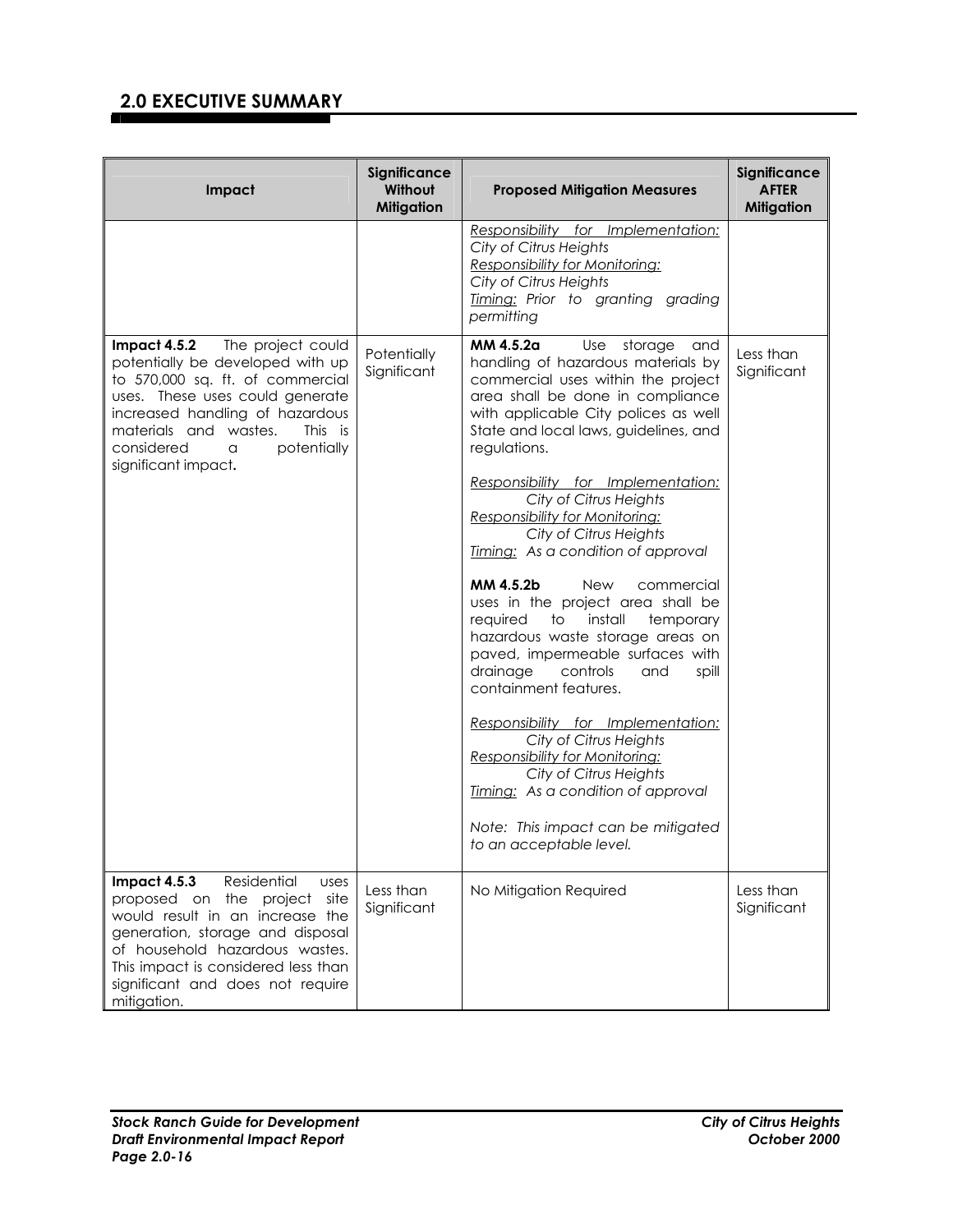| Impact                                                                                                                                                                                                                                                                                                                                                                                                                                      | Significance<br>Without<br><b>Mitigation</b> | <b>Proposed Mitigation Measures</b>                                                                                                                                                                                                                                                                                                                                                                                                                                                                                                                                                                                                                                                                                                                                                                                                                                                                                                                                                                                                                                                                                     | Significance<br><b>AFTER</b><br><b>Mitigation</b> |
|---------------------------------------------------------------------------------------------------------------------------------------------------------------------------------------------------------------------------------------------------------------------------------------------------------------------------------------------------------------------------------------------------------------------------------------------|----------------------------------------------|-------------------------------------------------------------------------------------------------------------------------------------------------------------------------------------------------------------------------------------------------------------------------------------------------------------------------------------------------------------------------------------------------------------------------------------------------------------------------------------------------------------------------------------------------------------------------------------------------------------------------------------------------------------------------------------------------------------------------------------------------------------------------------------------------------------------------------------------------------------------------------------------------------------------------------------------------------------------------------------------------------------------------------------------------------------------------------------------------------------------------|---------------------------------------------------|
| Impact 4.6.1<br>Construction<br>activities such as excavation and<br>grading operations, construction<br>vehicle traffic and wind blowing<br>exposed<br>earth<br>would<br>over<br>generate exhaust emissions and<br>particulate<br>matter<br>fugitive<br>emissions that would affect local<br>air quality at various times during<br>the build-out period of the project.<br>considered<br>This<br>impact<br>is<br>potentially significant. | Potentially<br>Significant                   | MM 4.6.1a<br>Conditions<br>of<br>shall<br>require<br>the<br>approval<br>implementation of the following<br>mitigation measures for control of<br>PM <sub>10</sub> /dust during the construction of<br>all components of the proposed<br>project:<br>$\bullet$<br>Water<br>exposed<br>surfaces,<br>areas, storage piles<br>graded<br>and haul roads at least twice<br>daily.<br>Minimize<br>the<br>amount<br>Οf<br>$\bullet$<br>disturbed area, the amount of<br>material actively worked, and<br>amount<br>$\circ$ f<br>material<br>the<br>stockpiled.<br>construction<br>Limit<br>onsite<br>$\bullet$<br>vehicles to 15 mph.<br>Sweep or wash paved streets<br>$\bullet$<br>adjacent to construction sites<br>at least once a day to remove<br>accumulated dust.<br>Maintain at least two feet<br>$\bullet$<br>freeboard when transporting<br>soil or other material by truck.<br>Responsible for Implementation:<br>Responsibility for Monitoring:<br>Timing:<br>MM 4.6.1b<br>All<br>construction<br>contracts will require designation of<br>a dust control coordinator.<br>All<br>neighboring properties within the | Potentially<br>Significant                        |
|                                                                                                                                                                                                                                                                                                                                                                                                                                             |                                              | standard<br>noticing area<br>will<br>be<br>provided with the name and phone<br>number<br>of<br>designated<br>a<br>construction<br>dust<br>control<br>coordinator who will respond to<br>complaints by suspending dust-<br>producing activities or providing<br>additional personnel or equipment<br>for dust control.                                                                                                                                                                                                                                                                                                                                                                                                                                                                                                                                                                                                                                                                                                                                                                                                   |                                                   |
|                                                                                                                                                                                                                                                                                                                                                                                                                                             |                                              | Responsible for Implementation:<br>Applicant/Developer                                                                                                                                                                                                                                                                                                                                                                                                                                                                                                                                                                                                                                                                                                                                                                                                                                                                                                                                                                                                                                                                  |                                                   |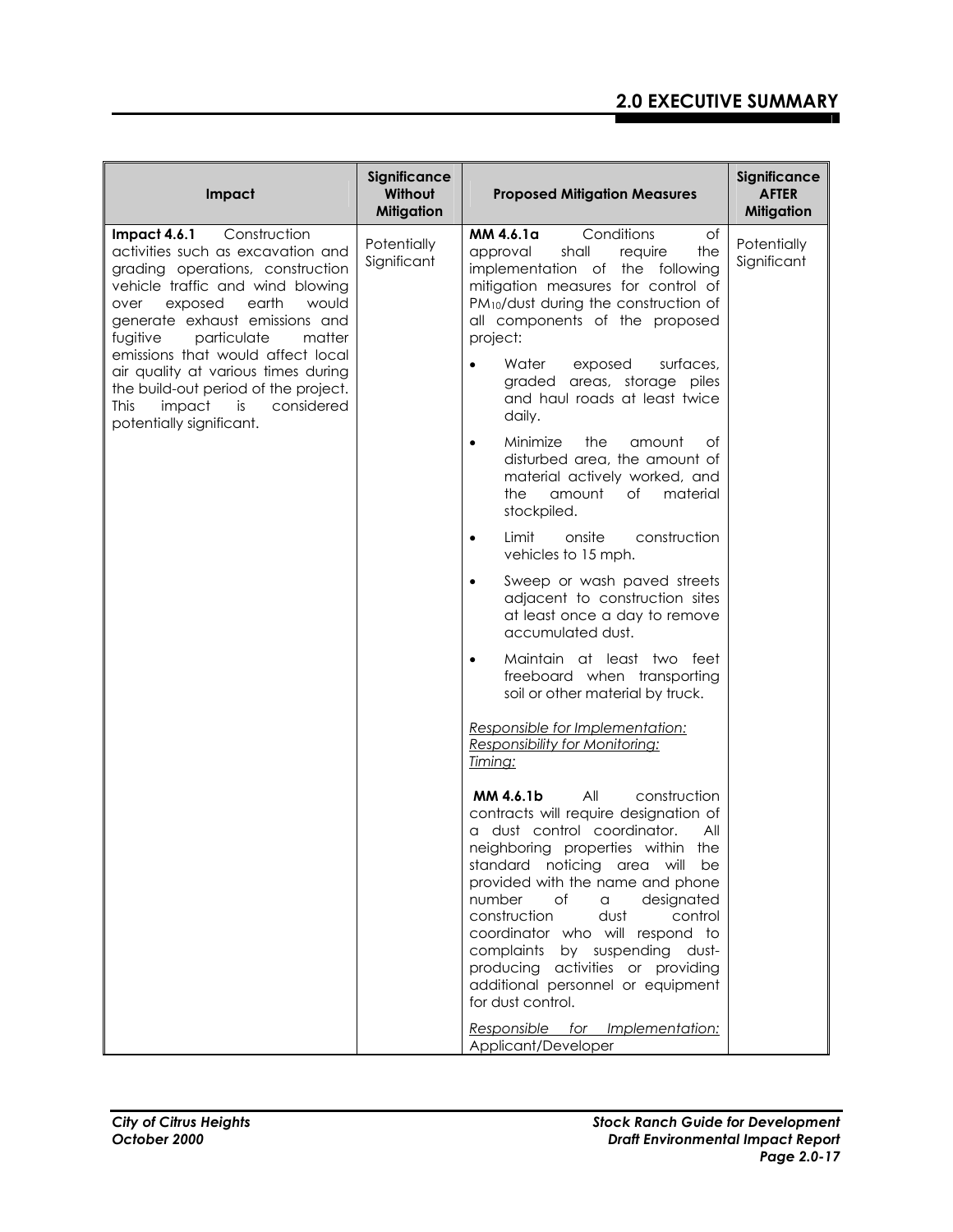| Impact                                                                                                                                                                             | Significance<br>Without<br><b>Mitigation</b> | <b>Proposed Mitigation Measures</b>                                                                                                                                                                                                                                     | Significance<br><b>AFTER</b><br><b>Mitigation</b> |
|------------------------------------------------------------------------------------------------------------------------------------------------------------------------------------|----------------------------------------------|-------------------------------------------------------------------------------------------------------------------------------------------------------------------------------------------------------------------------------------------------------------------------|---------------------------------------------------|
|                                                                                                                                                                                    |                                              | Responsibility for Monitoring: City of<br>Citrus Heights Building and Safety<br><b>Division</b><br>Timing:<br>During clearing, grading,<br>and construction                                                                                                             |                                                   |
|                                                                                                                                                                                    |                                              | Note: This impact can be mitigated<br>to an acceptable level.                                                                                                                                                                                                           |                                                   |
|                                                                                                                                                                                    |                                              | Conditions<br>MM 4.6.1c<br>of<br>shall<br>the<br>approval<br>require<br>implementation of the following<br>mitigation measures for control of<br>during<br>ozone<br>precursors<br>the<br>construction of any component of<br>the proposed project:                      |                                                   |
|                                                                                                                                                                                    |                                              | construction<br>Encourage<br>$\bullet$<br>employees to use means other<br>work site.                                                                                                                                                                                    |                                                   |
|                                                                                                                                                                                    |                                              | stationary<br>All<br>and<br>mobile<br>$\bullet$<br>construction equipment will be<br>proper running order though<br>routine<br>tune-ups.<br>NO <sub>x</sub><br>emissions from stationary and<br>mobile<br>construction<br>equipment will be reduced by<br>five percent. |                                                   |
|                                                                                                                                                                                    |                                              | Use alternative fuel or electric<br>$\bullet$<br>powered equipment where<br>feasible.                                                                                                                                                                                   |                                                   |
|                                                                                                                                                                                    |                                              | Use diesel engines that meet<br>$\bullet$<br>the<br>most<br>emission<br>recent<br>standards.                                                                                                                                                                            |                                                   |
|                                                                                                                                                                                    |                                              | Responsible for Implementation:<br>Applicant/Contractors                                                                                                                                                                                                                |                                                   |
|                                                                                                                                                                                    |                                              | Responsibility<br>Monitoring:<br>for<br><b>Building Department</b>                                                                                                                                                                                                      |                                                   |
|                                                                                                                                                                                    |                                              | <u>Timing:</u><br>Prior<br>to<br>during<br>and<br>construction                                                                                                                                                                                                          |                                                   |
| Impact 4.6.2<br>Project-related<br>emissions of ozone precursors and<br>$PM_{10}$<br>would<br>exceed<br>the<br>SMAQMD's<br>of<br>thresholds<br>significance.<br>This would<br>be a | Significant<br>and<br>Unavoidable            | The<br>MM 4.6.2a<br>following<br>mitigation<br>shall<br>be<br>measures<br>implemented to reduce project<br>impacts on a regional scale by<br>automobile<br>reducing<br>travel<br>or                                                                                     | Significant<br>and<br>Unavoidabl<br>е             |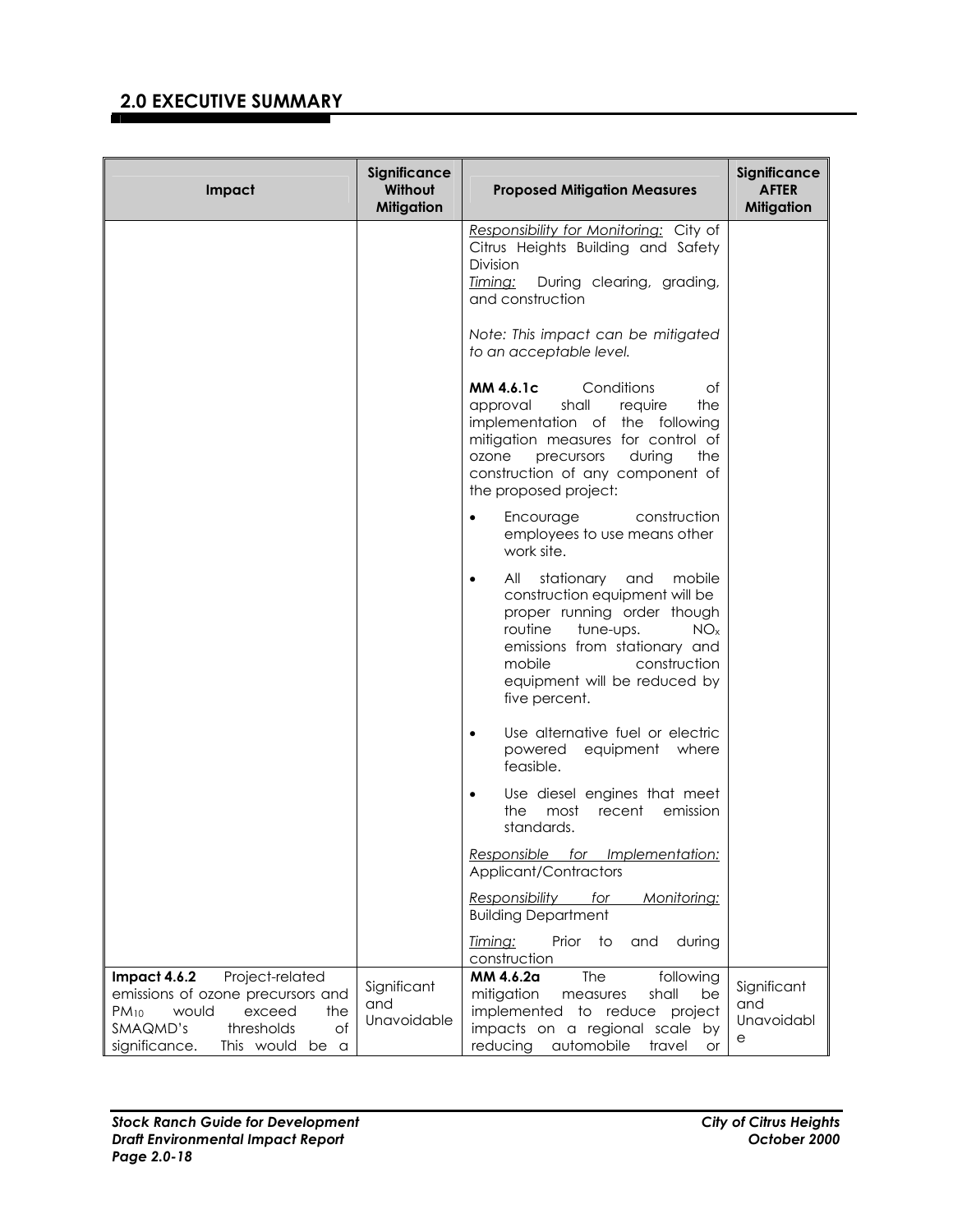|                        | Impact |             | Significance<br>Without<br><b>Mitigation</b> | <b>Proposed Mitigation Measures</b>                                                                                                                                                                                                                                                                        | Significance<br><b>AFTER</b><br><b>Mitigation</b> |
|------------------------|--------|-------------|----------------------------------------------|------------------------------------------------------------------------------------------------------------------------------------------------------------------------------------------------------------------------------------------------------------------------------------------------------------|---------------------------------------------------|
| significant<br>impact. | and    | unavoidable |                                              | emissions<br>reducing<br>direct<br>from<br>residences:                                                                                                                                                                                                                                                     |                                                   |
|                        |        |             |                                              | bikeway<br>Develop<br>$\alpha$<br>and<br>$\bullet$<br>pedestrian trail system along<br>major roadways and through<br>open space areas to connect<br>residences to proposed and<br>existing<br>commercial<br>areas<br>near the project.                                                                     |                                                   |
|                        |        |             |                                              | Residential garages shall have<br>$\bullet$<br>electrical service that would<br>allow installation of electric car<br>recharge outlets at a later<br>date.                                                                                                                                                 |                                                   |
|                        |        |             |                                              | Wire each housing unit to allow<br>use of emerging electronic<br>communication technology.                                                                                                                                                                                                                 |                                                   |
|                        |        |             |                                              | Implement<br>feasible<br>travel<br>demand management (TDM)<br>measures for a project of this<br>This would include a<br>type.<br>ride-matching<br>program<br>for<br>and<br>public<br>commuters<br>a<br>education program to inform<br>residents of ridesharing<br>and<br>transit opportunities.            |                                                   |
|                        |        |             |                                              | Open-hearth fireplaces<br>are<br>$\bullet$<br>prohibited. Require residential<br>of<br>EPA-certified<br><b>use</b><br>woodstoves, pellet stoves or<br>fireplace inserts. EPA-certified<br>fireplaces and fireplace inserts<br>are 70 to 90 percent effective<br>in reducing emissions from this<br>source. |                                                   |
|                        |        |             |                                              | Outdoor<br>outlets<br>shall<br>be<br>$\bullet$<br>installed at residences to allow<br>use of electrical lawn and<br>landscape<br>maintenance<br>equipment.                                                                                                                                                 |                                                   |
|                        |        |             |                                              | Natural gas shall be available<br>in residential backyards to<br>allow use of natural gas-fired<br>barbecues.                                                                                                                                                                                              |                                                   |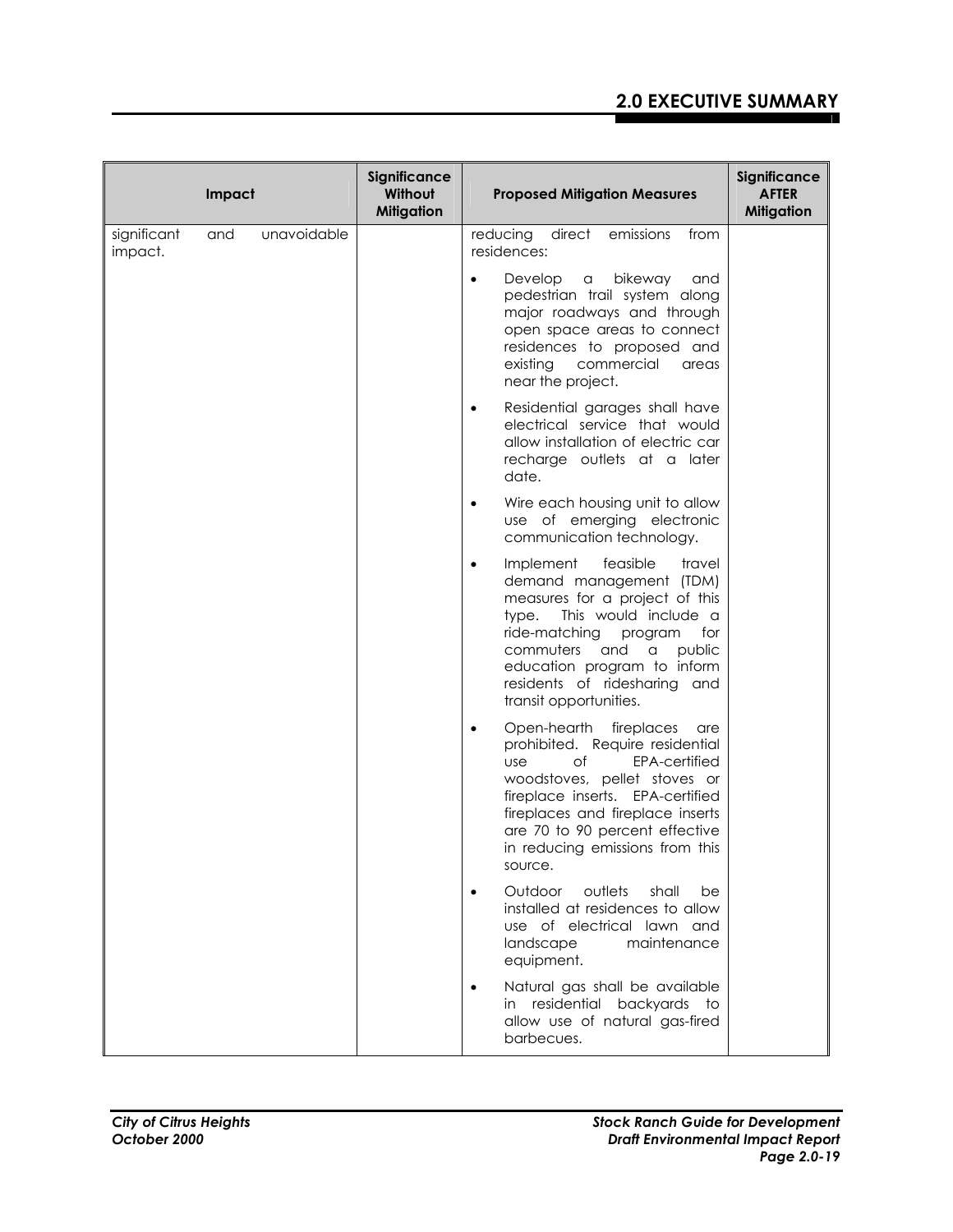| Impact                                                                                                               | Significance<br>Without<br><b>Mitigation</b> | <b>Proposed Mitigation Measures</b>                                                                                                                                                                                                                | Significance<br><b>AFTER</b><br><b>Mitigation</b> |
|----------------------------------------------------------------------------------------------------------------------|----------------------------------------------|----------------------------------------------------------------------------------------------------------------------------------------------------------------------------------------------------------------------------------------------------|---------------------------------------------------|
|                                                                                                                      |                                              | Electrical<br>alternatively<br>or<br>$\bullet$<br>fueled equipment should be<br>any Community<br>used by<br>District<br>Services<br>for<br>of the<br>maintenance<br>area<br>under its jurisdiction.                                                |                                                   |
|                                                                                                                      |                                              | Responsible for Implementation:<br>Applicant<br>Responsibility<br>for<br>Monitoring:<br>Planning Division<br>Timing: Prior to final plan approval                                                                                                  |                                                   |
|                                                                                                                      |                                              | MM 4.6.2b<br><b>The</b><br>commercial<br>portions<br>the<br>site<br>will<br>of<br>be<br>developed under a Transportation<br>Demand<br>Management<br>(TDM)<br>program. The TDM program shall, at<br>a minimum, include the following<br>components: |                                                   |
|                                                                                                                      |                                              | Designation of an on-site TDM<br>$\bullet$<br>coordinator.                                                                                                                                                                                         |                                                   |
|                                                                                                                      |                                              | Provisions<br>to<br>encourage<br>$\bullet$<br>bicycle commuting.                                                                                                                                                                                   |                                                   |
|                                                                                                                      |                                              | Provision<br>of<br>transit<br><b>use</b><br>$\bullet$<br>incentives,<br>provision<br>Оf<br>information, printed schedules<br>and commuter promotions.                                                                                              |                                                   |
|                                                                                                                      |                                              | Carpool incentives.<br>$\bullet$                                                                                                                                                                                                                   |                                                   |
|                                                                                                                      |                                              | Installation of secure bicycle<br>$\bullet$<br>parking<br>facilities<br>at<br>commercial areas and parks.                                                                                                                                          |                                                   |
|                                                                                                                      |                                              | Responsibility for Implementation:<br>Applicant/Developers<br><b>Responsibility</b><br>for<br>Monitoring:<br><b>Planning Department</b><br>Timing:<br>Prior<br>to<br>of<br>issuance<br>certificate of occupancy                                    |                                                   |
| Impact 4.6-3<br>Traffic generated<br>by the project would increase<br>carbon<br>local<br>monoxide<br>concentrations. | Less than<br>Significant                     | This is a less-than-significant impact,<br>and does not require mitigation.                                                                                                                                                                        | Less than<br>Significant                          |
| Development<br>Impact $4.7-1$ :<br>of                                                                                | Potentially                                  | Note: This impact can be mitigated                                                                                                                                                                                                                 | Less than                                         |
| the project site will increase the<br>rate of stormwater runoff, which                                               | Significant                                  | to an acceptable level.                                                                                                                                                                                                                            | Significant                                       |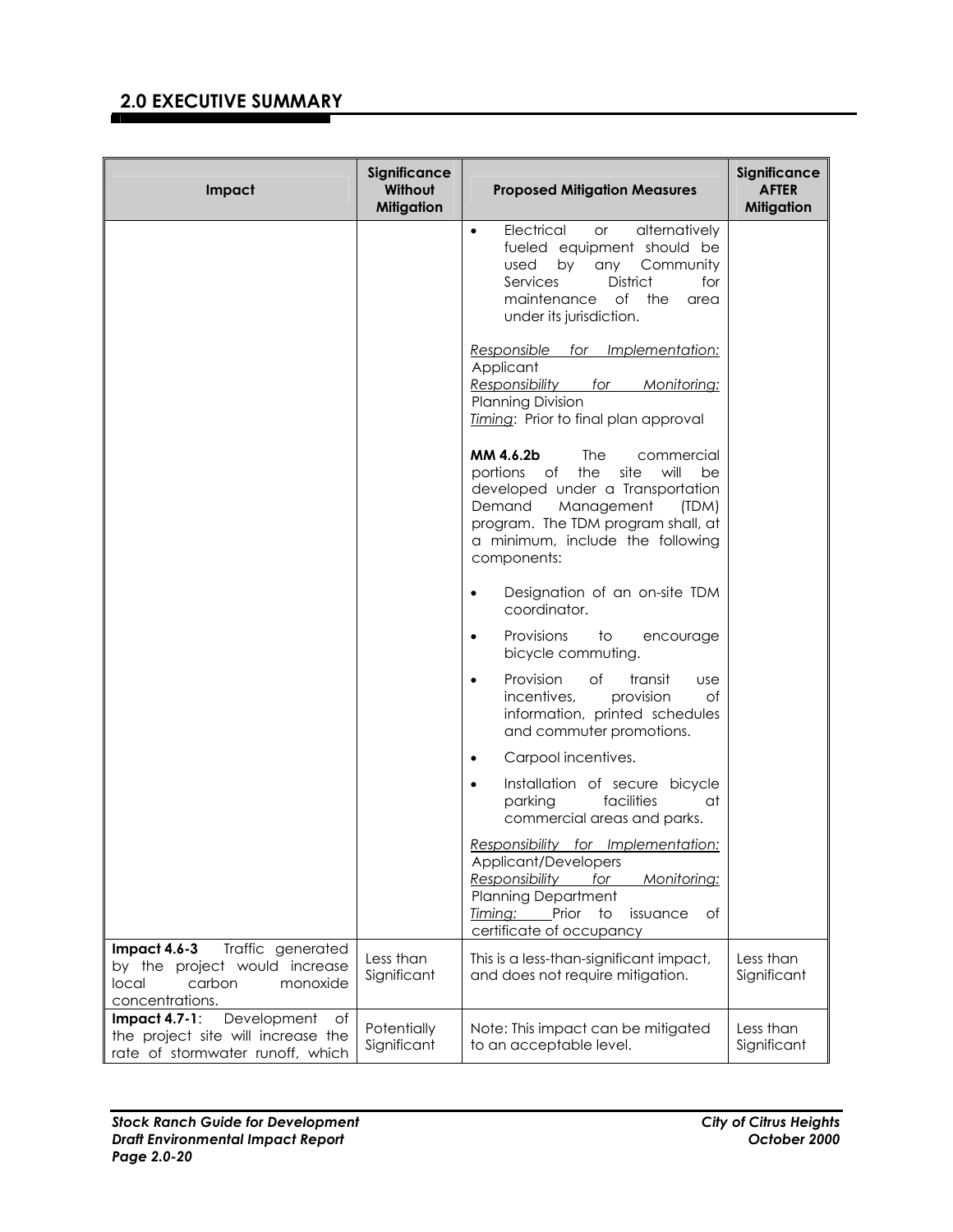| Impact                                                                                                                                                                                                                                                                                                                                                                                                                                                                                                     | Significance<br>Without<br><b>Mitigation</b> | <b>Proposed Mitigation Measures</b>                                                                                                                                                                                                                                                                                                                                                                                                                                                                                                                                                                                                                                                                                                                                                                                                                                                                                                                                                                                                                                                                                                                                                                                                                                                                                                                                                                                                                                                                                                       | Significance<br><b>AFTER</b><br><b>Mitigation</b> |
|------------------------------------------------------------------------------------------------------------------------------------------------------------------------------------------------------------------------------------------------------------------------------------------------------------------------------------------------------------------------------------------------------------------------------------------------------------------------------------------------------------|----------------------------------------------|-------------------------------------------------------------------------------------------------------------------------------------------------------------------------------------------------------------------------------------------------------------------------------------------------------------------------------------------------------------------------------------------------------------------------------------------------------------------------------------------------------------------------------------------------------------------------------------------------------------------------------------------------------------------------------------------------------------------------------------------------------------------------------------------------------------------------------------------------------------------------------------------------------------------------------------------------------------------------------------------------------------------------------------------------------------------------------------------------------------------------------------------------------------------------------------------------------------------------------------------------------------------------------------------------------------------------------------------------------------------------------------------------------------------------------------------------------------------------------------------------------------------------------------------|---------------------------------------------------|
| may exacerbate flood conditions.<br>This is considered a potentially<br>significant impact.                                                                                                                                                                                                                                                                                                                                                                                                                |                                              |                                                                                                                                                                                                                                                                                                                                                                                                                                                                                                                                                                                                                                                                                                                                                                                                                                                                                                                                                                                                                                                                                                                                                                                                                                                                                                                                                                                                                                                                                                                                           |                                                   |
| Development<br><b>Impact 4.7-2:</b><br>of<br>the project site would entail<br>earthwork and grading. Due to<br>the surface soil characteristics<br>(slight<br>to<br>moderate<br>erosion<br>potential) the project site may be<br>subject to erosion during project<br>Project-related<br>construction.<br>alterations in on-site drainage<br>patterns during construction could<br>initiate<br>and<br>increase<br>on-site<br><b>This</b><br>erosion.<br>represents<br>a<br>potentially significant impact. | Potentially<br>Significant                   | 1) The project shall comply with all<br>Phase II NPDES Storm Water<br>regulations for major project<br>construction<br>activities.<br>In<br>particular, the project-grading<br>plan shall include Drainage and<br>Erosion Control Plans to minimize<br>the impacts from erosion and<br>sedimentation during grading.<br>This plan shall conform to all<br>standards adopted by the City<br>of Citrus Heights. This plan shall<br>include at least the following<br>procedures:<br>$(\alpha)$<br>restricting<br>grading to the dry season; (b)<br>protecting all finished graded<br>slopes from erosion using such<br>techniques as erosion control<br>matting and hydro-seeding; (c)<br>protecting downstream<br>storm<br>drainage<br>inlets<br>from<br>sedimentation; (d) use of silt<br>fencing and hay bales to retain<br>sediment on the project site; (e)<br>of<br>temporary<br>water<br><b>use</b><br>conveyance and water diversion<br>structures to eliminate runoff<br>onto the banks of the Creeks;<br>(f)<br>other<br>suitable<br>and<br>any<br>measures outlined by the City<br>Engineer.<br>Responsibility for Implementation:<br>Applicant<br>Responsibility for Monitoring: City of<br>Citrus Heights<br>Timing: The applicant shall provide<br>a detailed drainage plan to the City<br>of Citrus Heights demonstrating<br>compliance with this requirement<br>prior to the issuance of any building<br>permits. Monitoring for compliance<br>with the plan shall occur during the<br>construction phase of the project as | Less than<br>Significant                          |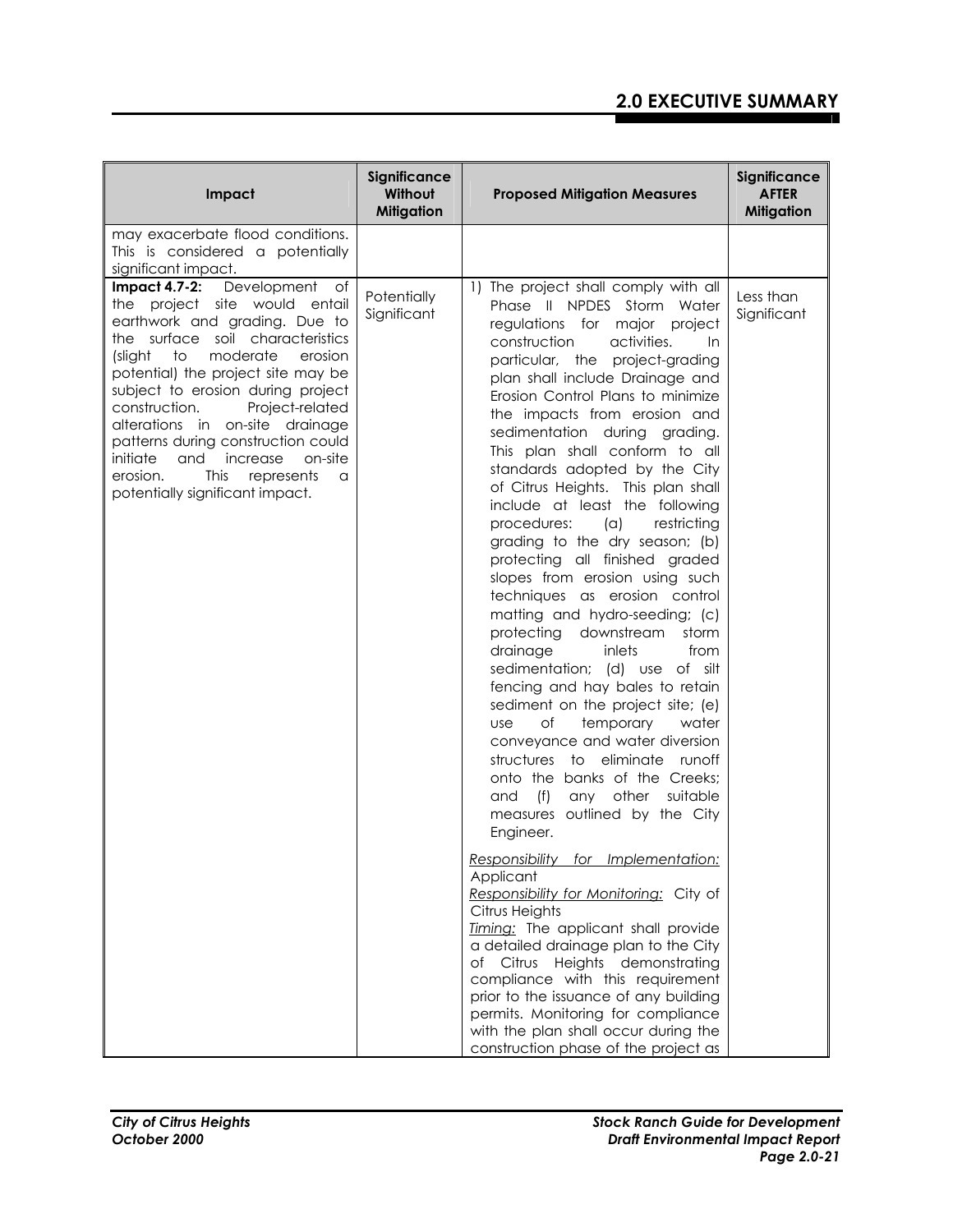| Impact                                                                                                                                                                                                                                                                                                                                               | Significance<br>Without<br><b>Mitigation</b> | <b>Proposed Mitigation Measures</b>                                                                                                                                                                                                                                                                                                                                                                                                                                                                                                                                                                                                                                                                                                                                                                                                                                                                                                                                                                                                                                                                                                                                                                                                                                                                                                                                                                                                                                                                                                                                                                                                                         | Significance<br><b>AFTER</b><br><b>Mitigation</b> |
|------------------------------------------------------------------------------------------------------------------------------------------------------------------------------------------------------------------------------------------------------------------------------------------------------------------------------------------------------|----------------------------------------------|-------------------------------------------------------------------------------------------------------------------------------------------------------------------------------------------------------------------------------------------------------------------------------------------------------------------------------------------------------------------------------------------------------------------------------------------------------------------------------------------------------------------------------------------------------------------------------------------------------------------------------------------------------------------------------------------------------------------------------------------------------------------------------------------------------------------------------------------------------------------------------------------------------------------------------------------------------------------------------------------------------------------------------------------------------------------------------------------------------------------------------------------------------------------------------------------------------------------------------------------------------------------------------------------------------------------------------------------------------------------------------------------------------------------------------------------------------------------------------------------------------------------------------------------------------------------------------------------------------------------------------------------------------------|---------------------------------------------------|
|                                                                                                                                                                                                                                                                                                                                                      |                                              | the<br>City's<br>standard<br>of<br>part<br>inspections associated with grading<br>and building permits.                                                                                                                                                                                                                                                                                                                                                                                                                                                                                                                                                                                                                                                                                                                                                                                                                                                                                                                                                                                                                                                                                                                                                                                                                                                                                                                                                                                                                                                                                                                                                     |                                                   |
| Impact 4.7-3: The<br>proposed<br>project would<br>increase<br>the<br>amount of non-point source and<br>point source pollutants generated<br>at the site during storm events,<br>impacting the water quality of<br>Arcade Creek, and causing a<br>cumulative water quality impact<br>to the City system. This is a<br>potentially significant impact. | Potentially<br>Significant                   | MM 4.7-3:<br><b>NPDES</b><br>1)<br>Pursuant<br>to<br>the applicant shall<br>requirements,<br>develop a<br>stormwater<br>pollution prevention plan (SWPPP)<br>for the project site. At a minimum,<br>the SWPPP shall: (a) identify specific<br>types and sources of stormwater<br>pollutants;<br>(b) determine<br>the<br>location and<br>nature of potential<br>impacts;<br>(c)<br>and<br>specify<br>appropriate control measures to<br>eliminate any potentially<br>significant impacts to receiving<br>water quality from<br>stormwater<br>runoff. Control measures<br>should<br>include use of grassed swales or<br>vegetated<br>buffer<br>strips,<br>street<br>sweeping of the entrance driveway<br>during the summer months when<br>traffic<br>is greatest, and other design<br>control<br>source<br><b>or</b><br>management practices,<br>$\alpha$ s<br>appropriate, to mitigate<br>potential<br>effects.<br>water quality<br>2)<br>On-site detention facilities<br>and/or a catch basin<br>filtration<br>system designed to adsorb oil and<br>petroleum<br>grease,<br>hydrocarbons and heavy metals<br>shall be installed to<br>settle<br>and<br>pollutants<br>capture<br>to<br>an<br>acceptable degree before they<br>are carried<br>into<br>Creek<br>the<br>these<br>system. The<br>design<br>for<br>facilities and/or systems<br>shall<br>be<br>reviewed and<br>approved by the<br>City of Citrus<br>Heights<br>Public<br><b>Works Department</b><br>comply<br>to<br>with the requirements<br>of the City's<br>NPDES Permit. The<br>applicant<br>shall be required to<br>implement<br>a regular<br>maintenance<br>schedule for such<br>facilities, | Less than<br>Significant                          |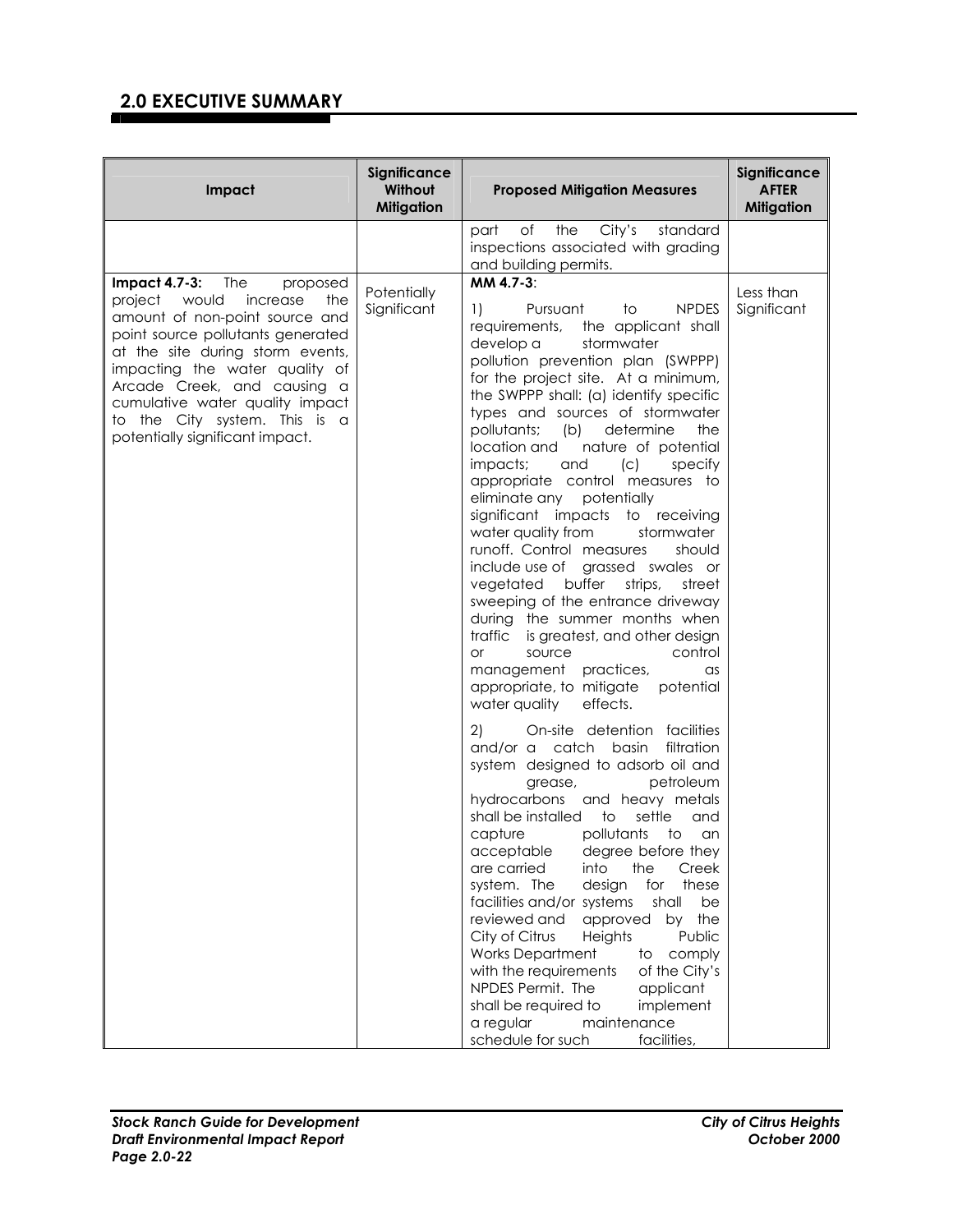| Impact                                                                                                                                                                                                                                                                                                                                                             | Significance<br>Without<br><b>Mitigation</b> | <b>Proposed Mitigation Measures</b>                                                                                                                                                                                                                                                                                                                                                                                                                                                                                               | Significance<br><b>AFTER</b><br><b>Mitigation</b> |
|--------------------------------------------------------------------------------------------------------------------------------------------------------------------------------------------------------------------------------------------------------------------------------------------------------------------------------------------------------------------|----------------------------------------------|-----------------------------------------------------------------------------------------------------------------------------------------------------------------------------------------------------------------------------------------------------------------------------------------------------------------------------------------------------------------------------------------------------------------------------------------------------------------------------------------------------------------------------------|---------------------------------------------------|
|                                                                                                                                                                                                                                                                                                                                                                    |                                              | subject to City review<br>and<br>inspection, or the applicant<br>shall<br>hire a service to carry out such<br>maintenance. Maintenance<br>shall<br>include periodic<br>of<br>removal<br>accumulated<br>sediments<br>and/or<br>flushing of systems.                                                                                                                                                                                                                                                                                |                                                   |
|                                                                                                                                                                                                                                                                                                                                                                    |                                              | Responsibility for Implementation:<br>Applicant<br>Responsibility for Monitoring: City of<br>Citrus Heights<br>Timing: 1: One-time Action) The<br>applicant shall provide a detailed<br>water quality control plan to the<br>City of Citrus<br>Heights<br>demonstrating compliance<br>with<br>this requirement prior to the issuance<br>of any building permits. 2: Ongoing<br>Action). The applicant shall provide<br>long-term maintenance<br>for<br>Οf<br>facilities and systems comprising the<br>water quality control plan. |                                                   |
| $Import 4.8-1:$<br>Development<br>in<br>the project area could potentially<br>expose people and structures to<br>seismic groundshaking during an<br>earthquake. This is considered a<br>potentially significant impact.                                                                                                                                            | Potentially<br>Significant                   | This impact can be mitigated to an<br>acceptable level.                                                                                                                                                                                                                                                                                                                                                                                                                                                                           | Less than<br>Significant                          |
| <b>Impact 4.8-2:</b><br>Soils<br>the<br>on<br>project site may have potential for<br>expansiveness. This is considered a<br>potentially significant impact.                                                                                                                                                                                                        | Potentially<br>Significant                   | This impact can be mitigated to an<br>acceptable level.                                                                                                                                                                                                                                                                                                                                                                                                                                                                           | Less than<br>Significant                          |
| Impact 4.8.3<br>Development<br>оf<br>the project would include grading<br>a substantial portion of land that<br>could result in short-term soil<br>erosion and possible transport of<br>soils to Arcade and San Juan<br>Creeks.<br>This is considered a<br>potentially significant impact. The<br>effect would<br>long-term<br>be<br>reduced soil erosion on site. | Potentially<br>Significant                   | MM4.8.3a<br>Implementation of the following<br>mitigation measures would reduce<br>construction-related erosion<br>and<br>sedimentation impacts to less-than-<br>significant levels:<br>1) Prior to obtaining a grading<br>the applicant<br>shall<br>permit,<br>prepare an erosion control plan<br>consistent with the construction<br>site<br>management<br>plan<br>developed for the<br>National<br>Pollutant Discharge Elimination                                                                                             | Less than<br>Significant                          |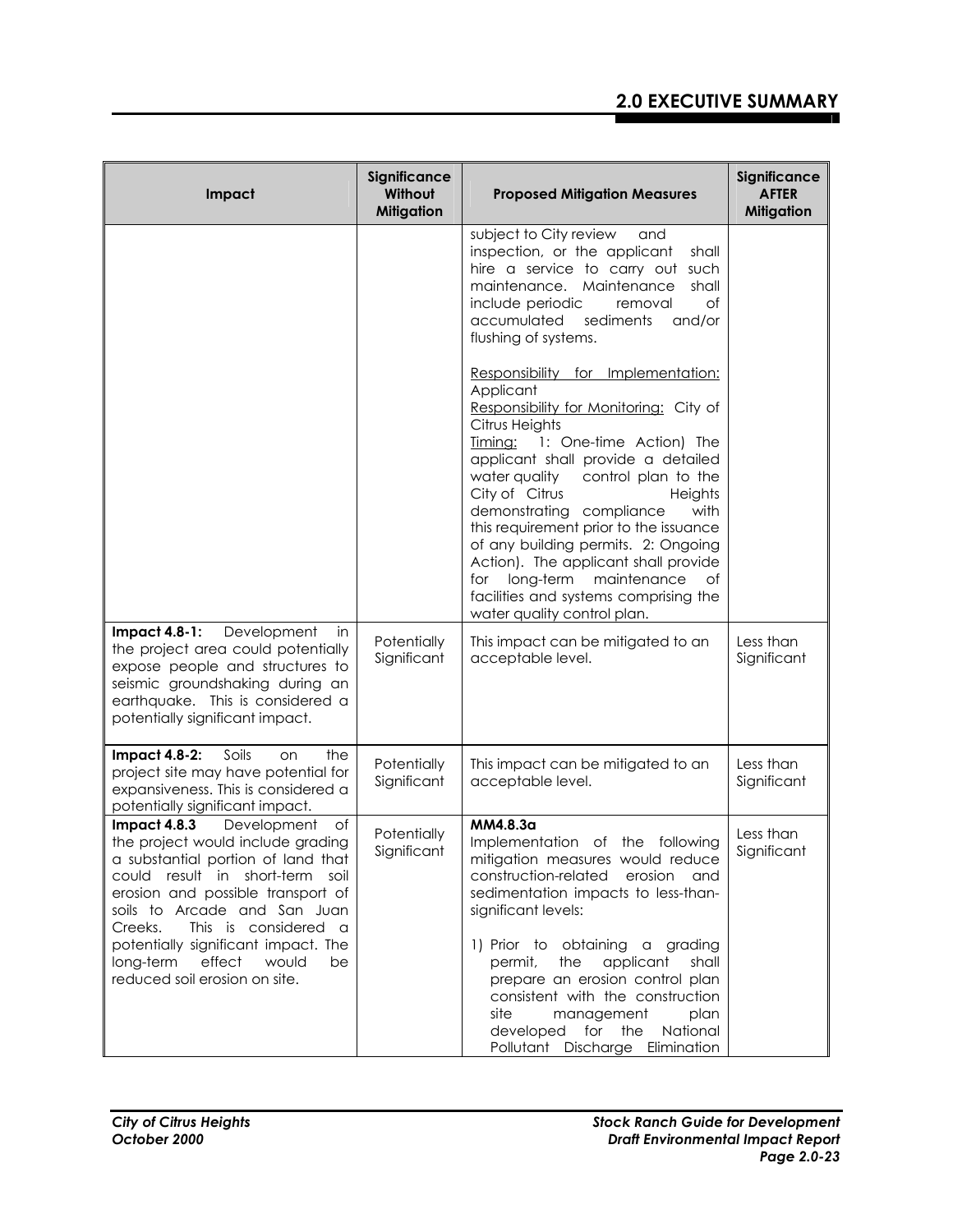| Impact                                                                                                                                                                                                                                                                                    | Significance<br>Without<br><b>Mitigation</b> | <b>Proposed Mitigation Measures</b>                                                                                                                                                                                                                                                                                                                                                                                                                                                                                                      | Significance<br><b>AFTER</b><br><b>Mitigation</b> |
|-------------------------------------------------------------------------------------------------------------------------------------------------------------------------------------------------------------------------------------------------------------------------------------------|----------------------------------------------|------------------------------------------------------------------------------------------------------------------------------------------------------------------------------------------------------------------------------------------------------------------------------------------------------------------------------------------------------------------------------------------------------------------------------------------------------------------------------------------------------------------------------------------|---------------------------------------------------|
|                                                                                                                                                                                                                                                                                           |                                              | System (NPDES) permit.<br>2) No construction activities of any<br>kind, including grading (cuts or<br>fills), trenching, stockpiling of<br>materials, etc., shall occur within<br>buffer areas established along all<br>reaches of Arcade and San Juan<br>Creeks per Chapter 27 (Tributary<br>Standards) of the City of Citrus<br>Heights Zoning Code.<br>3) Grading areas left unprotected<br>during the rainy season shall be<br>stabilized. Stabilization measures<br>may include NPDES Construction<br>activities<br>best management |                                                   |
|                                                                                                                                                                                                                                                                                           |                                              | practices (BMPs) such as straw<br>bales or sand bag barriers.<br>Responsibility for Implementation:<br>Applicant<br>Responsibility for Monitoring:<br>City of Citrus Heights (Public<br><b>Works/Engineering Departments</b>                                                                                                                                                                                                                                                                                                             |                                                   |
|                                                                                                                                                                                                                                                                                           |                                              | Timing: The applicant shall provide a<br>grading plan to the City of Citrus<br>Heights demonstrating compliance<br>with this requirement prior to the<br>issuance of any grading permits.<br>Monitoring for compliance with the<br>shall occur during<br>plan<br>the<br>construction phase of the project as<br>part<br>of<br>the<br>City's<br>standard<br>inspections associated with grading<br>and building permits.                                                                                                                  |                                                   |
| Impact 4.9.1<br>Development<br>of<br>the project, as proposed, would<br>the<br>removal<br>$\circ$ f<br>result<br>in<br>approximately 45 acres of annual<br>grassland habitat and may result<br>permanent and temporary<br>in<br>impacts in up to 16 acres of<br>annual grassland habitat. | Less than<br>Significant                     | No Mitigation Required                                                                                                                                                                                                                                                                                                                                                                                                                                                                                                                   | Less than<br>Significant                          |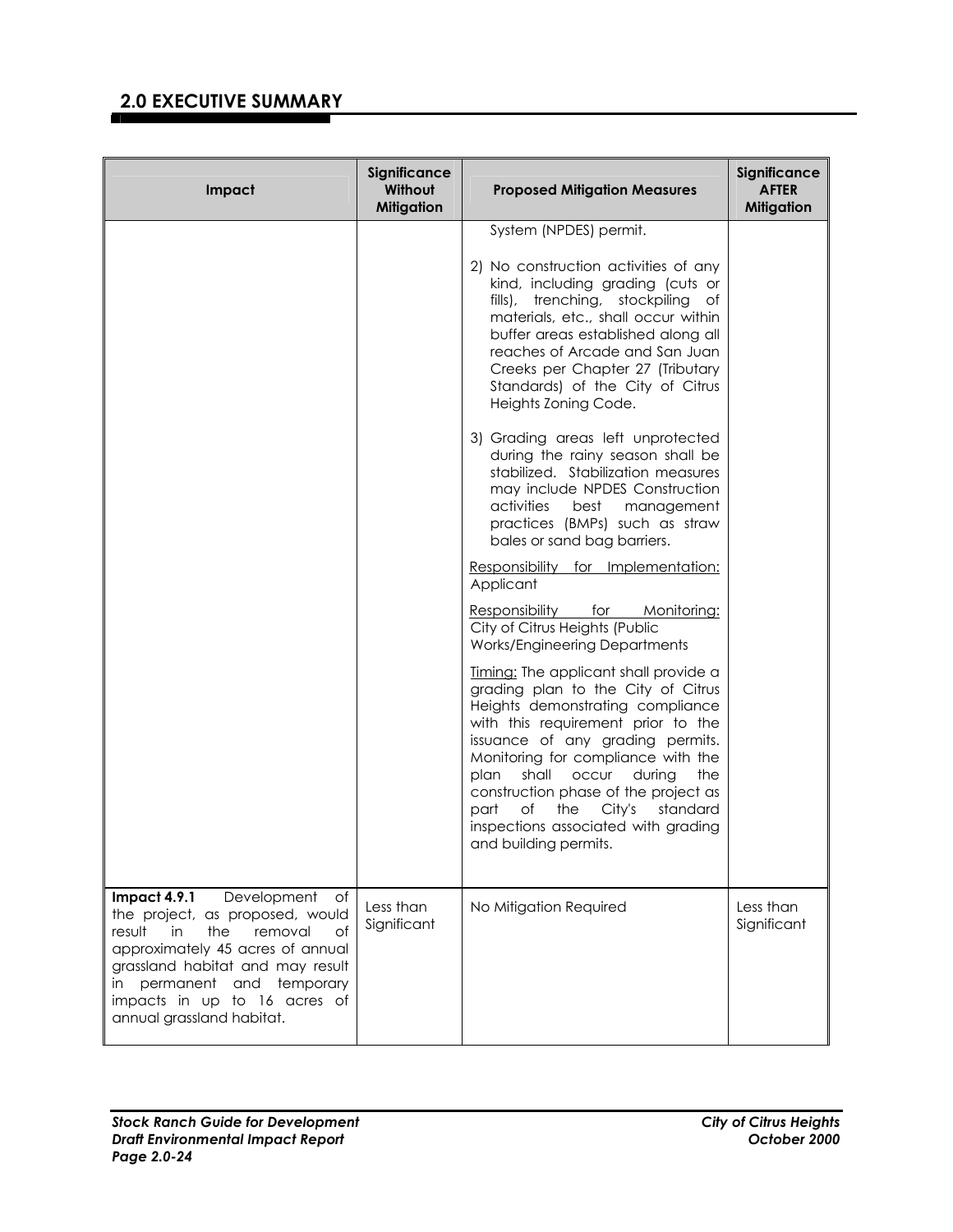| Impact                                                                                                                                                                                                                            | Significance<br>Without<br><b>Mitigation</b> | <b>Proposed Mitigation Measures</b>                                                                                                                                                                                                                                                                                                                                                                                                                                                                                                                                                                                                                                                                                                                                                                                                                                                                                                                                                                                                                                                                                                                                                                                                                                                                                                                                                                                                                    | Significance<br><b>AFTER</b><br><b>Mitigation</b> |
|-----------------------------------------------------------------------------------------------------------------------------------------------------------------------------------------------------------------------------------|----------------------------------------------|--------------------------------------------------------------------------------------------------------------------------------------------------------------------------------------------------------------------------------------------------------------------------------------------------------------------------------------------------------------------------------------------------------------------------------------------------------------------------------------------------------------------------------------------------------------------------------------------------------------------------------------------------------------------------------------------------------------------------------------------------------------------------------------------------------------------------------------------------------------------------------------------------------------------------------------------------------------------------------------------------------------------------------------------------------------------------------------------------------------------------------------------------------------------------------------------------------------------------------------------------------------------------------------------------------------------------------------------------------------------------------------------------------------------------------------------------------|---------------------------------------------------|
| Impact 4.9.2<br>The<br>proposed<br>project would remove habitat for<br>common resident and migratory<br>wildlife through development of<br>urban uses.                                                                            | Less than<br>Significant                     | No Mitigation Required                                                                                                                                                                                                                                                                                                                                                                                                                                                                                                                                                                                                                                                                                                                                                                                                                                                                                                                                                                                                                                                                                                                                                                                                                                                                                                                                                                                                                                 | Less than<br>Significant                          |
| Development<br>Impact 4.9.3<br>of<br>the proposed project could result<br>in the removal and disturbance of<br>native oak trees, oak woodland,<br>and riparian woodland.<br>These<br>would be potentially significant<br>impacts. | Potentially<br>Significant                   | MM 4.9.3a<br>An arborist survey shall<br>1)<br>be<br>conducted by a certified arborist to<br>inventory the number and locations<br>of oak trees with a dbh of 6 inches or<br>greater on the site within the area to<br>be developed including commercial<br>office, residential and park land<br>uses. Additionally, this survey should<br>include trees within open space and<br>recreational land uses that may be<br>by<br>project<br>elements<br>affected<br>including, but not restricted to, trail<br>elements, park amenities, roads,<br>and detention basins.<br>2) The findings of the arborist survey<br>shall be mapped onto the tentative<br>map or development plan and<br>wherever possible, direct loss of oak<br>trees shall be avoided.<br>3)<br>A tree preservation and<br>replacement plan shall be prepared<br>and approved by the City prior to<br>issuance of a grading permit.<br>This<br>shall<br>include<br>appropriate<br>plan<br>educate<br>to<br>measures<br>new<br>within<br>the<br>homeowners<br>development area regarding the<br>value and importance of native<br>trees in their community.<br>mitigation<br>oak<br>tree<br>An.<br>and<br>monitoring<br>shall<br>plan<br>be<br>incorporated into the preservation<br>plan. While part of the purpose of<br>the oak tree mitigation plan shall be<br>to mitigate for loss of individual oak<br>trees, off-setting and replacing the<br>loss of contiguous oak woodland | Less than<br>Significant                          |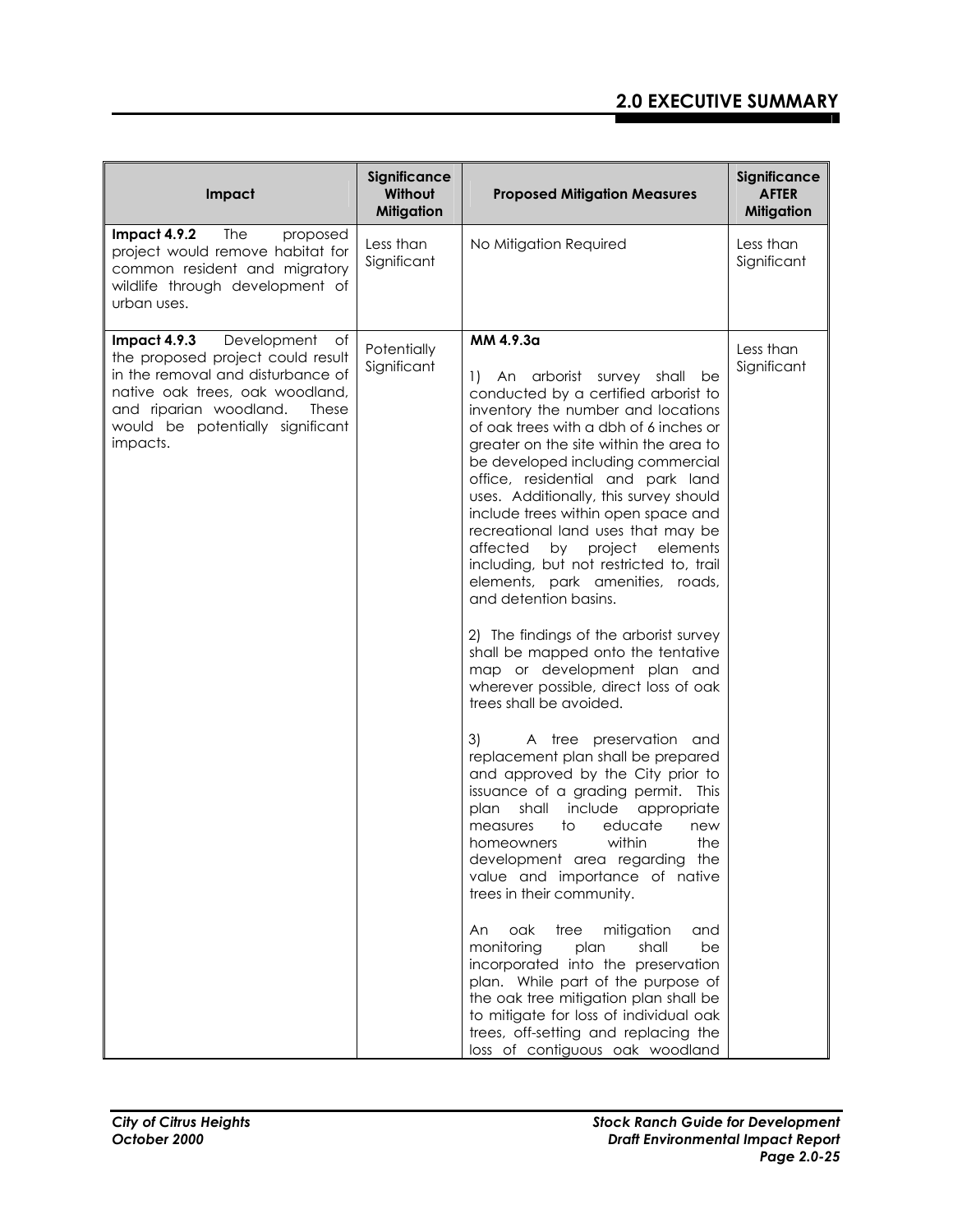| Impact | Significance<br>Without<br><b>Mitigation</b> | <b>Proposed Mitigation Measures</b>                                                                                                                                                                                                                                                                                                                                                                                                                                                                                                                                                                                                                                                                                                                                                                                                                                                     | Significance<br><b>AFTER</b><br><b>Mitigation</b> |
|--------|----------------------------------------------|-----------------------------------------------------------------------------------------------------------------------------------------------------------------------------------------------------------------------------------------------------------------------------------------------------------------------------------------------------------------------------------------------------------------------------------------------------------------------------------------------------------------------------------------------------------------------------------------------------------------------------------------------------------------------------------------------------------------------------------------------------------------------------------------------------------------------------------------------------------------------------------------|---------------------------------------------------|
|        |                                              | shall be the main focus. Therefore,<br>although some of the loss of oaks<br>can be mitigated by inch for inch<br>planting of native oak species in<br>appropriate areas, a significant<br>portion of the mitigation should be<br>the preservation and creation of<br>contiguous stands of oak woodland<br>wherever possible. Tree species<br>planted shall be restricted to species<br>currently existing on the site (blue<br>oak, interior live oak, or valley oak).<br>Individual trees shall be planted<br>randomly to create stands similar to<br>those currently existing on the site.<br>monitoring<br>shall<br>Detailed<br>be<br>included to ensure that an 80<br>percent survival rate is achieved<br>over a five-year period.<br>During<br>monitoring, the following information<br>will be evaluated: average tree<br>height, percent canopy cover, and<br>percent survival. |                                                   |
|        |                                              | The restoration plan will include a<br>description of irrigation methods that<br>will be used to ensure that saplings<br>survive the first several years of<br>growth. During the revegetation<br>tree<br>survival<br>will<br>be<br>process,<br>maximized by using gopher cages,<br>deer screens, regular maintenance,<br>and replanting as needed.<br>d)<br>To minimize impacts to oak                                                                                                                                                                                                                                                                                                                                                                                                                                                                                                 |                                                   |
|        |                                              | trees not intended for removal, the<br>following shall be implemented:<br>A map shall be prepared identifying<br>all oak woodland and riparian<br>woodland canopy to be preserved.<br>Trees that are not proposed for<br>removal that are within 200 feet of<br>grading<br>activities<br>shall<br>be<br>five<br>protectively<br>fenced<br>feet<br>beyond the dripline and root zone<br>of each oak tree (as determined by<br>an arborist). This fence, which is                                                                                                                                                                                                                                                                                                                                                                                                                         |                                                   |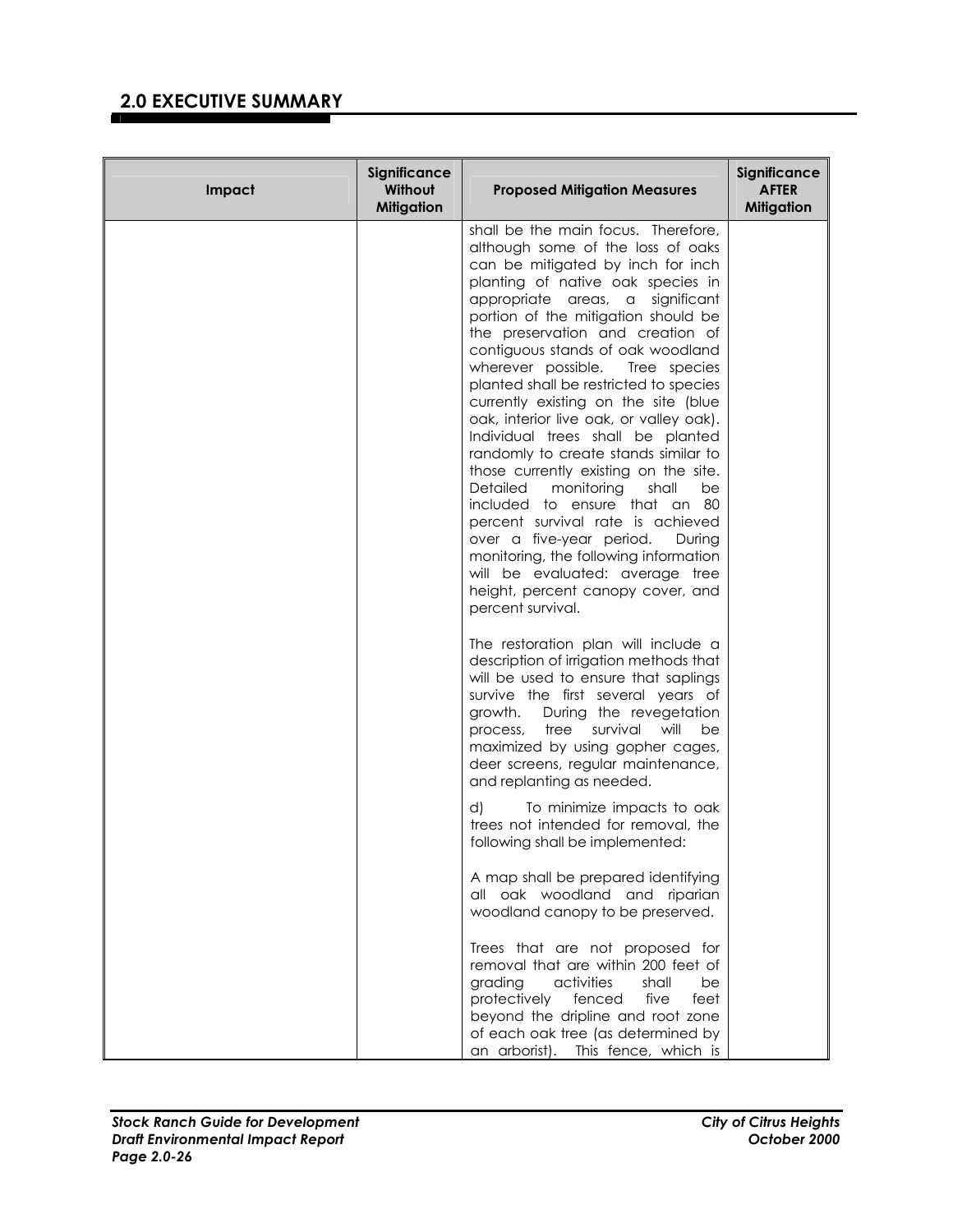| Impact                                                                                                                                                                                                | Significance<br>Without<br><b>Mitigation</b> | <b>Proposed Mitigation Measures</b>                                                                                                                                                                                                                                                                                                                          | Significance<br><b>AFTER</b><br><b>Mitigation</b> |
|-------------------------------------------------------------------------------------------------------------------------------------------------------------------------------------------------------|----------------------------------------------|--------------------------------------------------------------------------------------------------------------------------------------------------------------------------------------------------------------------------------------------------------------------------------------------------------------------------------------------------------------|---------------------------------------------------|
|                                                                                                                                                                                                       |                                              | meant to prevent activities that<br>result in soil compaction beneath<br>the canopies or over the root zone,<br>be maintained until<br>shall<br>all<br>construction<br>activities<br>are<br>completed.                                                                                                                                                       |                                                   |
|                                                                                                                                                                                                       |                                              | Grade changes shall be minimized<br>to the extent feasible within or<br>adjacent to the dripline of existing<br>trees.                                                                                                                                                                                                                                       |                                                   |
|                                                                                                                                                                                                       |                                              | Landscape buffers adjacent to<br>shall<br>space<br>areas<br>be<br>open<br>consistent with the predominant<br>plant community, and fit the natural<br>vegetation native to the area.<br>Exotic or introduced plant species<br>not consistent with the<br>plant<br>community in which proposed<br>development is located shall be<br>prohibited.               |                                                   |
|                                                                                                                                                                                                       |                                              | An open space management plan<br>shall be prepared that details<br>measures to appropriately preserve<br>and maintain oak woodland and<br>riparian woodland as a functioning<br>biological community within this<br>urban setting in perpetuity.                                                                                                             |                                                   |
|                                                                                                                                                                                                       |                                              | Responsibility<br>10<br>Implement:<br>Applicant<br>Responsibility to Monitor: City<br>Оf<br>Citrus Heights Planning Department<br>Timing: Prior to the issuance of<br>grading permits                                                                                                                                                                        |                                                   |
| Impact 4.9-4<br>Development<br>of<br>the proposed project could result<br>in loss of<br>special-status plant<br>species.<br><b>This</b><br>would<br>be<br>$\alpha$<br>potentially significant impact. | Potentially<br>Significant                   | MM 4.9.4a<br>1) Prior to issuance of a grading<br>permit a focused survey for special-<br>status plants shall be conducted<br>throughout the development area<br>by a qualified biologist to determine<br>the presence/absence of these<br>species within the project area. The<br>surveys shall be conducted during<br>the appropriate time of the year for | Less than<br>significant                          |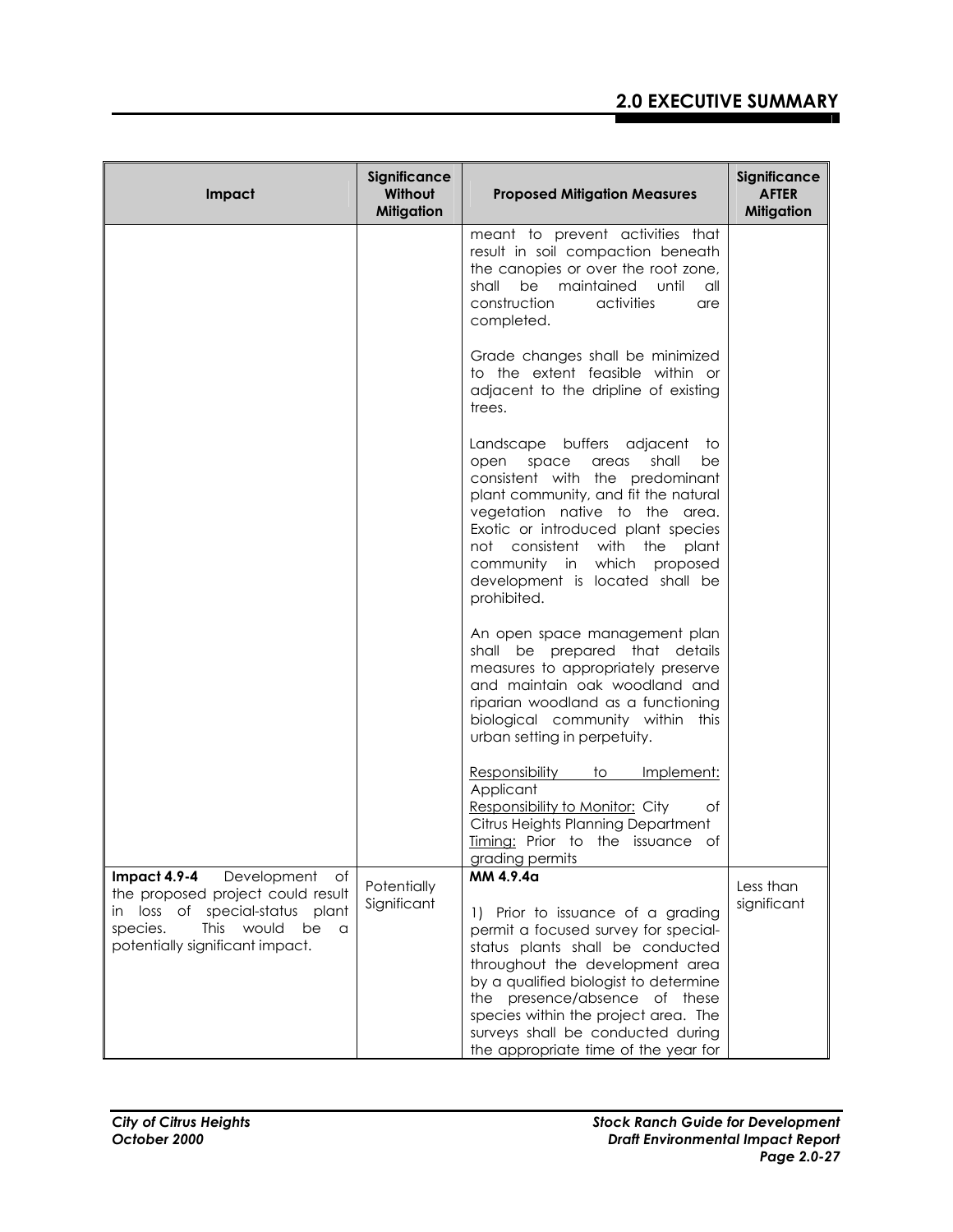| Impact                            | Significance<br>Without<br><b>Mitigation</b> | <b>Proposed Mitigation Measures</b>                                                                                                                                                                                                                                                                                                                                                                                                                                                                                                                                                                                    | Significance<br><b>AFTER</b><br><b>Mitigation</b> |
|-----------------------------------|----------------------------------------------|------------------------------------------------------------------------------------------------------------------------------------------------------------------------------------------------------------------------------------------------------------------------------------------------------------------------------------------------------------------------------------------------------------------------------------------------------------------------------------------------------------------------------------------------------------------------------------------------------------------------|---------------------------------------------------|
|                                   |                                              | best identification for these species<br>as follows:                                                                                                                                                                                                                                                                                                                                                                                                                                                                                                                                                                   |                                                   |
|                                   |                                              | Lake<br>hedge-hyssop<br>Boggs<br>$\bullet$<br>(Gratiola heterosepala): April-<br>May<br>Dwarf Downingia (Downingia<br>$\bullet$<br>pusilla): March-May<br>Legenere (Legenere limosa):<br>May- June<br>Pincushion<br>Navarretia<br>$\bullet$<br>(Navarretia myesii ssp. myersii):<br>May<br>Sacramento<br>Orcutt<br>Grass<br>$\bullet$<br>(Orcuttia viscida): May- June<br>Sanford's<br>Arrowhead<br>$\bullet$<br><i>(Sagittaria</i><br>sanfordii):<br>May-<br>August<br>Slender Orcutt Grass (Orcuttia<br>$\bullet$<br>tenuis): May- June<br>2)<br>If these species are not present<br>within the project area then no |                                                   |
|                                   |                                              | mitigation<br>further<br>required.<br>is<br>However, if any of these species are<br>identified within the project area,<br>consultation with CDFG and USFWS<br>shall be required to construct a<br>conservation plan for the species<br>present. The conservation plan shall<br>evaluate<br>the<br>suitability<br>Οf<br>transplanting individual plants<br>to<br>location<br>another<br>on-site,<br>to<br>off-site<br>established<br>preserves,<br>purchase of mitigation credits at an<br>approved off-site mitigation bank or<br>project redesign.                                                                   |                                                   |
|                                   |                                              | Responsibility to Implement:<br>Applicant<br>Responsibility to Monitor: CDFG,<br>USFWS, City of Citrus Heights<br><b>Planning Department</b><br>Timing: Prior to the issuance of<br>grading permits.                                                                                                                                                                                                                                                                                                                                                                                                                   |                                                   |
| Impact 4.9.5<br>Development<br>Оf | Potentially                                  | construction<br>MM 4.9.5a<br>١f<br>is.                                                                                                                                                                                                                                                                                                                                                                                                                                                                                                                                                                                 | Less than                                         |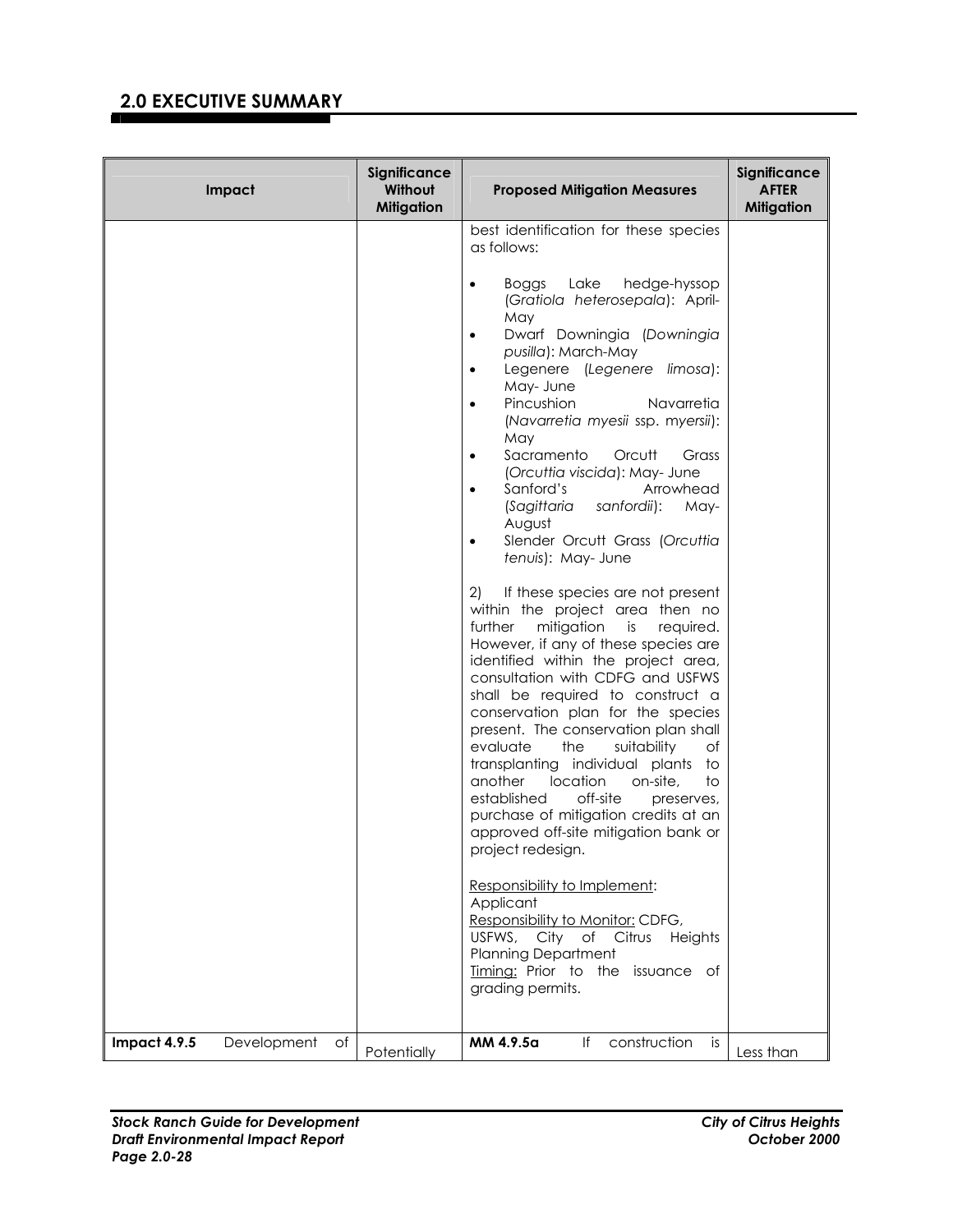| Impact                                                                                                                                                                                  | Significance<br>Without<br><b>Mitigation</b> | <b>Proposed Mitigation Measures</b>                                                                                                                                                                                                                                                                                                                                                                                                                                                                                                                                                                                                                                                                                                                                                                                                                                                                                       | Significance<br><b>AFTER</b><br><b>Mitigation</b> |
|-----------------------------------------------------------------------------------------------------------------------------------------------------------------------------------------|----------------------------------------------|---------------------------------------------------------------------------------------------------------------------------------------------------------------------------------------------------------------------------------------------------------------------------------------------------------------------------------------------------------------------------------------------------------------------------------------------------------------------------------------------------------------------------------------------------------------------------------------------------------------------------------------------------------------------------------------------------------------------------------------------------------------------------------------------------------------------------------------------------------------------------------------------------------------------------|---------------------------------------------------|
| the proposed project could result<br>in disturbance to nesting raptors<br>and other migratory birds.<br><b>This</b><br>would be a potentially significant<br>impact.                    | Significant                                  | during<br>proposed<br>the<br>breeding<br>season (February-August), a focused<br>survey for migratory bird nests shall<br>be conducted within 30 days prior to<br>beginning of construction<br>the<br>activities by a qualified biologist in<br>order to identify active nests on the<br>site. If active nests are found, no<br>construction activities shall take<br>place within 500 feet of the nest until<br>the young have fledged.<br>Trees<br>containing nests that must be<br>removed as a result of project<br>implementation shall be removed<br>during the non-breeding season<br>(September to January). If no active<br>nests are found during the focused<br>survey, no further mitigation will be<br>required.<br>Responsibility to Implement:<br>Applicant.<br>Responsibility to Monitor: Applicant<br>CDFG, USFWS, City of Citrus Heights<br>Planning Department.<br>Timing: Prior to issuance of grading | significant                                       |
| Impact 4.9.6<br>Development<br>of<br>the proposed project could result<br>in the impacts to special-status fish<br>species.<br>This would<br>be<br>a<br>potentially significant impact. | Potentially<br>Significant                   | permits.<br>MM4.9.6a<br>1) Following final project design, a<br>fisheries<br>assessment<br>shall<br>be<br>prepared<br>to<br>determine<br>which<br>species are present in the project<br>area and whether any complete<br>barriers to fish passage in the system<br>are present upstream of the project<br>site. This assessment shall include a<br>detailed<br>evaluation<br>more<br>of<br>potential project impacts including<br>potential thermal impacts of the<br>increased stormwater flow<br>on<br>special-status<br>fish species<br>and<br>impacts due to loss of riparian<br>habitat.<br>2) Consultation with USFWS, NMFS,<br>and CDFG shall be required to<br>determine appropriate measures to                                                                                                                                                                                                                  | Less than<br>Significant                          |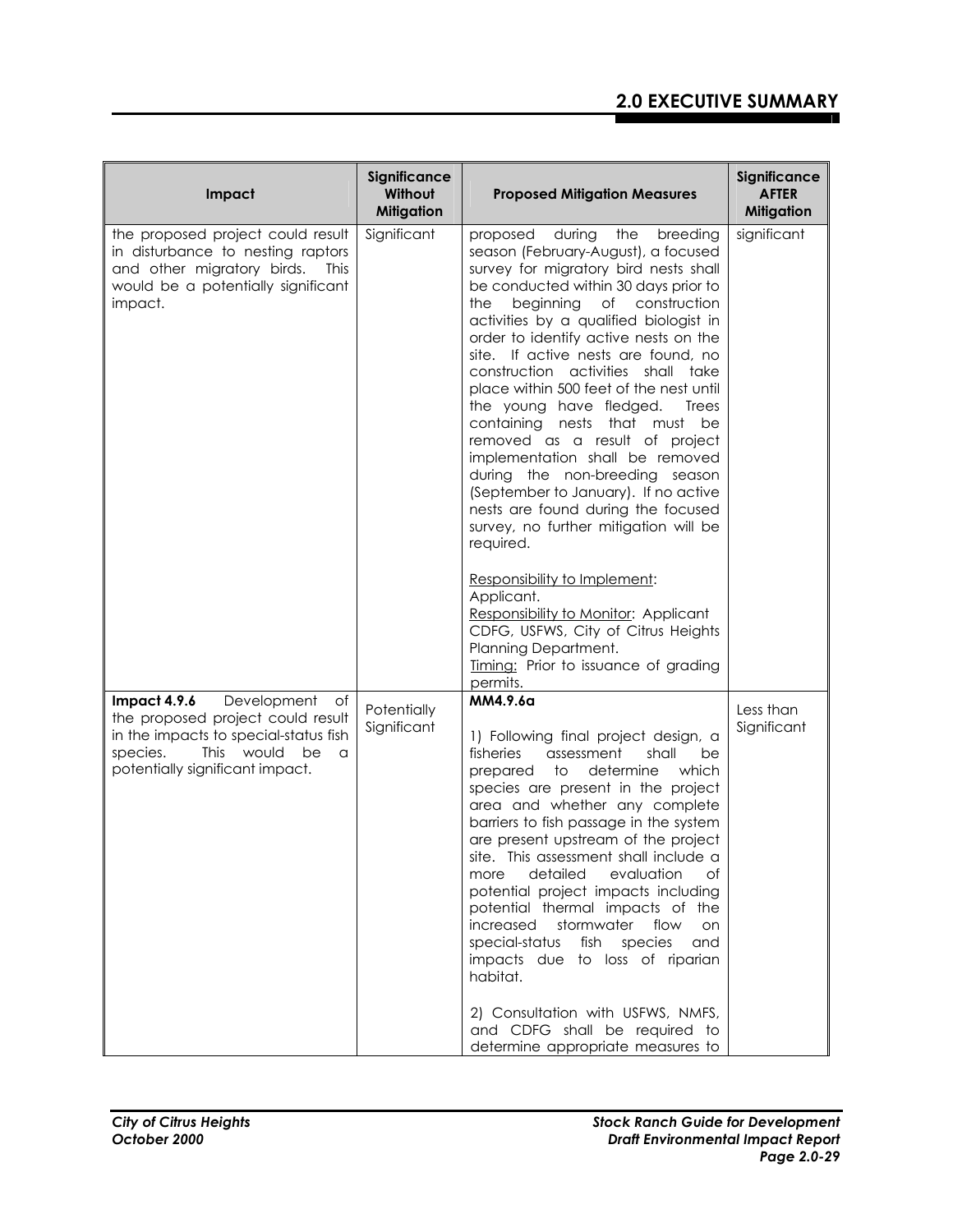| Impact                                                                                                                                                                                              | Significance<br>Without<br><b>Mitigation</b> | <b>Proposed Mitigation Measures</b>                                                                                                                                                                                                                                                                                                                                                                                                                                                                                                                                                                                                                                                                                                                                                                                                                                                                                                       | Significance<br><b>AFTER</b><br><b>Mitigation</b> |
|-----------------------------------------------------------------------------------------------------------------------------------------------------------------------------------------------------|----------------------------------------------|-------------------------------------------------------------------------------------------------------------------------------------------------------------------------------------------------------------------------------------------------------------------------------------------------------------------------------------------------------------------------------------------------------------------------------------------------------------------------------------------------------------------------------------------------------------------------------------------------------------------------------------------------------------------------------------------------------------------------------------------------------------------------------------------------------------------------------------------------------------------------------------------------------------------------------------------|---------------------------------------------------|
|                                                                                                                                                                                                     |                                              | avoid impacts to special-status fish<br>Measures may include<br>species.<br>restrictions on loss of shaded riparian<br>preserved habitat and restrictions on<br>timing of stormwater releases into<br>the stream.<br>Responsibility to Implement:<br>Applicant<br>Responsibility to Monitor: NMFS,<br>CDFG, USFWS, City of Citrus Heights<br><b>Planning Department</b><br>Timing: Prior to issuance of grading                                                                                                                                                                                                                                                                                                                                                                                                                                                                                                                           |                                                   |
| Impact 4.9.7<br>Development<br>Оf<br>the proposed project could result<br>habitat<br>removal<br>of<br>for<br>in<br>This<br>northwestern pond turtle.<br>would be a less than significant<br>impact. | Less than<br>Significant                     | permits.<br>No mitigation required                                                                                                                                                                                                                                                                                                                                                                                                                                                                                                                                                                                                                                                                                                                                                                                                                                                                                                        | Less than<br>Significant                          |
| Development<br>Impact 4.9.8<br>$\circ$ f<br>the proposed project could result<br>in removal of habitat for western<br>spadefoot toad. This would be a<br>potentially significant impact.            | Potentially<br>Significant                   | MM 4.9.8a<br>Focused<br>surveys<br>shall<br>be<br>a)<br>conducted, per USFWS and CDFG<br>guidelines, by a qualified biologist in<br>areas of potential species habitat.<br>Surveys for spadefoot toad shall be<br>conducted in accordance with<br>USFWS guidelines and should be<br>conducted during the months of<br>May through November.<br>b) If western spadefoot toad is not<br>site,<br>found on<br>the<br>no<br>further<br>mitigation is required. If this species<br>is positively identified during the<br>focused survey, then a detailed<br>mitigation plan shall be prepared, in<br>consultation with the USFWS and<br>CDFG, that includes measures to<br>avoid or minimize adverse effects of<br>development on these species and<br>their associated habitat.<br>The<br>mitigation plan shall incorporate a<br>monitoring plan for these species<br>during the period of construction.<br>Potential mitigation<br>measures | Less than<br>Significant                          |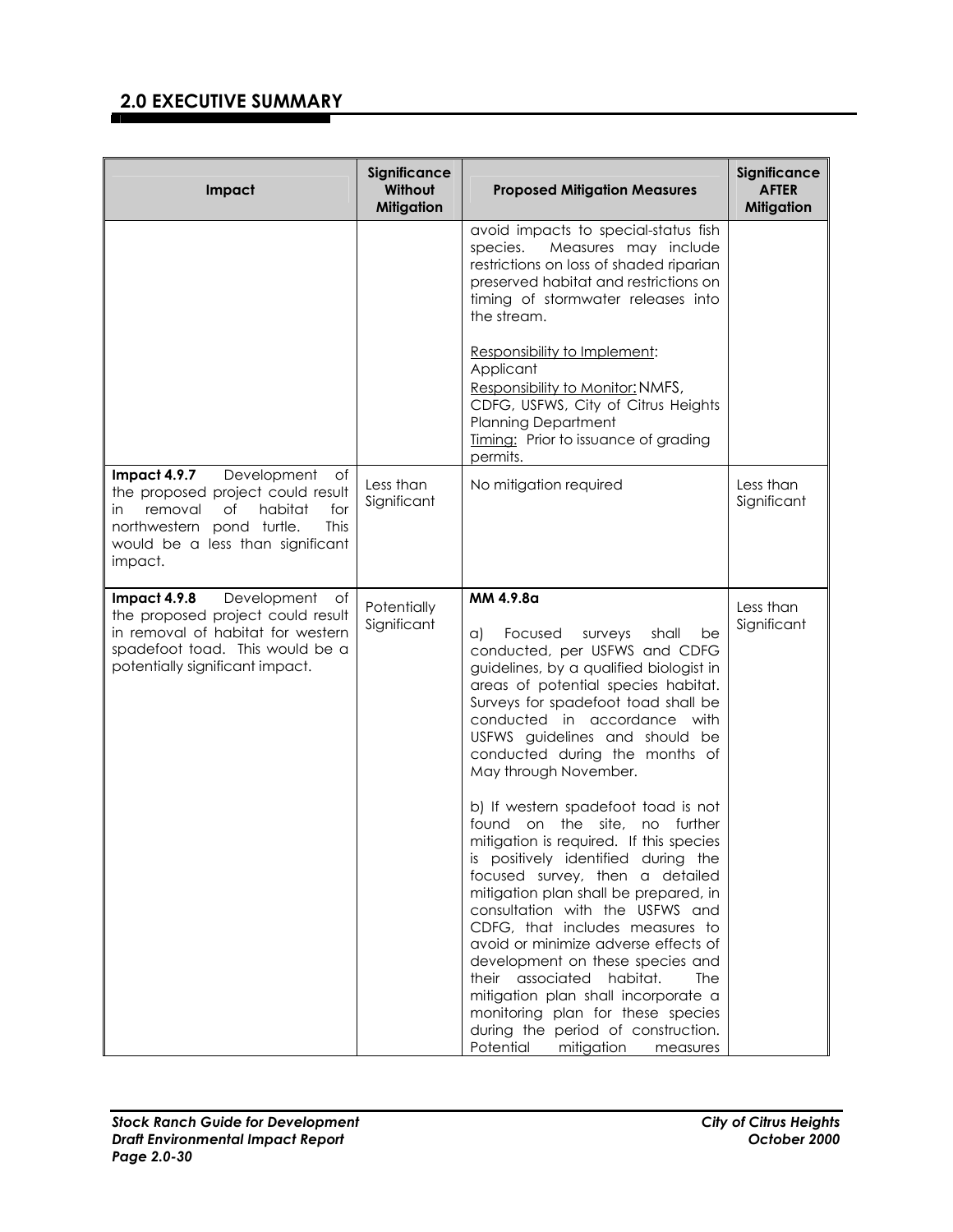| Impact                                                                                                                                                                               | Significance<br>Without<br><b>Mitigation</b> | <b>Proposed Mitigation Measures</b>                                                                                                                                                                                                                                                                                                                                                                                                                                                  | Significance<br><b>AFTER</b><br><b>Mitigation</b> |
|--------------------------------------------------------------------------------------------------------------------------------------------------------------------------------------|----------------------------------------------|--------------------------------------------------------------------------------------------------------------------------------------------------------------------------------------------------------------------------------------------------------------------------------------------------------------------------------------------------------------------------------------------------------------------------------------------------------------------------------------|---------------------------------------------------|
|                                                                                                                                                                                      |                                              | include working in the breeding<br>habitat outside of the breeding<br>replacement<br>and/or<br>season,<br>restoration of disturbed habitat, and<br>monitoring of the construction site to<br>ensure that no spadefoot are<br>present in the work area. Because<br>current project design eliminates<br>most of the vernal pool habitat on<br>the site, redesign of the project or<br>moving the existing population may<br>be necessary as part of the<br>consultation requirements. |                                                   |
|                                                                                                                                                                                      |                                              | Responsibility to<br>Implement:<br>Applicant<br>Responsibility to Monitor: CDFG,<br>USFWS, City of Citrus<br>Heights<br><b>Planning Department</b><br>Timing: Prior to issuance of grading<br>permits.                                                                                                                                                                                                                                                                               |                                                   |
| <b>Impact 4.9.9</b> Development<br>of<br>the proposed project would result<br>in removal of potential<br>bat<br>roosting habitat. This would be a<br>potentially significant impact. |                                              | MM 4.9.9a<br>Prior to the issuance of<br>1)<br>grading permits, a survey should be<br>conducted to determine whether or<br>not bats are utilizing the oak and<br>riparian woodland on the project<br>site.                                                                                                                                                                                                                                                                           |                                                   |
|                                                                                                                                                                                      |                                              | No further mitigation is<br>2)<br>required if there are no bat species<br>utilizing the project area as roosting<br>habitat. However, if these species<br>are determined to exist within the<br>project area, consultation with<br>CDFG shall be required to determine<br>suitable<br>avoid<br>measures<br>to<br>roosting<br>disturbance<br>of<br>bats.<br>shall<br>Occupied<br>trees<br>not<br>be<br>removed while bats are occupying<br>the tree.                                  |                                                   |
|                                                                                                                                                                                      |                                              | Responsibility to Implement:<br>Applicant<br>Responsibility to Monitor: CDFG, City<br>Citrus<br>Heights<br>Planning<br>of<br>Department                                                                                                                                                                                                                                                                                                                                              |                                                   |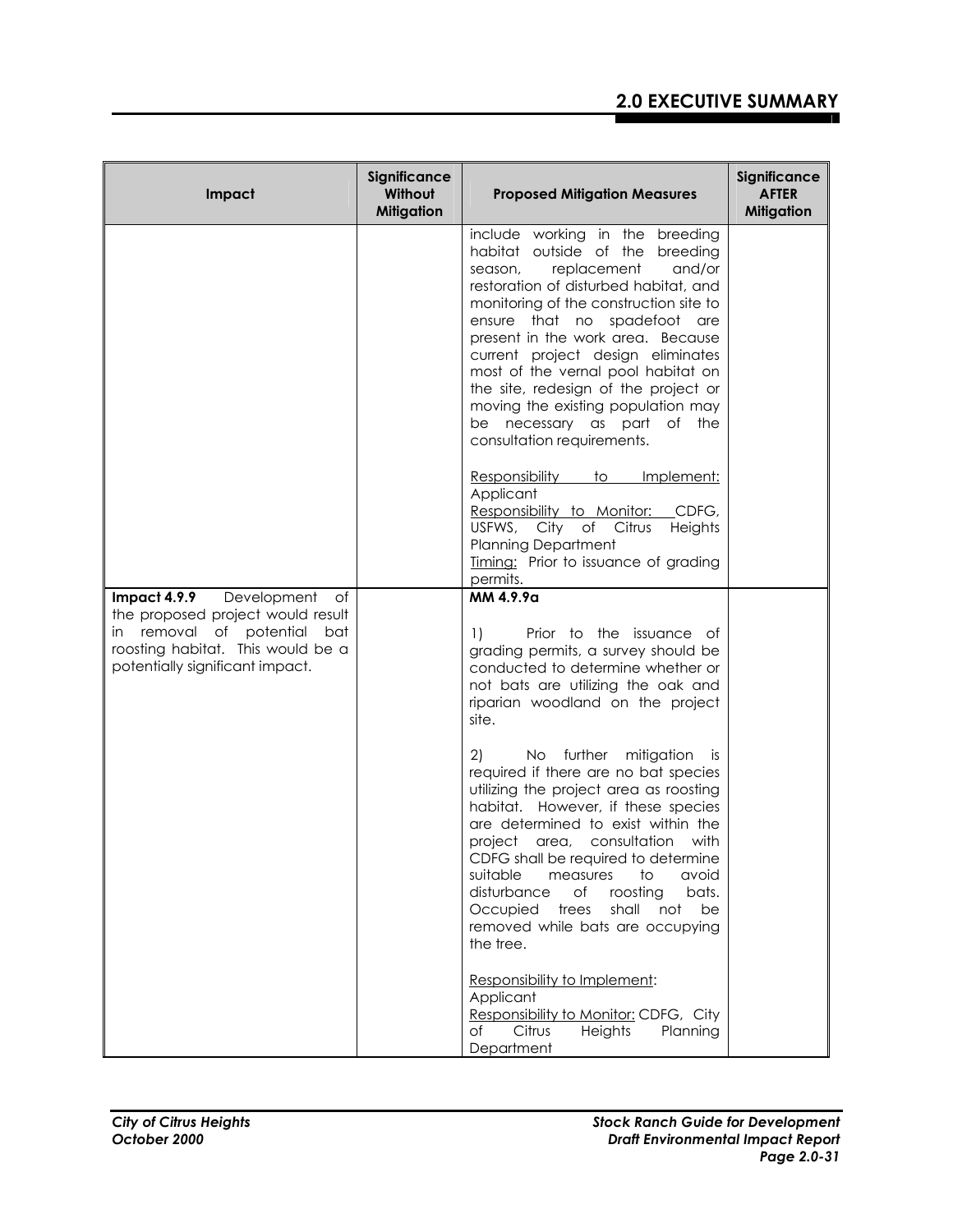| Impact                                                                                                                                                                                                                                                                                      | Significance<br>Without<br><b>Mitigation</b> | <b>Proposed Mitigation Measures</b>                                                                                                                                                                                                                                                                                                                                                                                                                                                                                                                                                                                                                                                                                                                                                                                                                                                                                                                                                                                                       | Significance<br><b>AFTER</b><br><b>Mitigation</b> |
|---------------------------------------------------------------------------------------------------------------------------------------------------------------------------------------------------------------------------------------------------------------------------------------------|----------------------------------------------|-------------------------------------------------------------------------------------------------------------------------------------------------------------------------------------------------------------------------------------------------------------------------------------------------------------------------------------------------------------------------------------------------------------------------------------------------------------------------------------------------------------------------------------------------------------------------------------------------------------------------------------------------------------------------------------------------------------------------------------------------------------------------------------------------------------------------------------------------------------------------------------------------------------------------------------------------------------------------------------------------------------------------------------------|---------------------------------------------------|
|                                                                                                                                                                                                                                                                                             |                                              | Timing: Prior to issuance of grading<br>permits                                                                                                                                                                                                                                                                                                                                                                                                                                                                                                                                                                                                                                                                                                                                                                                                                                                                                                                                                                                           |                                                   |
| Impact 4.9.10 Development<br>of<br>the proposed project could result<br>in the loss of potential habitat for<br>fairy<br>vernal<br>pool<br>shrimp<br>(Branchinecta lynchi) and vernal<br>pool tadpole shrimp (Lepidurus<br>This would be a<br>packardi).<br>potentially significant impact. |                                              | For any fill of vernal<br>MM 4.9.10a<br>pool habitat on the site, Section 7<br>consultation with the USFWS will be<br>required to determine whether the<br>project is likely to affect either of<br>these species. As part of the<br>consultation, USFWS may request<br>surveys of the site to help determine<br>whether or not these species are<br>present. If it is determined that the<br>project is likely to adversely affect<br>this species, a conservation plan<br>shall be prepared that includes<br>measures to avoid or mitigate<br>adverse effects of development on<br>these species. These measures may<br>include preservation of some or all<br>vernal pools on the site, construction<br>of new vernal<br>pool<br>habitat,<br>purchase of off-site<br>mitigation<br>credits, or project redesign.<br><b>Responsibility</b><br>Implement:<br>to<br>Applicant.<br>Responsibility to Monitor:<br>USFWS,<br>Corps, City of Citrus Heights Planning<br>Department<br>Prior to the issuance of<br>Timing:<br>grading permits. |                                                   |
| <b>Impact 4.9.11</b> Development<br>of<br>the proposed project could result<br>in the loss of potential valley<br>elderberry longhorn beetle<br>habitat.<br>would<br><b>This</b><br>be<br>a<br>potentially significant impact.                                                              | Potentially<br>Significant                   | MM 4.9.11a<br>$\alpha$<br>A comprehensive elderberry<br>survey shall be conducted that<br>identifies the location and size<br>(including number of stems over 1<br>inch at ground level) elderberry<br>shrubs within developed<br>areas<br>including commercial, residential,<br>and park land uses. Within the open<br>space areas, elderberry shrubs shall<br>be surveyed that are within 100 feet<br>of proposed roads, trails, pedestrian<br>bridges, detention basins or other<br>construction that may cause the                                                                                                                                                                                                                                                                                                                                                                                                                                                                                                                    | Less than<br>Significant                          |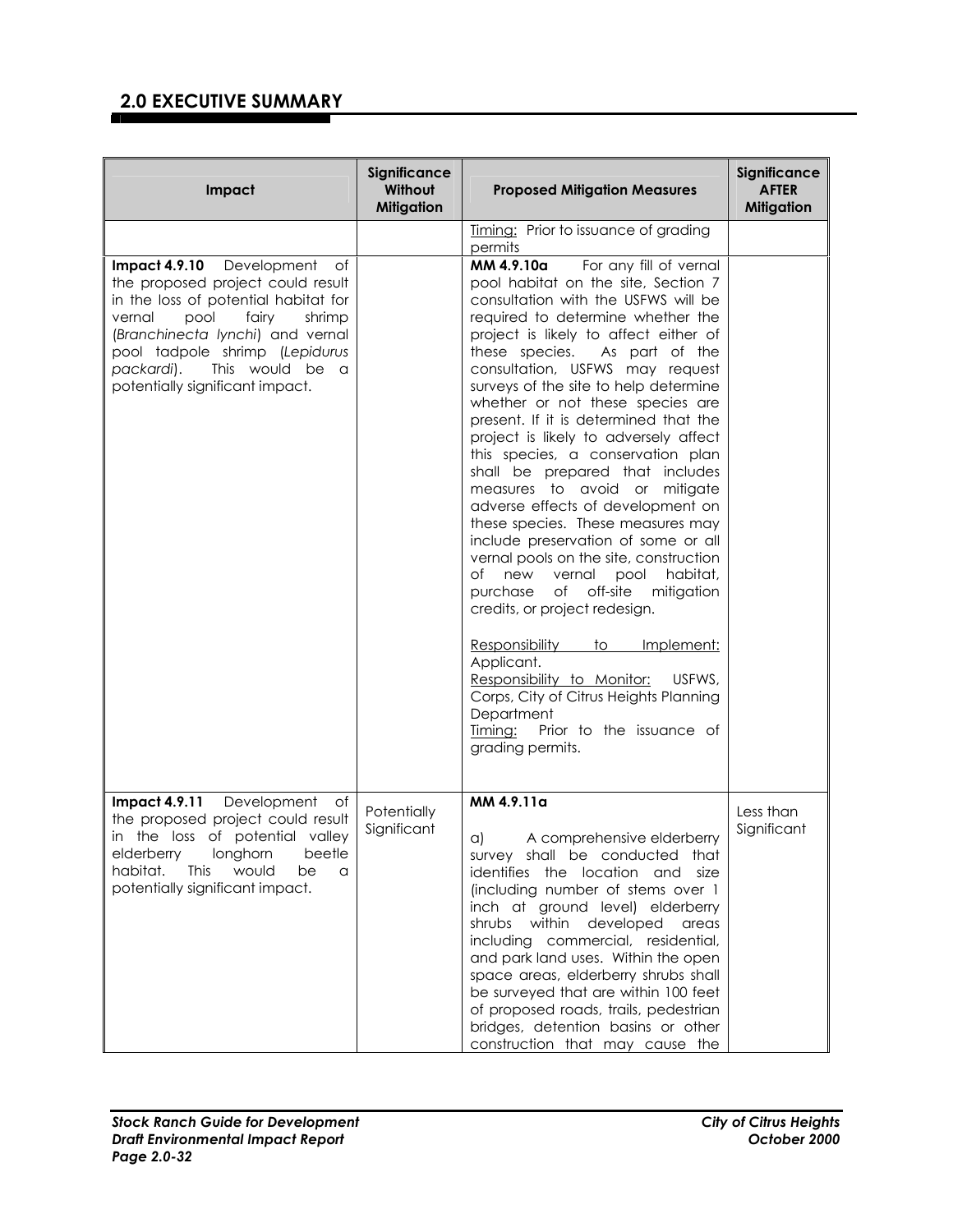| Impact                                                                                                                                                            | Significance<br>Without<br><b>Mitigation</b> | <b>Proposed Mitigation Measures</b>                                                                                                                                                                                                                                                                                                                                                                                           | Significance<br><b>AFTER</b><br>Mitigation |
|-------------------------------------------------------------------------------------------------------------------------------------------------------------------|----------------------------------------------|-------------------------------------------------------------------------------------------------------------------------------------------------------------------------------------------------------------------------------------------------------------------------------------------------------------------------------------------------------------------------------------------------------------------------------|--------------------------------------------|
|                                                                                                                                                                   |                                              | removal or indirect impacts to an<br>elderberry shrub.                                                                                                                                                                                                                                                                                                                                                                        |                                            |
|                                                                                                                                                                   |                                              | Consultation with USFWS is<br>b)<br>for removal<br>required<br>of any<br>elderberry shrub. Ideally, the project<br>should avoid removal or indirect<br>impacts to elderberry<br>shrubs.<br>Typically, the USFWS requires a 20-<br>foot setback from the outer dripline<br>edge of each shrub; or                                                                                                                              |                                            |
|                                                                                                                                                                   |                                              | If these shrubs cannot be avoided,<br>then a mitigation plan, which must<br>include one or more of the<br>following, shall be implemented:                                                                                                                                                                                                                                                                                    |                                            |
|                                                                                                                                                                   |                                              | Obtain credits<br>1)<br>at an<br>approved mitigation bank; or<br>2) Implement an<br>onsite<br>mitigation and monitoring plan<br>that includes transplantation of<br>the shrub and planting of<br>elderberry seedlings.                                                                                                                                                                                                        |                                            |
|                                                                                                                                                                   |                                              | Responsibility<br>to<br>Implement:<br>Applicant.<br>Responsibility to Monitor:<br>USFWS,<br>City of Citrus Heights Planning<br>Department<br>Timing: Prior to the issuance of<br>grading permits.                                                                                                                                                                                                                             |                                            |
| <b>Impact 4.9.12</b><br>Development<br>of<br>the project area would result in fill<br>of jurisdictional waters of the U.S.<br>This would be a significant impact. | Significant                                  | MM 4.9.12a<br>1) A delineation of the project<br>site has been conducted by Gibson<br>and Skordal (May 2000).<br><b>This</b><br>delineation shall be submitted to the<br>Corps for verification and<br>the<br>appropriate Section 404 permit shall<br>be acquired for any affected<br>jurisdictional waters.<br>Section 401<br>Water Quality certification or waiver<br>also is required.<br>2)<br>Any wetlands that would be | Less than<br>Significant                   |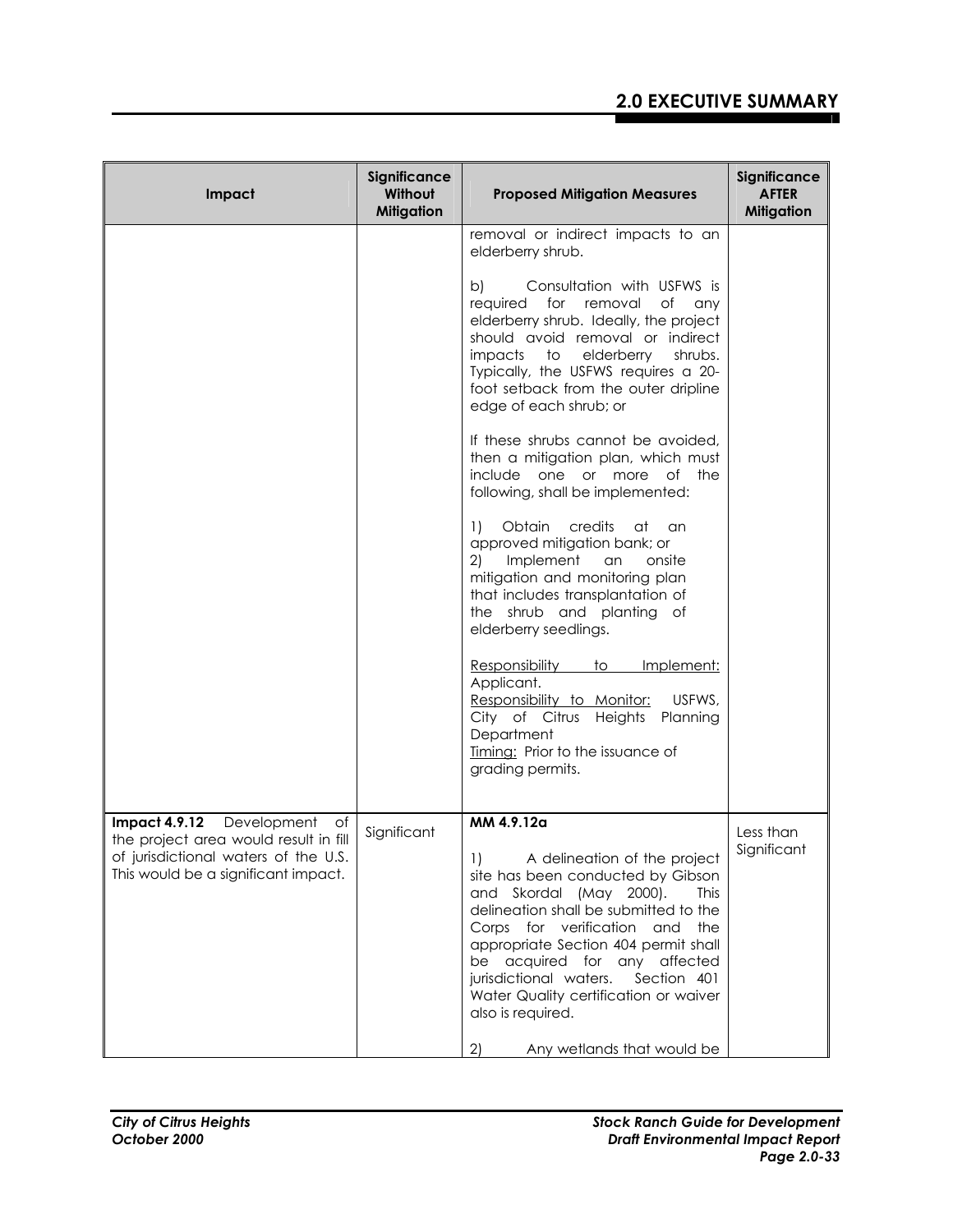| Impact                                                                                                                                    | <b>Significance</b><br>Without<br><b>Mitigation</b> | <b>Proposed Mitigation Measures</b>                                                                                                                                                                                                                                                                                                                                                                                                                                                                                                                                                                                                                                                                                                                                    | Significance<br><b>AFTER</b><br><b>Mitigation</b> |
|-------------------------------------------------------------------------------------------------------------------------------------------|-----------------------------------------------------|------------------------------------------------------------------------------------------------------------------------------------------------------------------------------------------------------------------------------------------------------------------------------------------------------------------------------------------------------------------------------------------------------------------------------------------------------------------------------------------------------------------------------------------------------------------------------------------------------------------------------------------------------------------------------------------------------------------------------------------------------------------------|---------------------------------------------------|
|                                                                                                                                           |                                                     | lost or disturbed shall be replaced or<br>rehabilitated on a "no-net-loss" basis<br>in accordance with the Corps'<br>mitigation<br>guidelines.<br>Habitat<br>restoration, rehabilitation, and/or<br>replacement shall be at a location<br>and by methods agreeable to the<br>Corps. To ensure success of the<br>creation or restoration of wetlands,<br>post-construction monitoring shall be<br>conducted<br>qualified<br>by<br>$\alpha$<br>restoration scientist annually for at<br>least five years. Annual report will<br>be submitted to the CDFG, Corps,<br>and USFWS.<br>Success shall be<br>evaluated to have been achieved if<br>80% or greater vegetative cover by<br>wetland and facultative wetland<br>plant species has been achieved.                    |                                                   |
|                                                                                                                                           |                                                     | 3)<br>Prior to issuance of a<br>permit,<br>grading<br>Streambed<br>$\alpha$<br>Alteration Agreement<br>shall<br>be<br>obtained from CDFG, pursuant to<br>Section 1600 of the California Fish<br>and Game Code, for each stream<br>crossing and any other activities<br>affecting the<br>bed,<br>bank,<br><b>or</b><br>associated riparian vegetation of<br>the stream. If required, the project<br>applicant shall coordinate with<br>CDFG in developing appropriate<br>mitigation, and shall abide by the<br>conditions of any executed permits.<br><b>Responsibility</b><br>$t_{\rm O}$<br>Implement:<br>Applicant.<br>Responsibility to Monitor:<br>Corps,<br>CDFG, USFWS, City of Citrus Heights<br><b>Planning Department</b><br>Timing: Prior to the issuance of |                                                   |
| <b>Impact 4.9.13</b><br>The project would                                                                                                 | Less than                                           | grading permits.                                                                                                                                                                                                                                                                                                                                                                                                                                                                                                                                                                                                                                                                                                                                                       | Less than                                         |
| contribute cumulatively to the<br>ongoing loss of local, state, and<br>federal biological resources in the<br>region.<br>However,<br>with | Significant                                         | No mitigation required                                                                                                                                                                                                                                                                                                                                                                                                                                                                                                                                                                                                                                                                                                                                                 | significant                                       |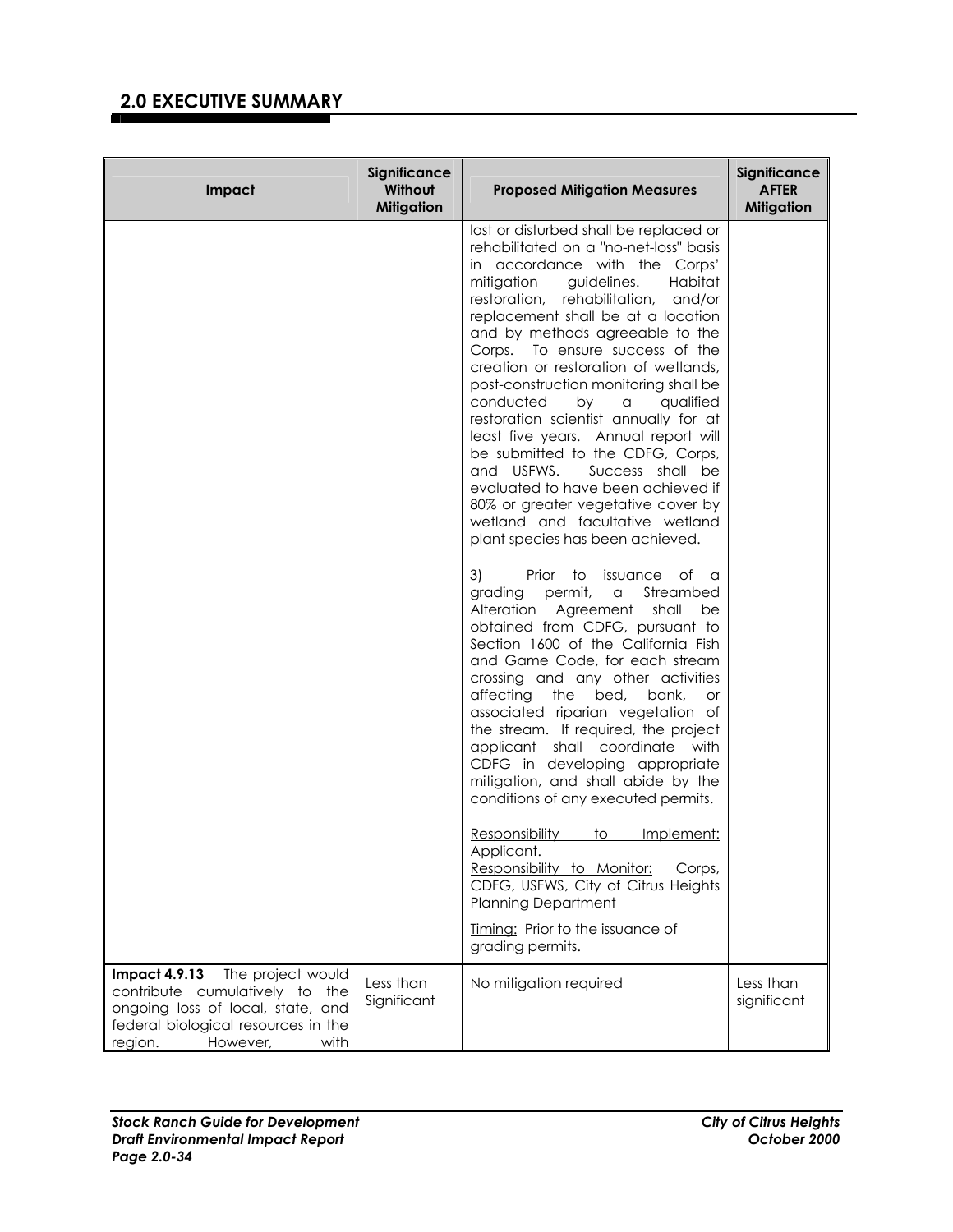| Impact                                                                                                                                                                                                                                                                                                                                                                | Significance<br>Without<br><b>Mitigation</b> | <b>Proposed Mitigation Measures</b>                                                                                                                                                                                                                                                                                                                                                                                                                                                                                                                                                                                                                                                                                                                                                                        | Significance<br><b>AFTER</b><br><b>Mitigation</b> |
|-----------------------------------------------------------------------------------------------------------------------------------------------------------------------------------------------------------------------------------------------------------------------------------------------------------------------------------------------------------------------|----------------------------------------------|------------------------------------------------------------------------------------------------------------------------------------------------------------------------------------------------------------------------------------------------------------------------------------------------------------------------------------------------------------------------------------------------------------------------------------------------------------------------------------------------------------------------------------------------------------------------------------------------------------------------------------------------------------------------------------------------------------------------------------------------------------------------------------------------------------|---------------------------------------------------|
| of<br>mitigation<br>incorporation<br>measures, this project is consistent<br>with and implements the City of<br>Citrus Heights Draft General Plan.<br>The Draft General Plan EIR has<br>found that impacts to biological<br>resources are considered to be<br>less than cumulatively significant<br>due to the low percentage of<br>undeveloped land within the City. |                                              |                                                                                                                                                                                                                                                                                                                                                                                                                                                                                                                                                                                                                                                                                                                                                                                                            |                                                   |
| <b>Impact 4.10.1</b> The project site is<br>located in an area of historic<br>sensitivity.<br>However, previous<br>surveys of the project site have not<br>revealed any historic resources.<br>Therefore,<br>this<br>impact<br>is<br>considered less than significant.                                                                                                | Less than<br>Significant                     | No Mitigation Required                                                                                                                                                                                                                                                                                                                                                                                                                                                                                                                                                                                                                                                                                                                                                                                     | Less than<br>Significant                          |
| Impact 4.10.2 The project site<br>has the potential to contain<br>subsurface cultural resources. This<br>considered<br>potentially<br>a<br>İS.<br>significant impact.                                                                                                                                                                                                 | Potentially<br>Significant                   | MM 4.10.a<br>If during excavation or construction<br>activities any cultural resources are<br>encountered, the Department of<br>Environmental<br>Review<br>and<br>Assessment shall be immediately<br>notified. In addition, if any human<br>remains<br>discovered,<br>are<br>the<br>Sacramento County Coroner must<br>also be immediately notified.<br><b>The</b><br>construction activities shall also be<br>periodically<br>monitored<br>by<br>an<br>archaeologist.<br>MM 4.10.10b<br>lf<br>any cultural<br>resources<br>are<br>encountered during development,<br>the Department of Environmental<br>Review and Assessment shall<br>coordinate additional research by a<br>qualified<br>archaeologist<br>and/or<br>historian.<br>Note: This impact can be mitigated<br>to less than significant levels. |                                                   |
| <b>Impact 4.11.1</b><br>The<br>proposed<br>would add<br>additional<br>project<br>resident population and building<br>footage, which<br>square<br>would<br>the demand<br>increase<br>for fire                                                                                                                                                                          | Potentially<br>Significant                   | MM 4.11.1a<br>City<br><b>The</b><br>shall<br>negotiate a property tax increment<br>from the proposed development to<br>fund additional demand for fire<br>protection services.                                                                                                                                                                                                                                                                                                                                                                                                                                                                                                                                                                                                                             | Less than<br>Significant                          |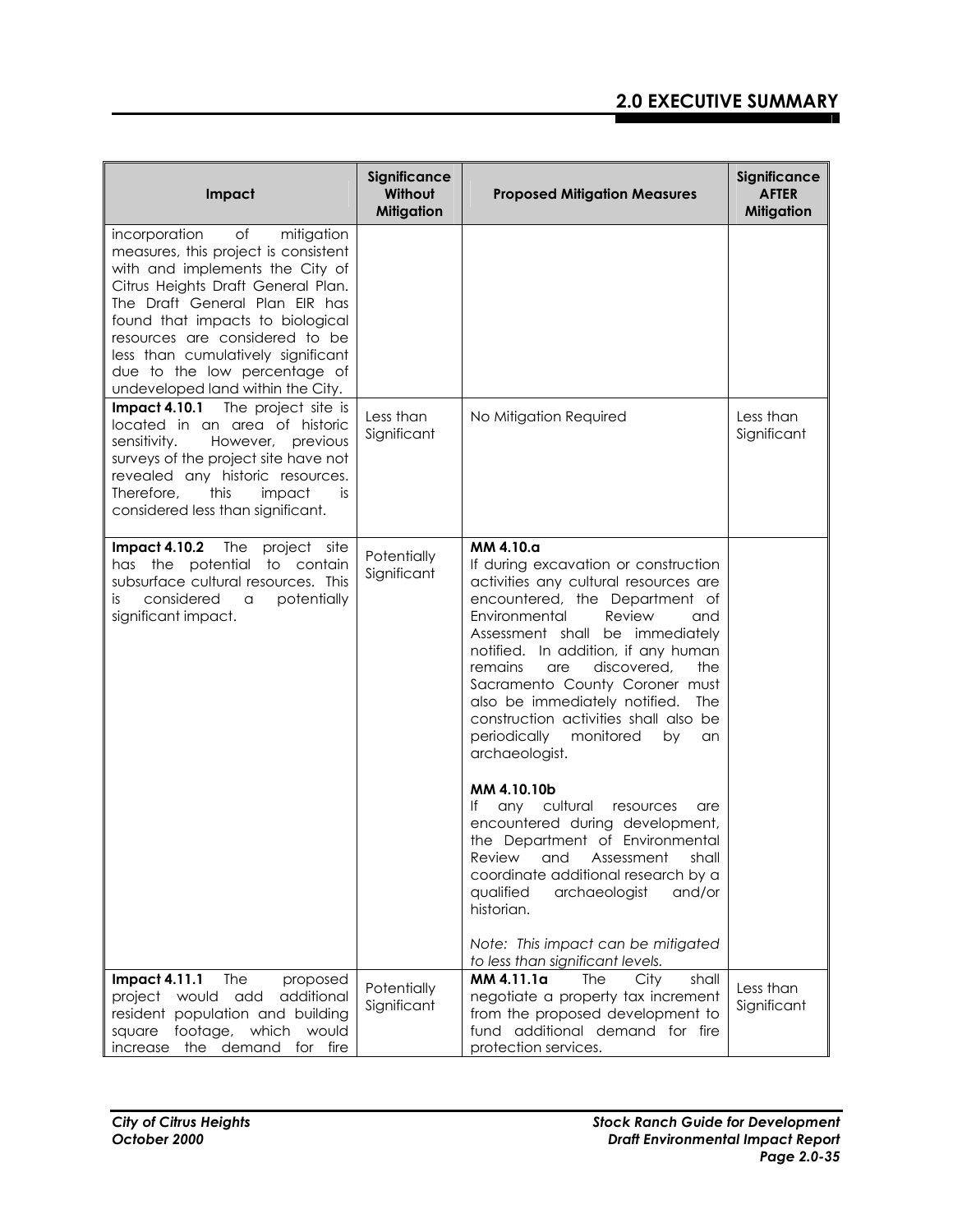| Impact                                                                                                                                                                                                                                                                                                                                                                                                                          | Significance<br>Without<br><b>Mitigation</b> | <b>Proposed Mitigation Measures</b>                             | Significance<br><b>AFTER</b><br><b>Mitigation</b> |
|---------------------------------------------------------------------------------------------------------------------------------------------------------------------------------------------------------------------------------------------------------------------------------------------------------------------------------------------------------------------------------------------------------------------------------|----------------------------------------------|-----------------------------------------------------------------|---------------------------------------------------|
| suppression and other emergency<br>response services. This impact is                                                                                                                                                                                                                                                                                                                                                            |                                              | Responsibility for Implementation:<br>City of Citrus Heights    |                                                   |
| considered potentially significant.                                                                                                                                                                                                                                                                                                                                                                                             |                                              | <b>Responsibility for Monitoring:</b><br>City of Citrus Heights |                                                   |
|                                                                                                                                                                                                                                                                                                                                                                                                                                 |                                              | Timing: Prior to project approval                               |                                                   |
|                                                                                                                                                                                                                                                                                                                                                                                                                                 |                                              | Note: This impact can be mitigated<br>to an acceptable level.   |                                                   |
| Impact 4.11.2 The<br>proposed<br>additional<br>project would add<br>residential and commercial uses<br>requiring police protection in the<br>City of Citrus Heights. This impact<br>is addressed through the policies<br>contained in the City's Draft<br>General Plan.<br>Impacts<br>are<br>considered less than significant.                                                                                                  | Less than<br>Significant                     | No Mitigation Required                                          | Less than<br>Significant                          |
| <b>Impact 4.11.3</b><br>The<br>proposed<br>project would add up to 245<br>additional students to the San<br>Unified<br>School<br>District.<br>Juan<br>receiving<br>students<br>Schools<br>generated by the project are<br>currently operating near or at<br>Therefore,<br>capacity.<br>this<br>is<br>considered<br>potentially<br>a<br>significant impact.                                                                      | Potentially<br>Significant                   | This impact can be mitigated to an<br>acceptable level.         | Less than<br>Significant                          |
| <b>Impact 4.11.4</b><br>Development<br>of<br>project<br>proposed<br>would<br>the<br>increase demand for water and<br>water distribution.<br>Purveyors<br>supplying water to the City are<br>water<br>prepared<br>to<br>provide<br>necessary for buildout of the<br>of which<br>General<br>Plan<br>the<br>proposed project is a part.<br>Therefore, impacts to water supply<br>considered<br>less<br>than<br>are<br>significant. | Less than<br>Significant                     | No Mitigation Required                                          | Less than<br>Significant                          |
| proposed<br><b>Impact 4.11.5</b><br><b>The</b><br>project would require extension of<br>water distribution to the project<br>Existing infrastructure is<br>site.<br>located in the area of the project<br>Therefore, this impact is<br>site.<br>considered less significant.                                                                                                                                                    | Less than<br>Significant                     | No Mitigation Required                                          | Less than<br>Significant                          |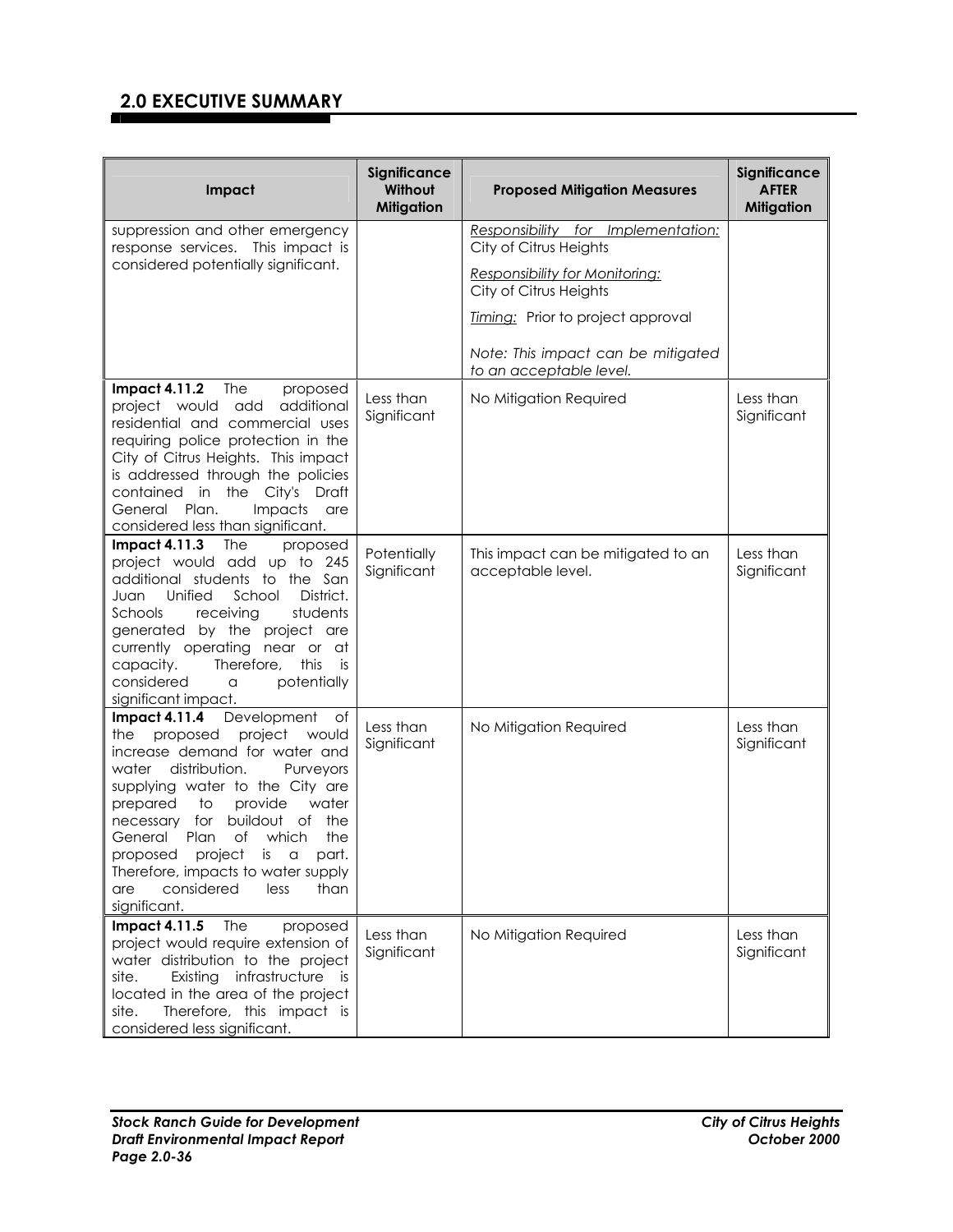| Impact                                                                                                                                                                                                                                                                                                                                          | Significance<br>Without<br><b>Mitigation</b> | <b>Proposed Mitigation Measures</b>                                                                                  | Significance<br><b>AFTER</b><br><b>Mitigation</b> |
|-------------------------------------------------------------------------------------------------------------------------------------------------------------------------------------------------------------------------------------------------------------------------------------------------------------------------------------------------|----------------------------------------------|----------------------------------------------------------------------------------------------------------------------|---------------------------------------------------|
| The<br><b>Impact 4.11.6</b><br>proposed<br>project would require connection<br>to the City's wastewater collection<br>Existing infrastructure is<br>system.<br>located in the area of the project<br>Therefore, this impact is<br>site.<br>considered less significant.                                                                         | Less than<br>Significant                     | No Mitigation Required                                                                                               | Less than<br>Significant                          |
| Impact 4.11.7 The<br>proposed<br>project would generate additional<br>wastewater<br>flows<br>requiring<br>treatment by the CSD-1.<br><b>The</b><br>increase in flows is anticipated as<br>part of buildout of the General<br>Plan and can be accommodated<br>by the CSD-1.<br>Therefore, this<br>impact is considered less than<br>significant. | Less than<br>Significant                     | No Mitigation Required                                                                                               | Less than<br>Significant                          |
| <b>Impact 4.11.8</b><br>The<br>proposed<br>project would generate demand<br>for additional park facilities. Based<br>on the City's Standard of 3.55 acre<br>of park/1,000 residents, the project<br>would be required to supply 5.61<br>acres of recreational/open space.<br>This impact is considered less than<br>significant.                | Less than<br>Significant                     | No Mitigation Required                                                                                               | Less than<br>Significant                          |
| <b>Impact 4.11.9</b><br><b>The</b><br>proposed<br>project would require extension of<br>electrical and gas service to the<br>project site. Existing infrastructure<br>is located in the project area.<br>Therefore,<br>this<br>impact<br>is<br>considered less than significant.                                                                | Less than<br>Significant                     | No Mitigation Required                                                                                               | Less than<br>Significant                          |
| Impact 4.11.10 The<br>proposed<br>project would increase demand<br>for solid waste service within the<br>City of Citrus Heights. This impact<br>is considered less than significant.                                                                                                                                                            | Less than<br>Significant                     | No Mitigation Required                                                                                               | Less than<br>Significant                          |
| <b>Impact 4.12.1</b><br><b>The</b><br>proposed<br>project would introduce urban<br>uses to a previously undeveloped<br>piece of property. The placement<br>of such uses could result in the<br>obstruction/impairment of views<br>from surrounding roadways and<br>neighboring<br><b>This</b><br>is<br>uses.                                    | Potentially<br>Significant                   | This impact can be mitigated to an<br>acceptable level through the<br>implementation of the Guide to<br>Development. | Less than<br>Significant                          |